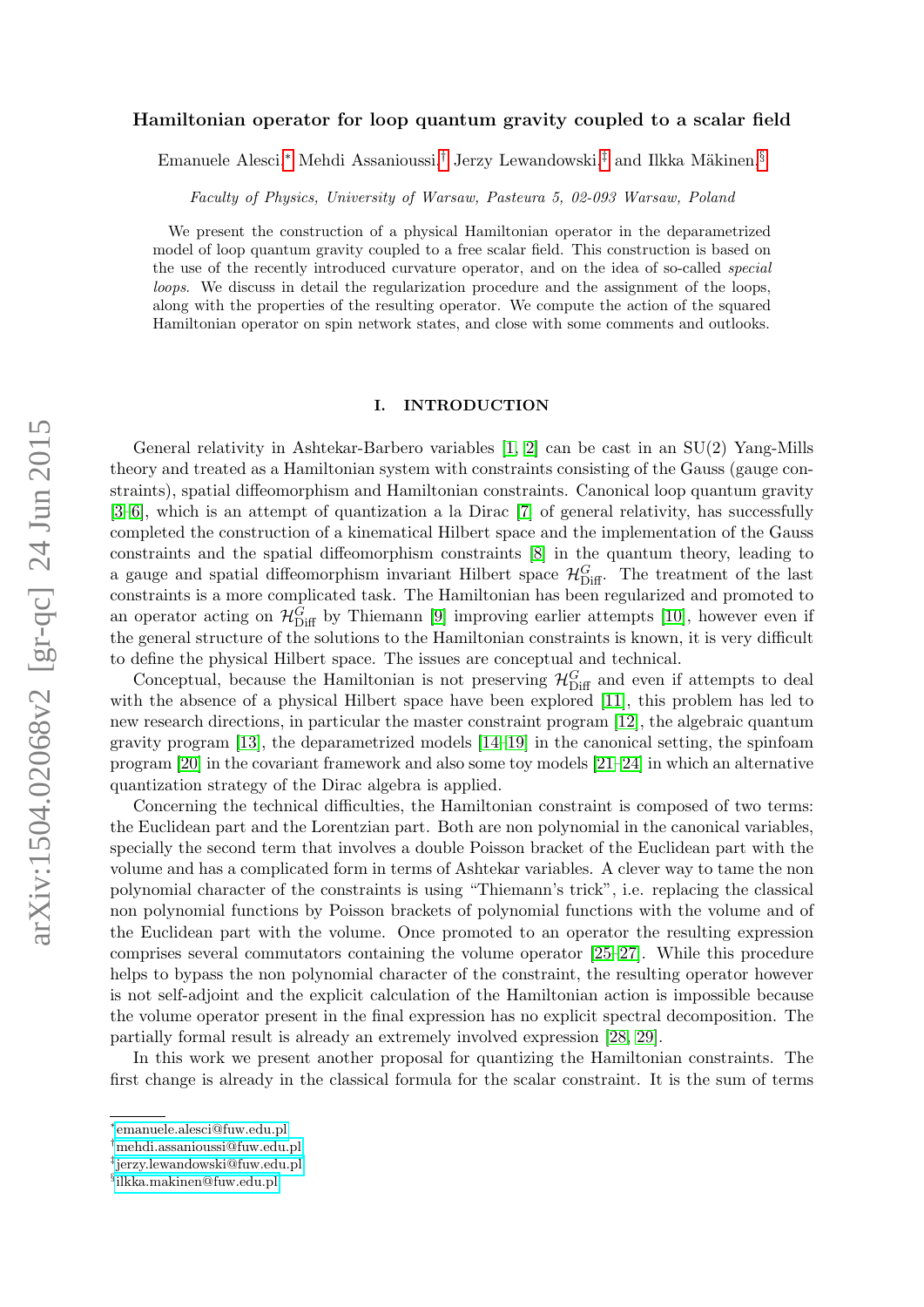proportional to the Euclidean scalar constraint and, respectively, the Ricci scalar of the three metric tensor [\[30\]](#page-29-12). Our aim is to implement the dynamics in the quantum model of gravity coupled to a free scalar field [\[17\]](#page-29-13). The construction is conceptually based on the recently introduced "intermediate" Hilbert space  $\mathcal{H}_{\text{vtx}}[31]$  $\mathcal{H}_{\text{vtx}}[31]$  that is preserved by the obtained Hamiltonian operator, raising hope for a well defined evolution operator with satisfactory properties, e.g. self adjointness.

The developed regularization is based on a concrete implementation of a proposal first appeared in [\[32\]](#page-29-15) concerning the Euclidean constraint, and the use of the curvature operator introduced in [\[33\]](#page-29-16) to deal with the Lorentzian part. The paper is organized as follows. In section [II](#page-1-0) we review the classical model of gravity minimally coupled to a scalar field; in section [III](#page-3-0) we review the loop quantum gravity construction, present the regularization of the Hamiltonian and discuss the quantum operator and its properties; then we close in section [IV](#page-23-0) with some conclusions and outlooks to further developments of this program.

#### <span id="page-1-0"></span>II. CLASSICAL THEORY

Considering gravity minimally coupled to a scalar field in the standard ADM formalism [\[34\]](#page-29-17), the theory is set as a constrained system for the standard canonical variables  $q_{ab}(x)$  and  $\phi(x)$ , respectively the metric and the scalar field on a 3d manifold  $\Sigma$  with conjugate momenta  $p^{ab}(x)$ and  $\pi(x)$ . The analysis shows that the vector constraints  $C_a(x)$  and the scalar constraints  $C(x)$ in this model are expressed in terms of the vacuum gravity constraints,  $C_a^{\text{gr}}(x)$  and  $C^{\text{gr}}(x)$ , and the scalar field variables as follows

$$
C_a(x) = C_a^{\rm gr}(x) + \pi(x)\phi_{,a}(x), \tag{II.1}
$$

<span id="page-1-1"></span>
$$
C(x) = C^{\rm gr}(x) + \frac{1}{2} \frac{\pi^2(x)}{\sqrt{q(x)}} + \frac{1}{2} q^{ab}(x) \phi_{,a}(x) \phi_{,b}(x) \sqrt{q(x)} + V(\phi) \sqrt{q(x)}, \tag{II.2}
$$

where q is the determinant of the metric  $q_{ab}$ .

With the Ashtekar-Barbero variables  $(A_a^i, E_i^a)$   $(i = 1, 2, 3)$  used in LQG,

$$
\{A^i_a(x), E^b_j(y)\} = 8\pi\beta G \delta^b_a \delta^i_j \delta(x, y) \tag{II.3}
$$

$$
\{A_a^i(x), A_b^j(y)\} = 0 = \{E_i^a(x), E_j^b(y)\}\tag{II.4}
$$

where G is Newton constant and  $\beta$  is the Immirzi parameter, additional constraints – the Gauss constraints generating Yang-Mills gauge transformations – are induced:

$$
G^{i}(x) = \partial_{a} E_{i}^{a} + \epsilon_{ij}{}^{k} A_{a}^{j} E_{k}^{a}.
$$
\n(II.5)

The field  $A_a^i$  is identified with an su(2)-valued differential 1-form

$$
A = A_a^i \tau_i \otimes dx^a \tag{II.6}
$$

while the field  $E_i^a$  with an su(2)<sup>\*</sup> vector density

$$
E = E_i^a \tau^{*i} \otimes \frac{\partial}{\partial x^a} \tag{II.7}
$$

where  $\tau_1, \tau_2, \tau_3 \in \text{su}(2)$  is a basis of su(2) such that

$$
-2\operatorname{Tr}\tau_i\tau_j = \delta_{ij}.\tag{II.8}
$$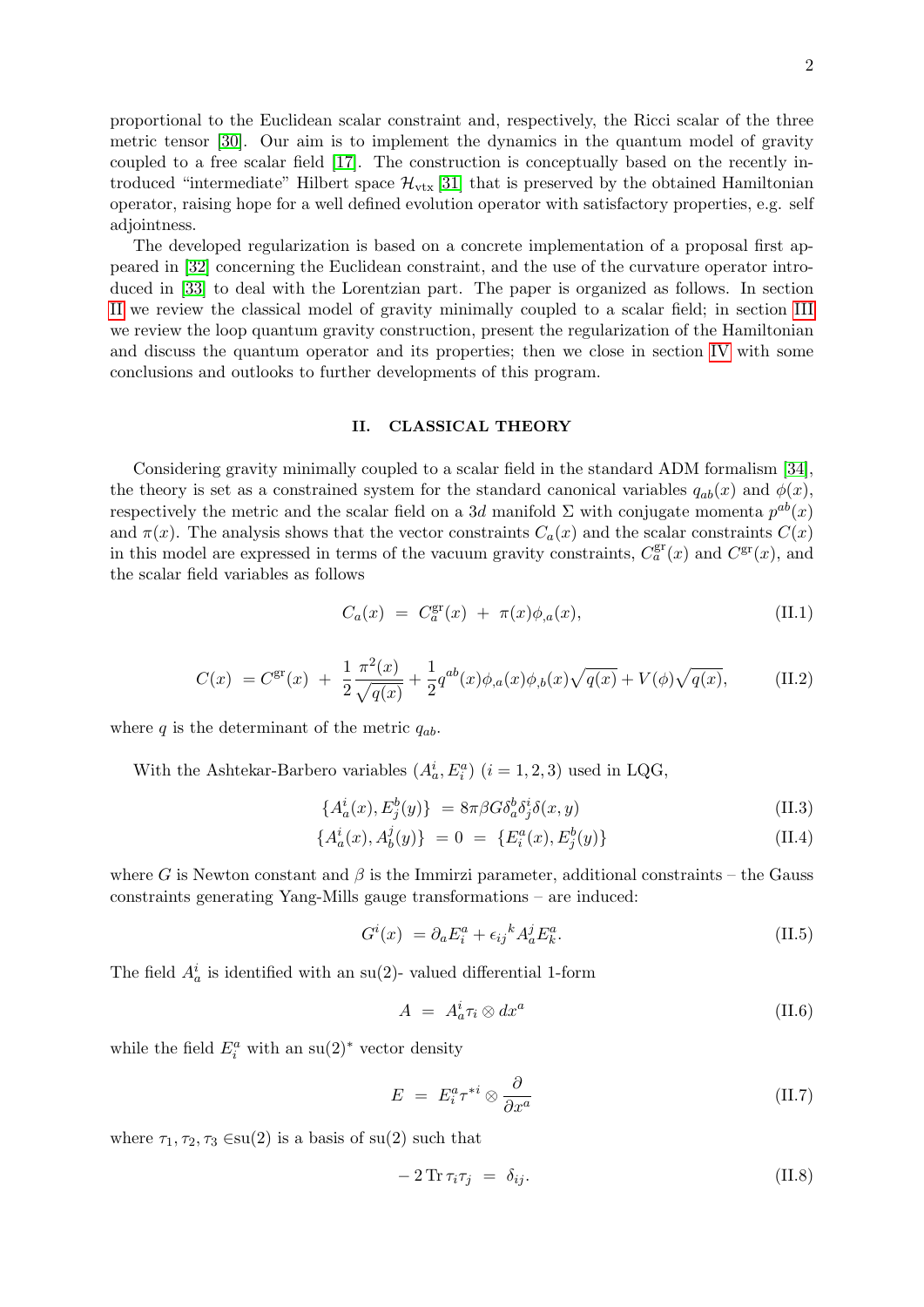A solution by points in the phase space  $(A_a^i, E_i^a, \phi, \pi)$  must satisfy all the constraints:

<span id="page-2-0"></span>
$$
G^{i}(x) = 0 \t C_{a}(x) = 0 \t C(x) = 0.
$$
 (II.9)

In terms of the Ashtekar-Barbero variables, the gravitational part of the scalar constraint reads

<span id="page-2-2"></span>
$$
C^{\rm gr}(x) = -\frac{1}{16\pi\beta^2 G} \left( \frac{\epsilon_{ijk} E_i^a(x) E_j^b(x) F_{ab}^k(x)}{\sqrt{|\det E(x)|}} + (1+\beta^2) \sqrt{|\det E(x)|} R(x) \right) \tag{II.10}
$$

where R is the Ricci scalar of the metric tensor  $q_{ab}$  on  $\Sigma$  related to the Ashtekar frame variable by

$$
q^{ab} = \frac{E_i^a E_i^b}{|\det E|}.
$$
\n(II.11)

The first term of  $C^{\text{gr}}$  is usually related to the Euclidean scalar constraint

<span id="page-2-3"></span>
$$
C^{\text{Eucl}} := -\frac{1}{16\pi G\beta^2} \frac{\epsilon_{ijk} E_i^a(x) E_j^b(x) F_{ab}^k(x)}{\sqrt{|\det E(x)|}}.
$$
 (II.12)

To construct a quantum theory mainly two strategies can be adopted. The first is to promote the whole set of constraints to operators defined in an appropriate Hilbert space and look for the states annihilated by the constraints operators to build a Physical Hilbert space. The second, that we consider in this work, is to deparametrize the theory classically then quantize. The deparametrization procedure starts with assuming that the constraints [\(II.9\)](#page-2-0) are satisfied, hence we can solve the vector constraints for the gradient of the scalar field,

$$
\phi_{,a} = -\frac{C_a^{\text{gr}}}{\pi},\tag{II.13}
$$

and then use this condition in [\(II.2\)](#page-1-1) to solve it for  $\pi$ :

<span id="page-2-1"></span>
$$
\pi^2 = \sqrt{q} \left( -\left( C^{\rm gr} + \sqrt{q} V(\phi) \right) \pm \sqrt{\left( C^{\rm gr} + \sqrt{q} V(\phi) \right)^2 - q^{ab} C^{\rm gr}_a C^{\rm gr}_b} \right). \tag{II.14}
$$

In case of vanishing potential

$$
V(\phi) = 0,\t\t(II.15)
$$

which is our assumption in the rest of this article, equation [\(II.14\)](#page-2-1) represents the deparametrization of the system with respect to the scalar field, which can be seen as an emergent time. Note that in this case, on the constraint surface, it is necessary to have

$$
C^{\rm gr}(x) \leq 0. \tag{II.16}
$$

The sign ambiguity in [\(II.14\)](#page-2-1) amounts to treating different regions of the phase space, namely  $for + and - respectively$ 

$$
\pi^2 \ge \frac{\ }{2} \le \ q^{ab}(x)\phi_{,a}(x)\phi_{,b}(x) \, q(x). \tag{II.17}
$$

We choose the phase space region corresponding to  $+$  and  $\geq$ . It contains spacially homogeneous spacetimes useful in cosmology. Then, the scalar constraints can be rewritten in an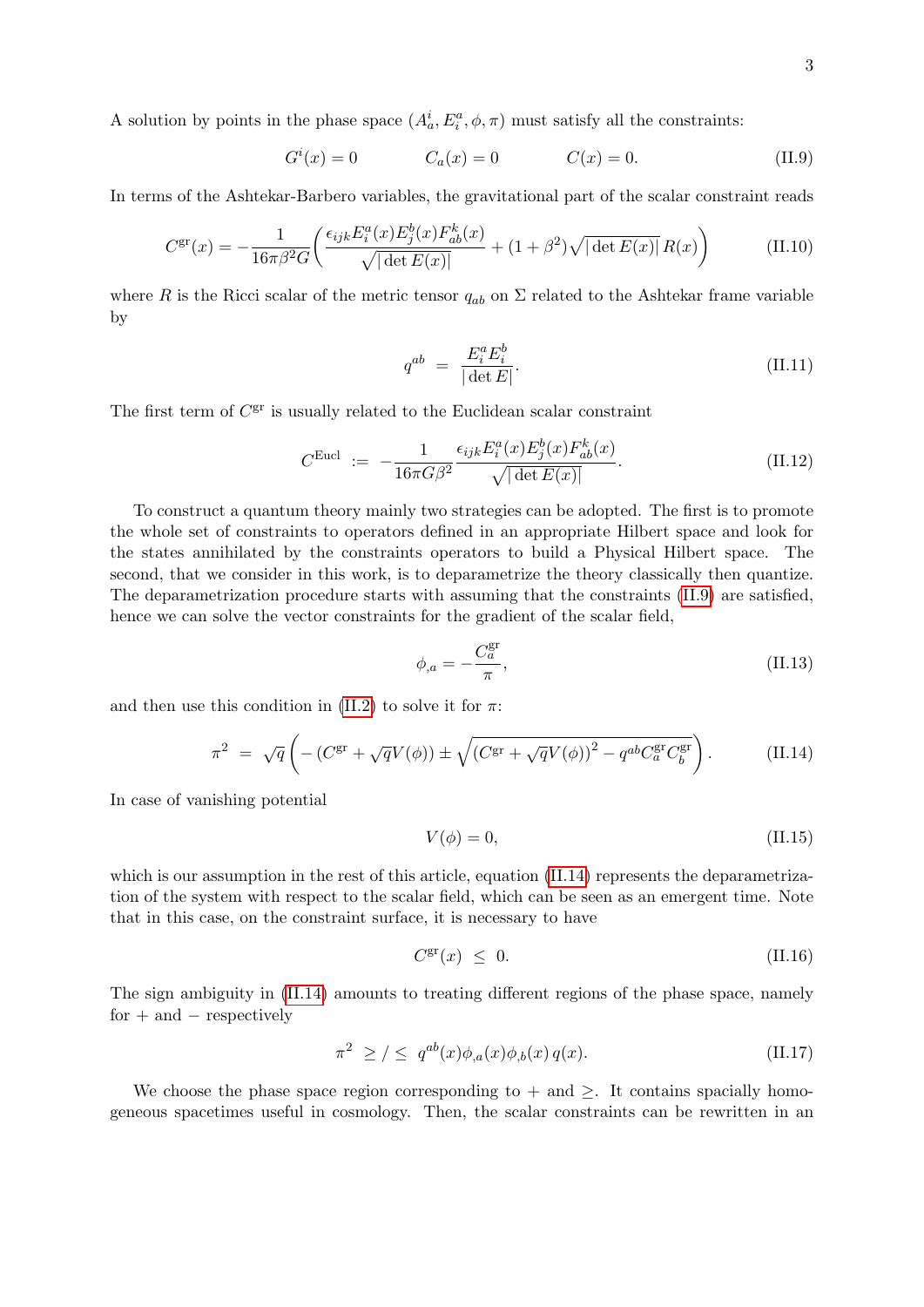equivalent form as

$$
C'(x) = \pi(x) \mp h(x), \qquad \qquad (\text{II}.18)
$$

$$
h := \sqrt{-\sqrt{q}C^{gr} + \sqrt{q}\sqrt{(C^{gr})^2 - q^{ab}C_a^{gr}C_b^{gr}}}.
$$
 (II.19)

We will also restrict ourselves to the case of

$$
\pi(x) \geq 0,\tag{II.20}
$$

although technically there is no problem in admitting both signs in the quantum theory.

The constraints  $C'$  commute strongly,

$$
\{C'(x), C'(y)\} = 0,\tag{II.21}
$$

implying [\[16\]](#page-29-18)

$$
\{h(x), h(y)\} = 0.
$$
 (II.22)

In this case a Dirac observable  $\mathcal O$  on the phase space would satisfy

$$
\{\mathcal{O}, G^i(x)\} = \{\mathcal{O}, C_a(x)\} = \{\mathcal{O}, C'(x)\} = 0.
$$
 (II.23)

The vanishing of the first and second Poisson brackets induce gauge invariance and spatial diffeomorphism invariance respectively. The vanishing of the third Poisson bracket is equivalent to writing

$$
\frac{\partial \mathcal{O}}{\partial \phi} = \{ \mathcal{O}, \pi(x) \} = \{ \mathcal{O}, h(x) \},\tag{II.24}
$$

#### <span id="page-3-0"></span>III. QUANTUM THEORY

#### A. The general structure

The quantization of gravity coupled to a massless scalar field was performed in [\[17,](#page-29-13) [35\]](#page-30-0). While the derivation was partially formal - the existence of the operators  $\tilde{C}_a^{\text{gr}}$  is assumed at some stage - the result is expressed in a derivable way by elements of the framework of LQG:

- The physical Hilbert space  $\mathcal H$  is the space of the quantum states of the *matter free* gravity which satisfy the quantum vector constraint and the quantum Gauss constraint.
- The dynamics is defined by a Schrödinger like equation

$$
\frac{d}{dt}\Psi = -\frac{i}{\hbar}\hat{H}\Psi
$$
\n(III.1)

where  $t$  is a parameter of the transformations

$$
\varphi \mapsto \varphi + t \; .
$$

• The quantum Hamiltonian

$$
\hat{H} = \int d^3x \sqrt{-2\sqrt{q(x)}} C^{\rm gr}(x) \tag{III.2}
$$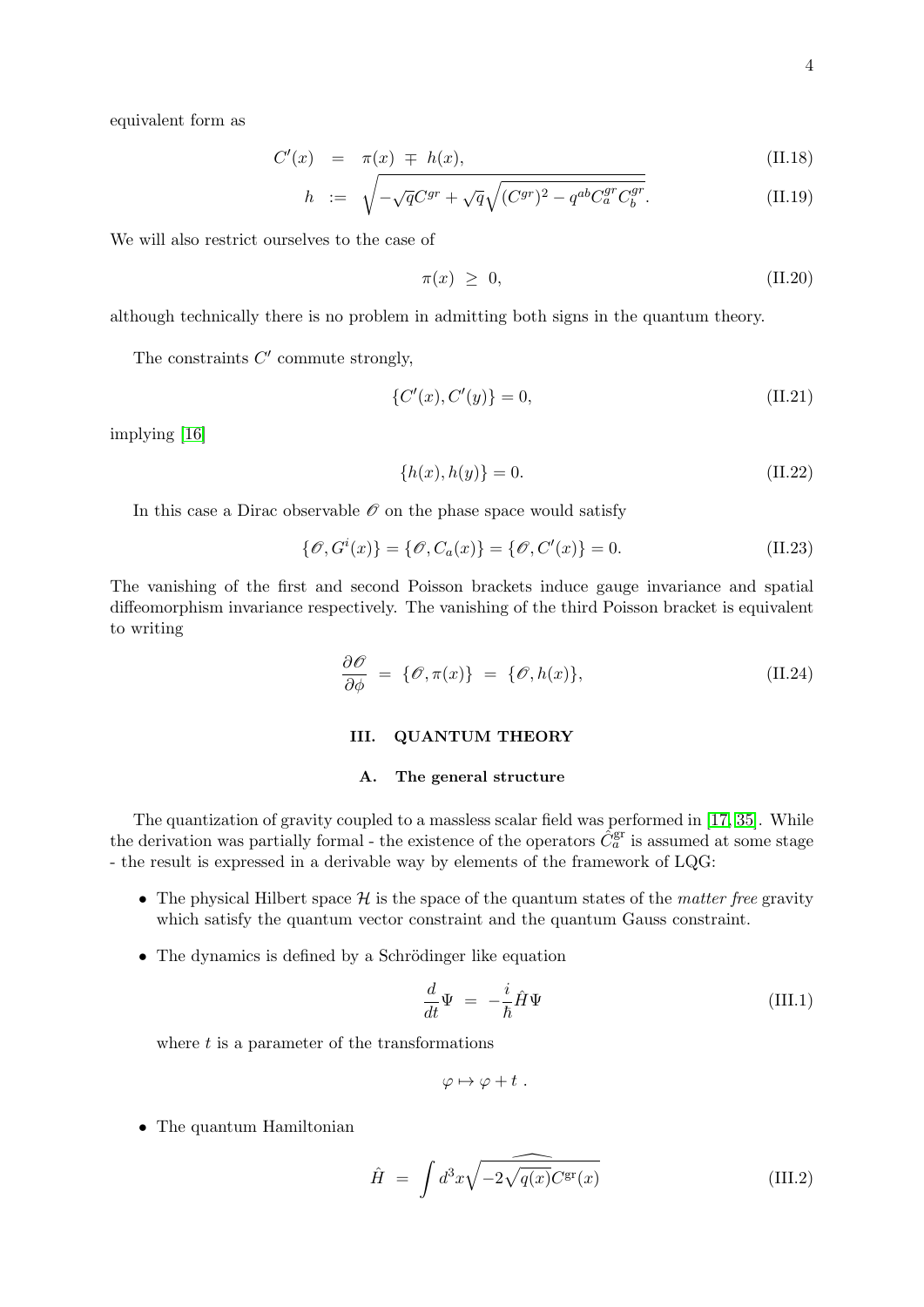is a quantum operator corresponding to the classical observable

$$
H = \int d^3x \sqrt{-2\sqrt{q(x)}} C^{\rm gr}(x). \tag{III.3}
$$

This operator could be defined by using already known operators  $\sqrt{q(x)}$  and  $\widehat{C}(\widehat{x})$ , as outlined in [\[35\]](#page-30-0). However, the observable  $\sqrt{q}C^{gr}$  written in terms of the Ashtekar-Barbero variables reads

<span id="page-4-0"></span>
$$
-\sqrt{|\text{det}E(x)|}C^{\text{gr}}(x) = \frac{1}{16\pi\beta^2 G} \left(\epsilon_{ijk}E_i^a(x)E_j^b(x)F_{ab}^k(x) + (1+\beta^2)|\text{det}E(x)|R(x).\right) \quad \text{(III.4)}
$$

The denominator  $\sqrt{|\det E(x)|}$  present in [\(II.10\)](#page-2-2) disappears in [\(III.4\)](#page-4-0). Moreover, the formula [\(III.85\)](#page-17-0) below for  $\sqrt{\left|\det E(x)\right|} R(x)$  expressed in terms of the quantizable observables (holonomies and fluxes) also contains the same denominator, which again disappears after using the formula [\(III.4\)](#page-4-0). That coincidence of reductions motivates us to quantize the expression (III.4) for  $h(x)$ directly.

#### B. Kinematical Hilbert space

The kinematical quantum states in LQG are *cylindrical* functions of the variable  $A$ , i.e., they depend on A only through finitely many parallel transports

$$
h_e[A] = \text{P} \exp\left(-\int_e A\right) \tag{III.5}
$$

where e ranges over finite curves – we will also refer to them as  $edges - in \Sigma$ . That is a kinematical quantum state  $\Psi$  has the form

<span id="page-4-2"></span>
$$
\Psi[A] = \psi(h_{e_1}[A], \dots, h_{e_n}[A]) \tag{III.6}
$$

with a function  $\psi : SU(2)^n \to \mathbb{C}$ . Here, for every edge we choose an orientation to define the parallel transport  $h_{e_I}[A]$ .

To calculate the scalar product between two cylindrical functions  $\Psi$  and  $\Psi'$  we find in  $\Sigma$  and embedded graph  $\gamma'' = \{e''_1, \ldots, e''_{n''}\}\$ , such that both functions can be written as <sup>1</sup>

$$
\Psi[A] = \psi(h_{e_1''}[A], \dots, h_{e_{n''}''}[A]),
$$
  
\n
$$
\Psi'[A] = \psi'(h_{e_1''}[A], \dots, h_{e_{n''}''}[A]).
$$
\n(III.7)

The scalar product is

<span id="page-4-1"></span>
$$
(\Psi|\Psi') = \int dg_1 \dots dg_{n''} \overline{\psi(g_1, \dots, g_{n''})} \psi'(g_1, \dots, g_{n''}).
$$
\n(III.8)

We denote the space of all the cylindrical functions defined as above with a graph  $\gamma$  by Cyl<sub>γ</sub> and, respectively, the space of all cylindrical functions by Cyl. The kinematical Hilbert space  $\mathcal{H}_{\text{kin}}$  is the completion

$$
\mathcal{H}_{\text{kin}} = \overline{\text{Cyl}} \tag{III.9}
$$

with respect to the Hilbert norm defined by [\(III.8\)](#page-4-1).

<sup>&</sup>lt;sup>1</sup> The existence of  $\gamma''$  is ensured by assuming the analyticity of  $\Sigma$  and of the edges of the graphs [\[3\]](#page-28-2).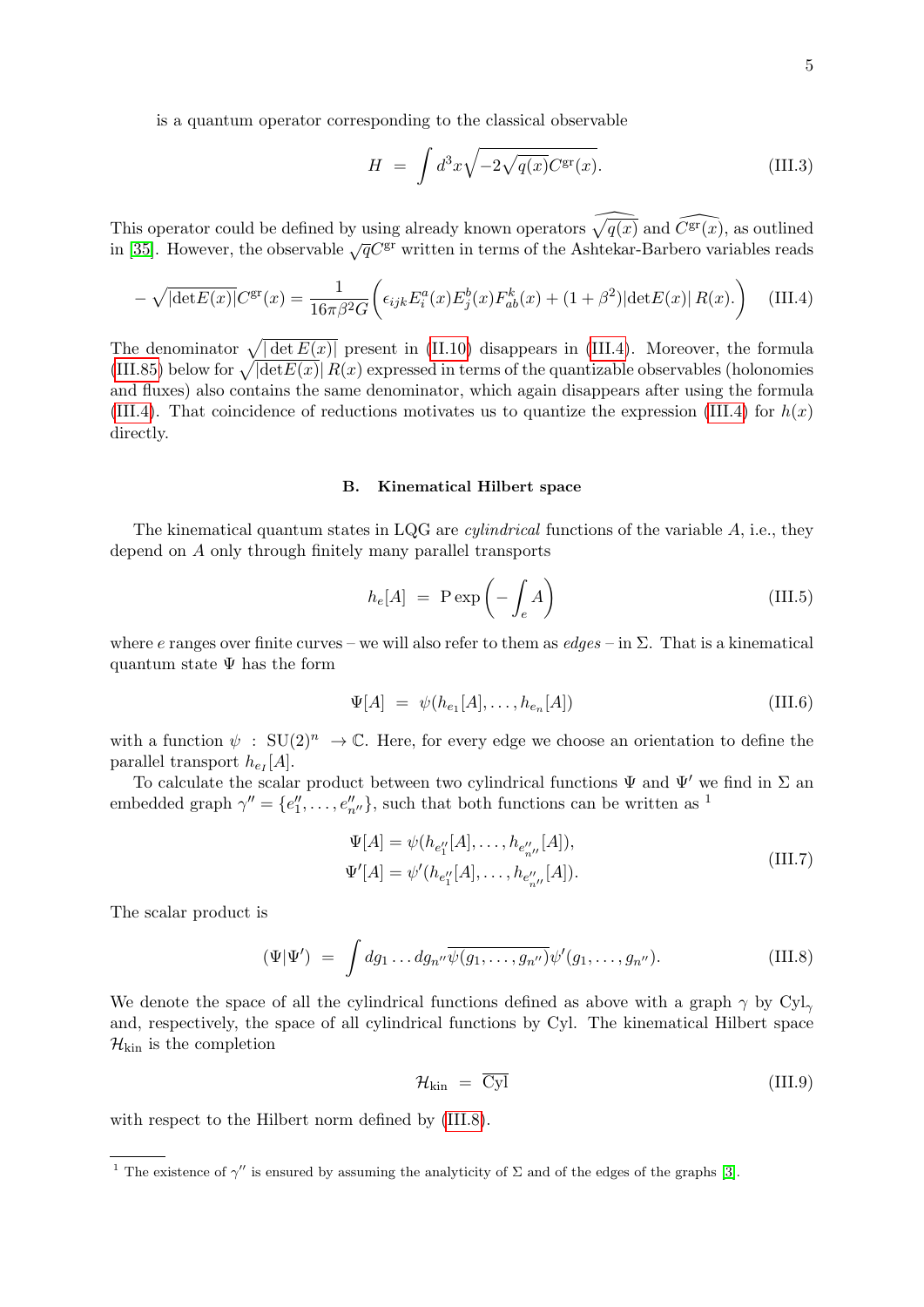Every cylindrical function  $f$  is also a quantum operator

$$
(\widehat{f(A)}\Psi')[A] = f[A]\Psi'[A]. \tag{III.10}
$$

A typical example is

$$
f(A) = D^{(j)}{}^{a}_{\ b}(h_{p}(A)) \tag{III.11}
$$

defined by a path p in  $\Sigma$ , a half-integer  $j=0, \frac{1}{2}$  $\frac{1}{2}$ , 1,  $\frac{3}{2}$  $\frac{3}{2}$ , ..., the corresponding representation

$$
D^{(j)}: \text{SU}(2) \to \text{Unitary}(\mathcal{H}^{(j)})
$$
\n(III.12)

and some orthonormal basis  $v_1, ..., v_{2j+1} \in \mathcal{H}^{(j)}$ ,

$$
D^{(j)a}_{\ b}(g) := (v_a \, | \, D^{(j)}(g)v_b)_{\mathcal{H}^{(j)}}.
$$
\n(III.13)

Note that a connection operator " $\hat{A}$ " itself is not defined.

An operator  $\hat{J}_{x[e]\xi}$ , which is naturally defined in this framework, is assigned to a triple  $(x, \xi, [e])$ , where  $x \in \Sigma$ ,  $\xi \in \text{su}(2)$  and  $[e]$  is a maximal family of curves beginning at x such that each two curves overlap on a connected initial segment containing  $x$ . To define the action of  $\hat{J}_{x[e]\xi}$  on a function  $\Psi \in Cyl$ , we represent this function on a graph such that  $e_I \in [e]$ . The action is

$$
\hat{J}_{x[e]\xi}\Psi = i\hbar \frac{d}{d\epsilon}\bigg|_{\epsilon=0} \psi(h_{e_1}e^{\epsilon\xi}, h_{e_2}, ..., h_{e_n}). \tag{III.14}
$$

For  $\xi = \tau_i$ , it is convenient to introduce a simpler notation

$$
\hat{J}_{x,e,i} := \hat{J}_{x[e]\tau_i}.
$$
\n(III.15)

The field  $E_i^a(x)$  is naturally quantized as

$$
\widehat{E}_i^a(x)\Psi[A] = \frac{\hbar}{i}\{\Psi[A], E_i^a(x)\} = \frac{8\pi\beta l_{\rm P}^2}{i} \frac{\delta}{\delta A_a^i(x)}\Psi[A]. \tag{III.16}
$$

Given an edge  $e : [t_0, t_1] \to \Sigma$ , and a function  $f \in C(SU(2))$ , the variation is given by the following formula

$$
\frac{\delta}{\delta A_a^i(x)} f(h_e(A)) = - \int_{t_0}^{t_1} dt \dot{e}^a(t) \delta(x, e(t)) \left( h_{e,t_1,t}(A) \tau^i h_{e,t,t_0}(A) \right)_B^A \frac{\partial}{\partial g_B^A} f(g)_{|g=h_e(A)}, \quad \text{(III.17)}
$$

where by  $h_{e,t_1,t}(A)$  (respectively,  $h_{e,t,t_0}(A)$ ) we mean the parallel transport with respect to A along e from the point  $e(t)$  to  $e(t_1)$  ( $e(t_0)$  to  $e(t)$ ), and by the partial derivatives with respect to group elements we mean

$$
\frac{d}{d\epsilon}\bigg|_{\epsilon=0} f(g e^{\epsilon \xi}) := (g\xi)_B^A \frac{\partial}{\partial g_B^A} f(g). \tag{III.18}
$$

Smearing along 2-surfaces leads to well defined operators in  $\mathcal{H}_{\text{kin}}$ . Let  $S \subset \Sigma$  be an oriented, 2-dimensional surface, and

$$
\xi: S \to \text{su}(2) \tag{III.19}
$$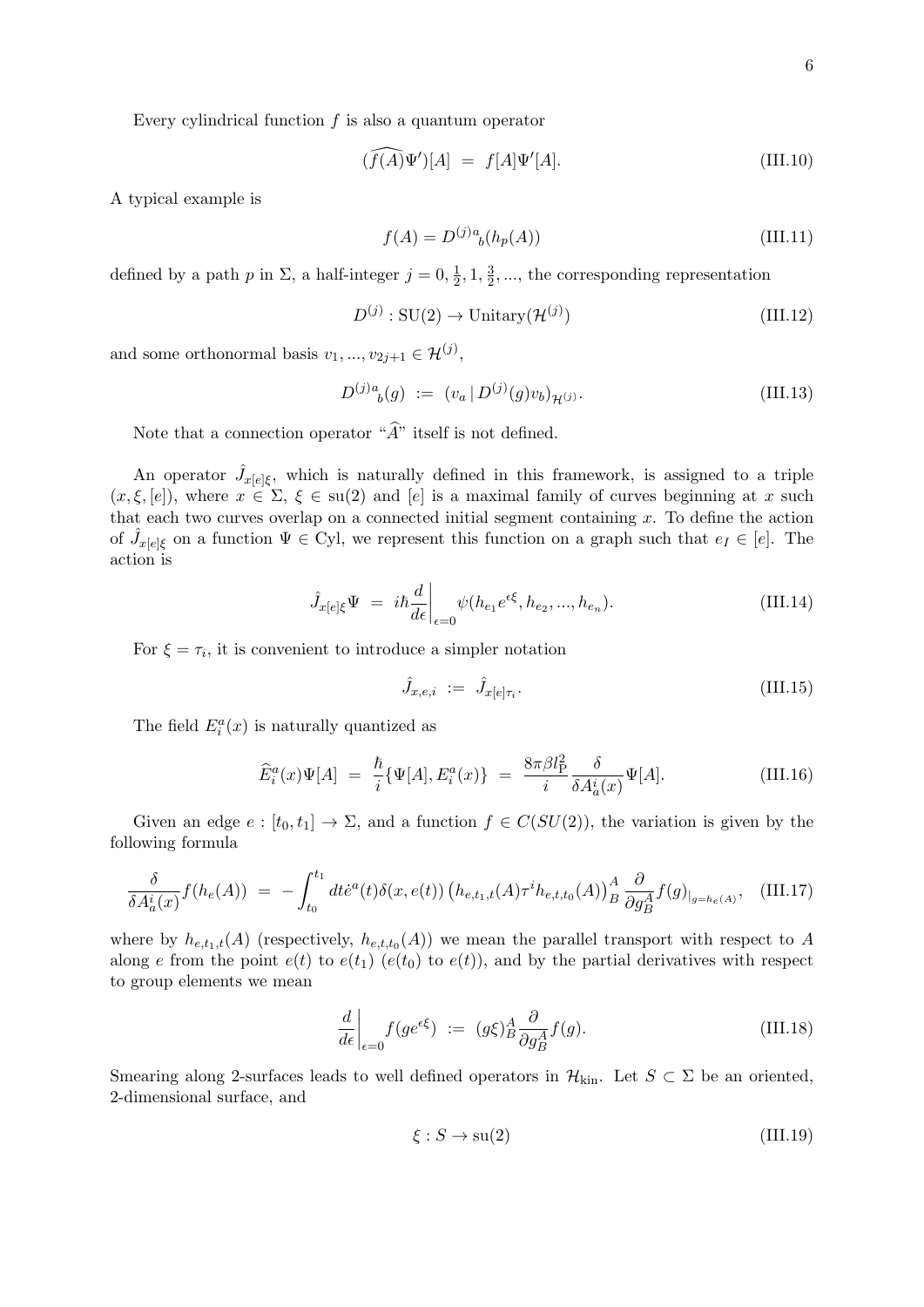be a smearing function. The flux corresponding to  $E$  is

$$
P_{S,\xi} := \int_{S} \frac{1}{2} dx^b \wedge dx^c \epsilon_{abc} \xi^i(x) E_i^a(x). \tag{III.20}
$$

The quantum flux is a well defined operator

$$
\hat{P}_{S,\xi} = 4\pi G \sum_{x \in S} \xi^i(x) \sum_e \kappa_S(e) \hat{J}_{x,e,i} \tag{III.21}
$$

where  $e$  runs through the classes of curves beginning at  $x$ , and

<span id="page-6-0"></span>
$$
\kappa_S(e) = -1, 0, 1,
$$
\n(III.22)

depending on whether  $e$  goes down, along, or, respectively, up the surface  $S$ . A generalized function  $\xi$  may also involve parallel transports depending on A. A typical example is

$$
\xi(x) = \mathrm{Ad}(h_{p(x)}(A))\zeta, \qquad \zeta \in \mathrm{su}(2) \tag{III.23}
$$

where

$$
x \mapsto p(x) \tag{III.24}
$$

assigns to each point x a path  $p(x)$ ,  $h_{p(x)}(A)$  is the parallel transport, and Ad is the adjoint action of  $SU(2)$  in the Lie algebra  $su(2)$ 

$$
Ad(g)\zeta = g\zeta g^{-1}.
$$
 (III.25)

In conclusion, the operators compatible with the LQG structure of  $\mathcal{H}_{kin}$  are (functions of the) parallel transports and fluxes.

The quantum Gauss constraint operator reads

$$
\hat{G}_i(x) = \sum_{y \in \Sigma} \delta(x, y) \sum_{e \text{ at } y} \hat{J}_{y, e, i}.
$$
 (III.26)

Solutions in Cyl to the Gauss constraint

$$
\hat{G}_i(x)\Psi = 0 \tag{III.27}
$$

are functions such that

$$
f(A) = f(g^{-1}Ag + g^{-1}dg), \text{ for every } g \in C^{1}(\Sigma, SU(2)).
$$
 (III.28)

We denote their algebra, subalgebra of Cyl by Cyl<sup>G</sup>, and the corresponding subspace of  $\mathcal{H}_{\text{kin}}$ by  $\mathcal{H}_{kin}^G$ . A dense subspace of  $\mathcal{H}_{kin}^G$  is spanned by the spin network functions. A spin network function is defined by a graph  $\gamma = (e_1, ..., e_n)$ , half integers (non zero)  $(j_1, ..., j_n)$  assigned to the edges and intertwiners  $(\iota_1, ..., \iota_m)$  assigned to the vertices  $(v_1, ..., v_m)$ :

$$
\Psi(A) = D^{(j_1)a_1}_{b_1}(h_{e_1}(A)) \dots D^{(j_n)a_n}_{b_n}(h_{e_n}(A))(t_1 \otimes \dots \otimes t_m)_{a_1 \dots a_n}^{b_1 \dots b_n}.
$$
\n(III.29)

Each  $\iota_{\alpha}$  is an invariant of the tensor product of the representations assigned to the edges  $e_I$ whose source is  $v_\alpha$  and the representations dual to those assigned to the edges whose target is  $v_\alpha$ .

Given a graph  $\gamma$ , we denote by Cyl<sup>G</sup> the space spanned by all the spin network functions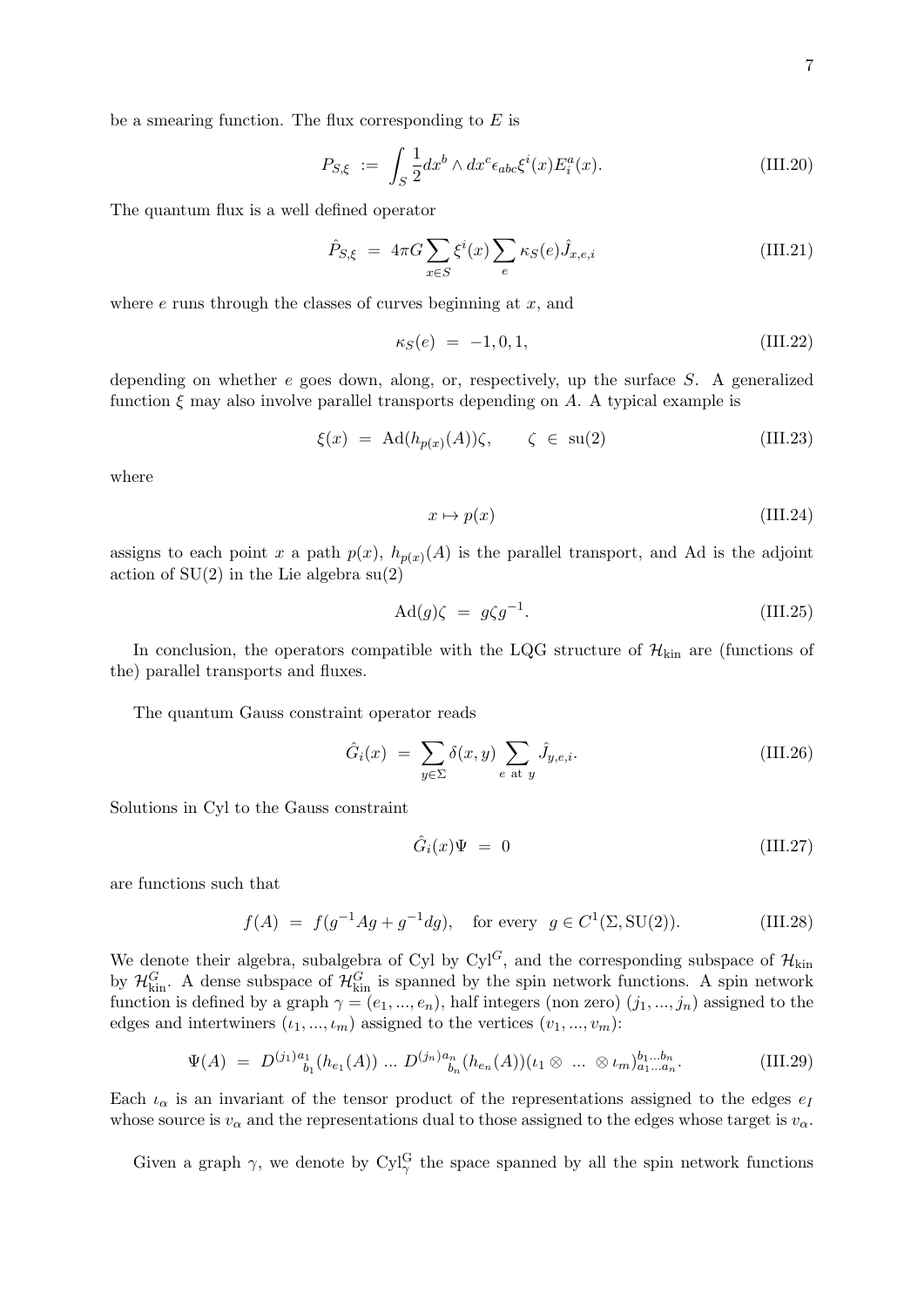defined on this graph, and

$$
\mathcal{H}_{\gamma}^G := \overline{\text{Cyl}_{\gamma}^G}.\tag{III.30}
$$

To define the orthogonal decomposition of the space of the Gauss constraint solutions we need to admit closed edges, that is edges for which the end point equals the beginning point, and closed edges without vertices (embeddings of a circle in  $\Sigma$ ). In the case of an edge without vertices, we choose a beginning-end point arbitrarily in the definition of the spin network function. On the other hand we do not count those graphs that can be obtained from another graph by the splitting of an edge. Then the space of all the solutions to the Gauss constraint can be written as the orthogonal sum

<span id="page-7-2"></span>
$$
\mathcal{H}_{\text{kin}}^G = \overline{\bigoplus_{\gamma} \mathcal{H}_{\gamma}^G} \tag{III.31}
$$

where  $\gamma$  ranges over all the un-oriented graphs defined in this paragraph.

#### C. The vertex Hilbert space

Every analytic diffeomorphism  $f \in \text{Diff}^{\omega}(\Sigma)$  defines a unitary operator  $U_f : \mathcal{H}_{\text{kin}} \to \mathcal{H}_{\text{kin}}$ ,

<span id="page-7-0"></span>
$$
U_f \Psi[A] = \Psi[f^*A]. \tag{III.32}
$$

Given a graph  $\gamma$  consisting of edges and vertices

$$
Edge(\gamma) := \{e_1, \ldots, e_n\}, \quad Vect(\gamma) = \{v_1, \ldots, v_m\},
$$

the action of  $U_f$  on a cylindrical function [\(III.6\)](#page-4-2) reads

<span id="page-7-1"></span>
$$
U_f \Psi[A] = \psi(h_{f(e_1)}[A], \dots, h_{f(e_n)}[A]), \tag{III.33}
$$

where for the parallel transport along each edge  $f(e_I)$  we choose the orientation induced by the map f and the orientation of  $e_I$  chosen in [\(III.6\)](#page-4-2). Smooth diffeomorphisms map analytic graphs into smooth graphs, therefore their action is not defined in our Hilbert space  $\mathcal{H}_{kin}$ . Suppose, however, that given a graph  $\gamma$ , a smooth diffeomorphism  $f \in \text{Diff}^{\infty}(\Sigma)$  maps  $\gamma$  into an analytic graph. Then [\(III.32\)](#page-7-0) and [\(III.33\)](#page-7-1) define a unitary map

$$
U_f : \mathcal{H}_{\gamma} \to \mathcal{H}_{f(\gamma)}.
$$
\n(III.34)

The idea of the vertex Hilbert space of [\[31\]](#page-29-14) is to construct from elements of the Hilbert space  $\mathcal{H}_{kin}^G$  partial solutions to the vector constraints, by averaging the elements of each of the subspaces  $\mathcal{H}^G_\gamma$  with respect to all the smooth diffeomorphisms  $\text{Diff}^{\infty}(\Sigma)_{\text{Vert}(\gamma)}$  which act trivially in the set of the vertices Vert( $\gamma$ ). Denote by TDiff<sup>∞</sup>(Σ)<sub> $\gamma$ </sub> the subset of Diff<sup>∞</sup>(Σ) which consists of all the diffeomorphisms f such that  $f(\gamma) = \gamma$  and  $U_f$  acts trivially in  $\mathcal{H}_{\gamma}^G$ .

Denote by  $\text{Diff}^{\infty}_{\gamma}(\Sigma)_{\text{Vert}(\gamma)}$  the set of those elements of  $\text{Diff}^{\infty}(\Sigma)_{\text{Vert}(\gamma)}$  which preserve the analyticity of  $\gamma$ . The maps  $\mathcal{H}_{\gamma}^G \longrightarrow \mathcal{H}_{\text{kin}}^G$  obtained by the diffeomorphisms in  $\text{Diff}_{\gamma}^{\infty}(\Sigma)_{\text{Vert}(\gamma)}$  are in one to one correspondence with the elements of the quotient

$$
D_{\gamma} := \text{Diff}_{\gamma}^{\infty}(\Sigma)_{\text{Vert}(\gamma)} / \text{TDiff}(\Sigma)_{\gamma}.
$$
 (III.35)

Since  $D_{\gamma}$  is a non-compact set and we do not know any probability measure on it, we define the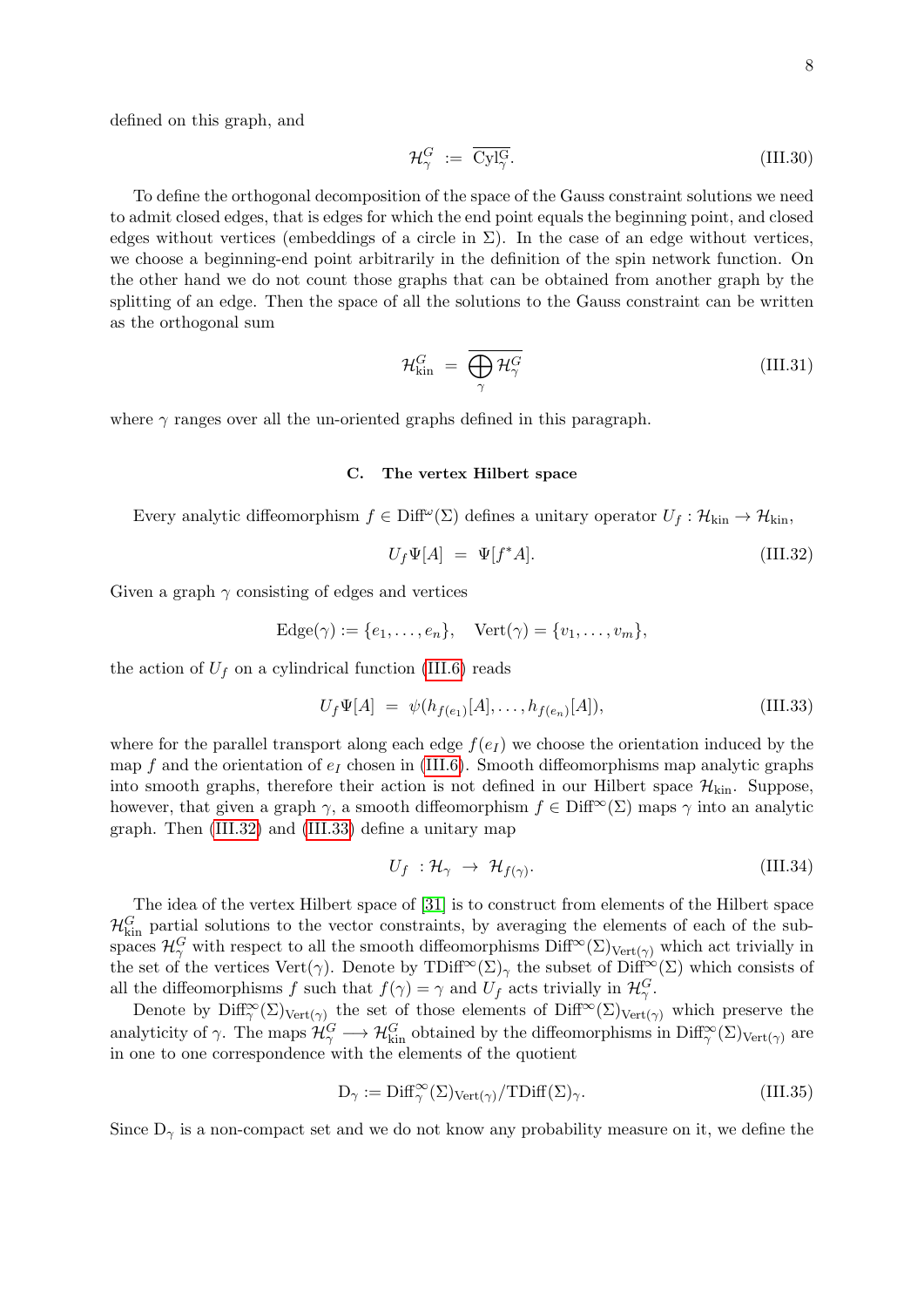9

averaging in Cyl<sup>\*</sup>, the algebraic dual to Cyl. Given  $\Psi \in \mathcal{H}_{\gamma}^G$ , we turn it into  $\langle \Psi | \in Cyl^*$ ,

$$
\langle \Psi | \, : \, \Psi' \in \text{Cyl}^G := \bigoplus_{\gamma'} \text{Cyl}^G_{\gamma'} \, \mapsto (\Psi | \Psi'),
$$

and average in Cyl<sup>∗</sup> ,

$$
\eta(\Psi) = \frac{1}{N_{\gamma}} \sum_{[f] \in D_{\gamma}} \langle U_f \Psi | , \qquad (III.36)
$$

where

$$
N_{\gamma} = |\text{Sym}_{\gamma}|
$$
  
\n
$$
\text{Sym}_{\gamma} := \{ f \in \text{Diff}^{\infty}(\Sigma)_{\{x_1, \dots, x_m\}} : f(\gamma) = \gamma \} / \text{TDiff}(\Sigma)_{\gamma}.
$$
 (III.37)

The resulting  $\eta(\Psi)$  is a well defined linear functional

$$
\eta(\Psi): \operatorname{Cyl}^G \to \mathbb{C}
$$

because given  $\Psi' \in Cyl^G$ , only a finite set of terms in the sum contribute to the number  $\eta(\Psi)(\Psi')$ . Hence we have defined a map

$$
\mathcal{H}^G_\gamma \ni \Psi \ \mapsto \ \eta(\Psi) \ \in \ \mathrm{Cyl}^*
$$

for every embedded graph  $\gamma$ . We extend it by linearity to the algebraic orthogonal sum [\(III.31\)](#page-7-2)

$$
\eta: \mathcal{H}_{\text{kin}}^G \longrightarrow \text{Cyl}^*.
$$
 (III.38)

The vertex Hilbert space  $\mathcal{H}_{\text{vtx}}^G$  is defined as the completion

$$
\mathcal{H}_{\text{vtx}}^G := \overline{\eta(\text{Cyl} \cap \mathcal{H}_{\text{kin}}^G)}
$$
(III.39)

under the norm induced by the natural scalar product

$$
(\eta(\Psi)|\eta(\Psi')) := \eta(\Psi)(\Psi'). \tag{III.40}
$$

It has an orthogonal decomposition that is reminiscent of [\(III.31\)](#page-7-2): Let  $FS(\Sigma)$  be the set of finite subsets of  $\Sigma$ . Then

$$
\mathcal{H}_{\text{vtx}}^G = \overline{\bigoplus_{V \in \text{FS}(\Sigma)} \mathcal{H}_V^G}
$$
\n(III.41)

<span id="page-8-0"></span>
$$
\mathcal{H}_V^G := \overline{\bigoplus_{[\gamma] \in [\gamma(V)]} \mathcal{H}_{[\gamma]}^G}
$$
\n(III.42)

$$
\mathcal{S}^G_{[\gamma]} := \eta(\mathcal{S}^G_\gamma) \tag{III.43}
$$

where  $\gamma(V)$  is the set of graphs  $\gamma$  with vertex set  $V = \text{Vert}(\gamma)$ ,  $[\gamma(V)]$  is the set of the Diff( $\Sigma$ )<sub>V</sub>equivalence classes  $[\gamma]$  of the graphs  $\gamma \in \gamma(V)$  and  $\mathcal{S}^G_\gamma$  is the subspace  $\mathcal{S}^G_\gamma \subset \mathcal{H}^G_\gamma$  of the elements invariant with respect to the symmetry group  $Sym_{\gamma}$ . Importantly,

$$
\eta: \mathcal{S}^G_\gamma \to \mathcal{S}^G_{[\gamma]}
$$
 (III.44)

is an isometry. The orthogonal complement of  $\mathcal{S}_{\gamma}^G$  in  $\mathcal{H}_{\gamma}^G$ , on the other hand, is annihilated by η.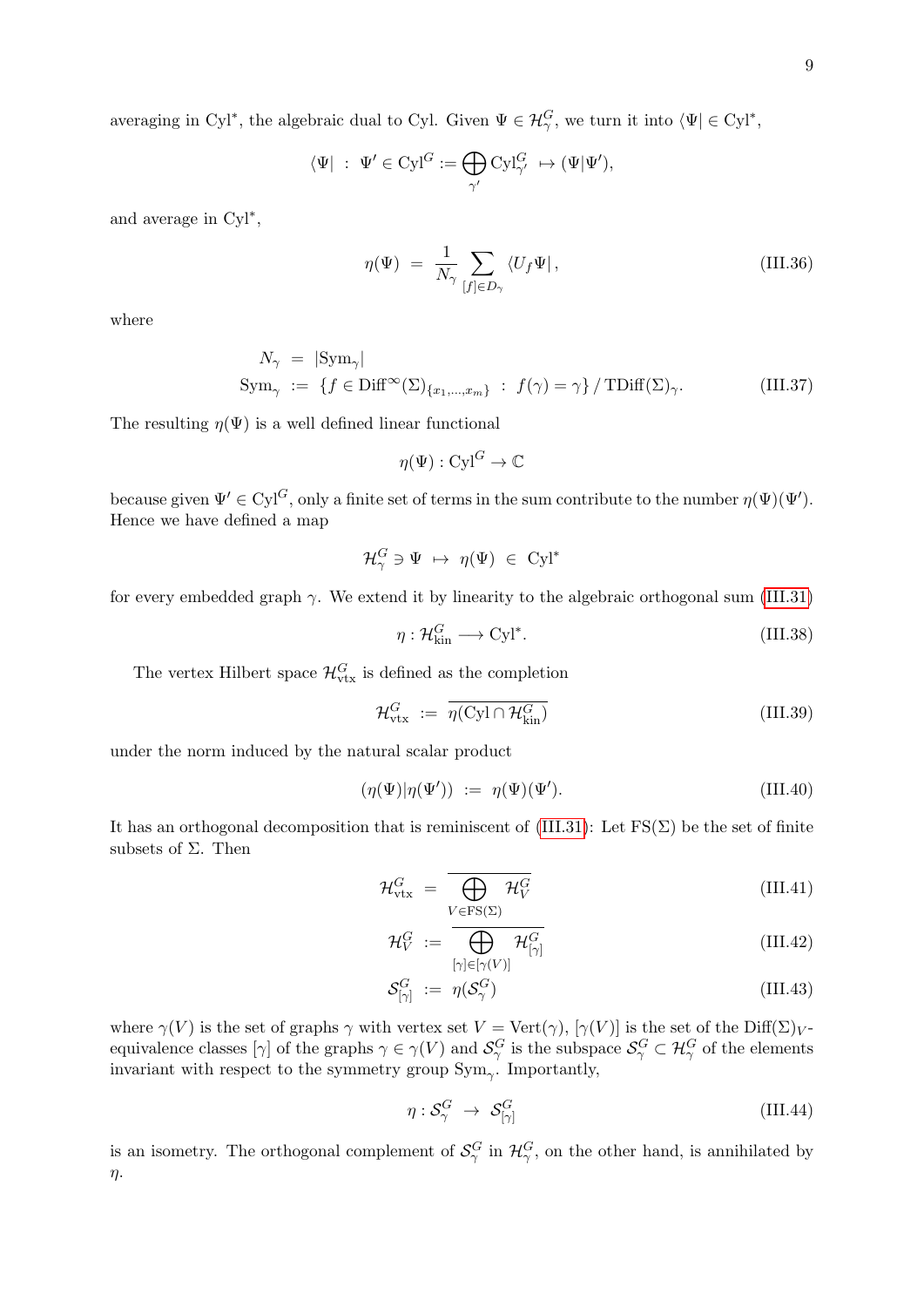The Hilbert space  $\mathcal{H}_{\text{vtx}}^G$  carries a natural action of Diff<sup> $\omega$ </sup>( $\Sigma$ ), which we will also denote by U. It is defined by

$$
U_f \eta(\Psi) := \eta(U_f \Psi), \qquad f \in \text{Diff}^{\omega}(\Sigma)
$$
 (III.45)

A short calculation shows that  $U_f$  is unitary and maps  $\mathcal{H}_V^G$  to  $\mathcal{H}_{f(V)}^G$  in the decomposition [\(III.41\)](#page-8-0).

Each subspace  $\mathcal{S}_{[\gamma]}^G$  consists of Diff<sup> $\omega$ </sup>( $\Sigma$ )<sub>Vert( $\gamma$ </sub>) invariant elements. In this sense, they are partial solutions to the quantum vector constraint. They can be turned into full solutions of the quantum vector constraint by a similar averaging with respect to the remaining  $\text{Diff}(\Sigma)/\text{Diff}(\Sigma)_{\text{Vert}(\gamma)}$  [\[31\]](#page-29-14). We denote the space of those solutions  $\mathcal{H}_{\text{Diff}}^G$ .

## D. The Hamiltonian operator

In the Hilbert space  $\mathcal{H}_{\text{vtx}}^G$  we will introduce (derive) an operator

<span id="page-9-1"></span>
$$
\hat{H} = \int_{\Sigma} d^3x \sqrt{-2\sqrt{q(x)}} C^{\rm gr}(x), \tag{III.46}
$$

where we have

$$
-2\sqrt{|\text{det}E(x)|}C^{\text{gr}}(x) = \frac{1}{8\pi\beta^2 G} \bigg(\epsilon_{ijk}E_i^a(x)E_j^b(x)F_{ab}^k(x) + (1+\beta^2)|\text{det}E(x)|^{(3)}R(x).\bigg) \tag{III.47}
$$

In order to define the corresponding operator, we need to consider how to regularize and quantize an expression of the form

$$
\int_{\Sigma} d^3x f(x)\sqrt{a^2(x) + b^2(x)}\tag{III.48}
$$

where f is a smearing function defined on  $\Sigma$  while  $a(x)$  and  $b(x)$  are functionals of the fields  $A_a^i$ and  $E_i^a$ .

Introducing a decomposition of the manifold  $\Sigma$  into cells  $\Delta$ , the integral can be approximated as

<span id="page-9-0"></span>
$$
\int_{\Sigma} d^3x f(x) \sqrt{a^2(x) + b^2(x)} = \sum_{\Delta} \sqrt{\left( \int_{\Delta} d^3x f(x) a(x) \right)^2 + \left( \int_{\Delta} d^3x f(x) b(x) \right)^2} + O(\epsilon_{\Delta}),
$$
\n(III.49)

where for every cell  $\Delta$ ,  $\epsilon_{\Delta}^3$  denotes the coordinate volume of  $\Delta$ . If the integrals  $\int_{\Delta} d^3x f(x) a(x)$ and  $\int_{\Delta} d^3x f(x)b(x)$  can be quantized as well-defined operators, equation [\(III.49\)](#page-9-0) then shows how to define the operator corresponding to  $\int_{\Sigma} d^3x f(x) \sqrt{a^2(x) + b^2(x)}$ . Equation [\(III.49\)](#page-9-0) is the basis of our construction of the operator [\(III.46\)](#page-9-1).

In our case, the operators corresponding to  $a(x)$  and  $b(x)$  themselves will be available, and will have the general form

$$
\hat{a}(x) = \sum_{v \in \Sigma} \delta(x, v)\hat{a}_v, \qquad \hat{b}(x) = \sum_{v \in \Sigma} \delta(x, v)\hat{b}_v,
$$
\n(III.50)

where the operators  $\hat{a}_v$  and  $\hat{b}_v$ , when applied to a spin network state defined on a graph, have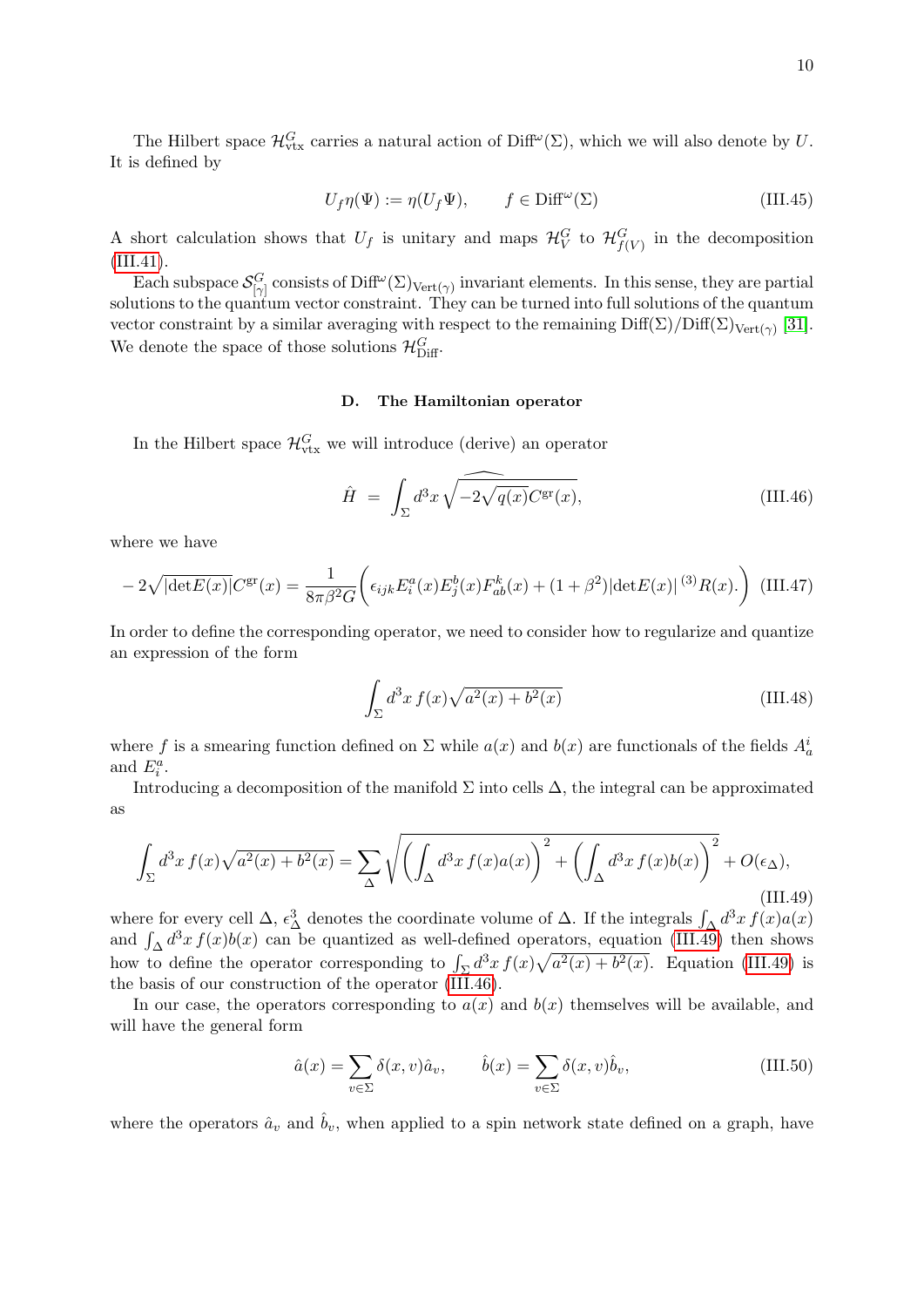a non-zero action only if v is one of the vertices of the graph. In this case, the operator

$$
\int_{\Sigma} d^3x \, f(x) \widehat{\sqrt{a^2(x) + b^2(x)}}
$$
\n(III.51)

can be defined simply by inserting  $\hat{a}(x)$  and  $\hat{b}(x)$  into the right-hand side of equation [\(III.49\)](#page-9-0). In this way one obtains an operator, whose restriction to the space of spin network states defined on a given graph  $\gamma$  takes the form

$$
\int_{\Sigma} d^3x f(x) \widehat{\sqrt{a^2(x) + b^2(x)}} \bigg|_{\mathcal{H}^G_{\gamma}} = \sum_{v \in \gamma} f(v) \widehat{\sqrt{\hat{a}_v^2 + \hat{b}_v^2}}.
$$
\n(III.52)

In other words, our regularization gives

$$
\sqrt{a^2(x) + b^2(x)} = \sum_{v \in \Sigma} \delta(x, v) \sqrt{\hat{a}_v^2 + \hat{b}_v^2}.
$$
 (III.53)

#### <span id="page-10-1"></span>1. Euclidean part

We start with the quantization of the Euclidean part of our Hamiltonian (see [\(II.12\)](#page-2-3)). In equation [\(III.49\)](#page-9-0), the role of  $a(x)$  is now played by the function

$$
H^{\text{Eucl}}(x) := \frac{1}{\sqrt{8\pi G\beta^2}} \sqrt{\epsilon_{ijk} E_i^a(x) E_j^b(x) F_{ab}^k(x)}.
$$
 (III.54)

Consequently, we consider the quantization of the integral

<span id="page-10-0"></span>
$$
\int d^3x f(x)H^{\text{Eucl}}(x) \tag{III.55}
$$

(where an arbitrary smearing function  $f$  has been introduced).

According to the general framework of LQG, we need to express the integral in terms of parallel transports  $h_e$  and fluxes  $P_{S,i}$ . The easiest example is to consider the Riemann sum for this integral obtained by considering a cubic partition  $\mathcal{P}_{\epsilon}$  of  $\Sigma$  into cells  $\square$  of coordinate volume  $\epsilon^3$ 

$$
\epsilon^3 \sum_{\Box} f(x_{\Box}) \sqrt{\epsilon_{ijk} E_i^a(x_{\Box}) E_j^b(x_{\Box}) F_{ab}^k(x_{\Box})}, \tag{III.56}
$$

and to distribute the  $\epsilon$  suitably

$$
\sum_{\Box} f(x_{\Box}) \sqrt{\epsilon_{ijk} (\epsilon^2 E_i^a(x_{\Box})) (\epsilon^2 E_j^b(x_{\Box})) (\epsilon^2 F_{ab}^k(x_{\Box}))}.
$$
 (III.57)

For each cube  $\Box$  denote by  $x_{\Box}$  the center, by  $S^a_{\Box}$ ,  $a = 1, 2, 3$ , three sides  $x^a = \text{const}$  (for each a there are two, choose any one and orient such that the following is true). Moreover, for every  $x \in \Box$ , denote by  $p_{\Box}(x)$  the line from  $x_{\Box}$  to  $x \in \Box$ . Then, we have

$$
\epsilon^2 E_i^a = P_{S_{\square}^a, i} + o(\epsilon^2)
$$
  

$$
\epsilon^2 F_{ab}^k = \epsilon_{abc} (h_{\partial S_{\square}^c}^k)^{(l)} + o(\epsilon^2),
$$
 (III.58)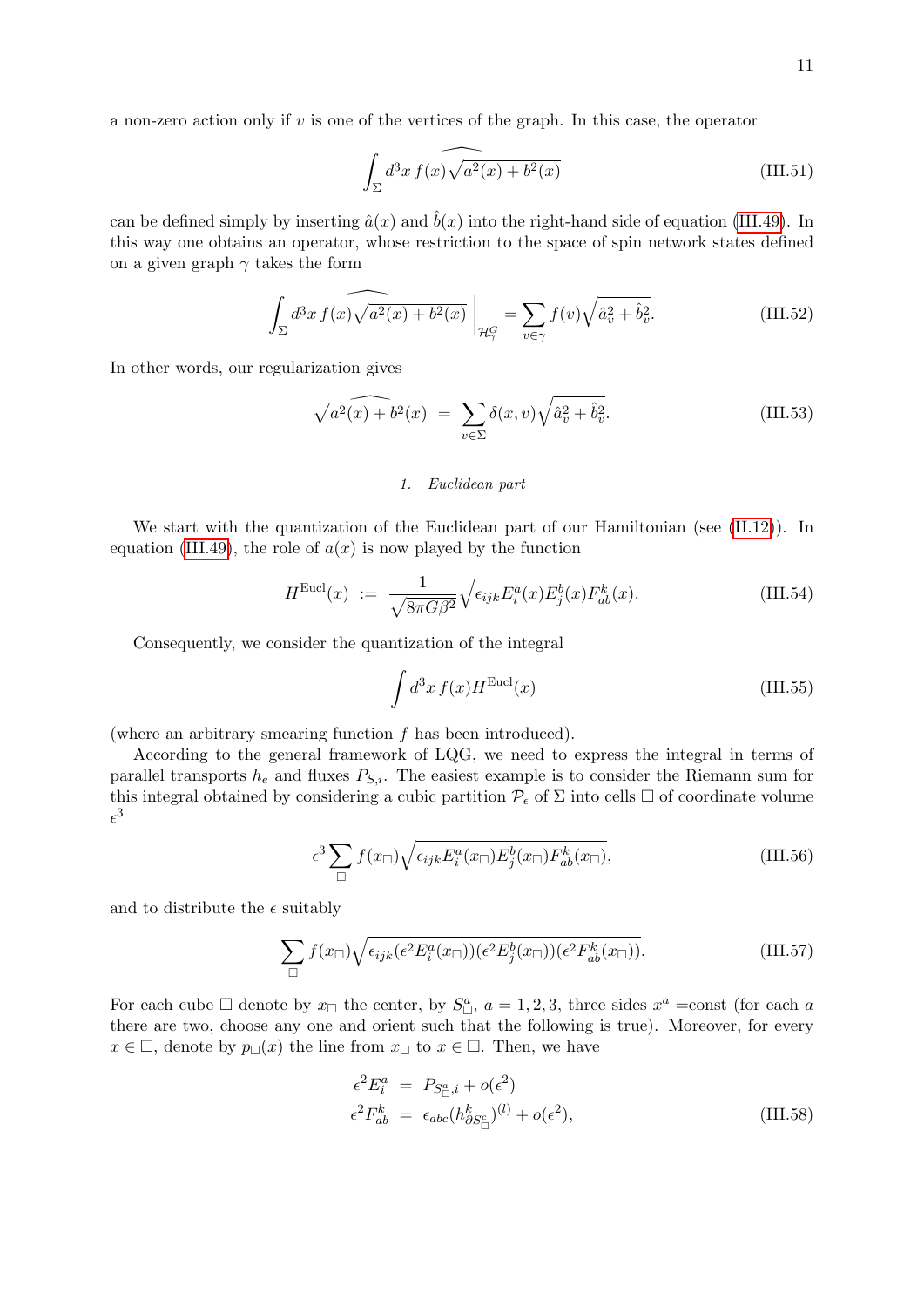$$
S = S^a_{\Box}, \text{ and } \xi(x) := h_{p_{\Box}(x)} \tau_i h_{p_{\Box}(x)}^{-1} , \qquad (III.59)
$$

 $h_{p_{\Box}(x)}$  standing for the parallel transport (with respect to a given field A) along  $p_{\Box}$ , and for a  $SU(2)$  element h we define<sup>2</sup>

<span id="page-11-0"></span>
$$
(h^k)^{(l)} = \frac{3}{W_l^2} \text{Tr}\left(D^{(l)}(h)(\tau^k)^{(l)}\right)
$$
\n(III.60)

with  $W_l = i\sqrt{l(l+1)(2l+1)}$ . In this way we write the original expression in terms of fluxes and parallel transports (as a limit),

$$
\int d^3x f H^{\text{Eucl}\mathcal{P}_{\epsilon}} = \frac{1}{\sqrt{8\pi G\beta^2}} \sum_{\Box} f(x_{\Box}) \sqrt{\epsilon_{ijk} P_{S^a_{\Box},i} P_{S^b_{\Box},j} \epsilon_{abc} (h^k_{\partial S^c_{\Box}})^{(l)}},
$$
(III.61)

in the sense that

$$
\int d^3x f H^{\text{Eucl}\mathcal{P}_{\epsilon}} \rightarrow \int d^3x f H^{\text{Eucl}}, \tag{III.62}
$$

in the limit  $\epsilon \to 0$  when we refine the partition  $(\Box \to \cdot)$ .

More generally, we regularize the integral by using a partition  $\mathcal{P}^{\epsilon}$  which consists of:

- an  $\epsilon$ -dependent cellular decomposition  $\mathcal{C}^{\epsilon}$  of  $\Sigma$ ;
- assigned to each cell  $\Delta \in \mathcal{C}^{\epsilon}$ :
	- a point x<sup>∆</sup> inside ∆;
	- $-$  a family of 2-surfaces  $S^I_Δ ⊂ ∂Δ$ ,  $I = 1, ..., n<sub>Δ</sub>$ ;
	- a family of paths p∆(x) labeled by points x ∈ ∂∆, each going from x<sup>∆</sup> to x;
	- a family of loops  $\alpha_{\Delta}^{K}$ ,  $K = 1, ..., m_{\Delta}$ ;
	- a family of coefficients κ∆IJK;

such that the following functional

$$
\int d^3x f H^{\text{Eucl}\mathcal{P}_{\epsilon}}(A,E) := \frac{1}{\sqrt{8\pi G\beta^2}} \sum_{\Delta} f(x_{\Delta}) \sqrt{\epsilon_{ijk} \sum_{IJK} \kappa_{\Delta IJK} P_{S_{\Delta}^I,i} P_{S_{\Delta}^J,j}(h_{\alpha_{\Delta}^K}^k)^{(l)}} \quad (III.63)
$$

approaches the Euclidean Hamiltonian,

$$
\int d^3x f H^{\text{Eucl}\mathcal{P}_{\epsilon}}(A, E) \xrightarrow[\epsilon \to 0]{} \int d^3x f H^{\text{Eucl}}.
$$
\n(III.64)

As in the cubic example, by  $P_{S_1^I,i}$  we mean  $P_{S,\xi}$  of [\(III.20\)](#page-6-0) with

$$
S = S^I_{\Delta}, \quad \text{and} \quad \xi(x) := h_{p_{\Delta}(x)} \tau_i h_{p_{\Delta}(x)}^{-1} . \tag{III.65}
$$

 $2$  Equation [\(III.60\)](#page-11-0) is obtained using the relations

$$
D^{(l)}(h) = h^{0} \mathbb{1}^{(l)} + h^{k} (\tau_{k})^{(l)}, \qquad \text{Tr} (\tau_{i})^{(l)} = 0, \qquad \text{Tr} ((\tau_{i})^{(l)} (\tau^{k})^{(l)}) = \frac{W_{l}^{2}}{3} \delta_{i}^{k}.
$$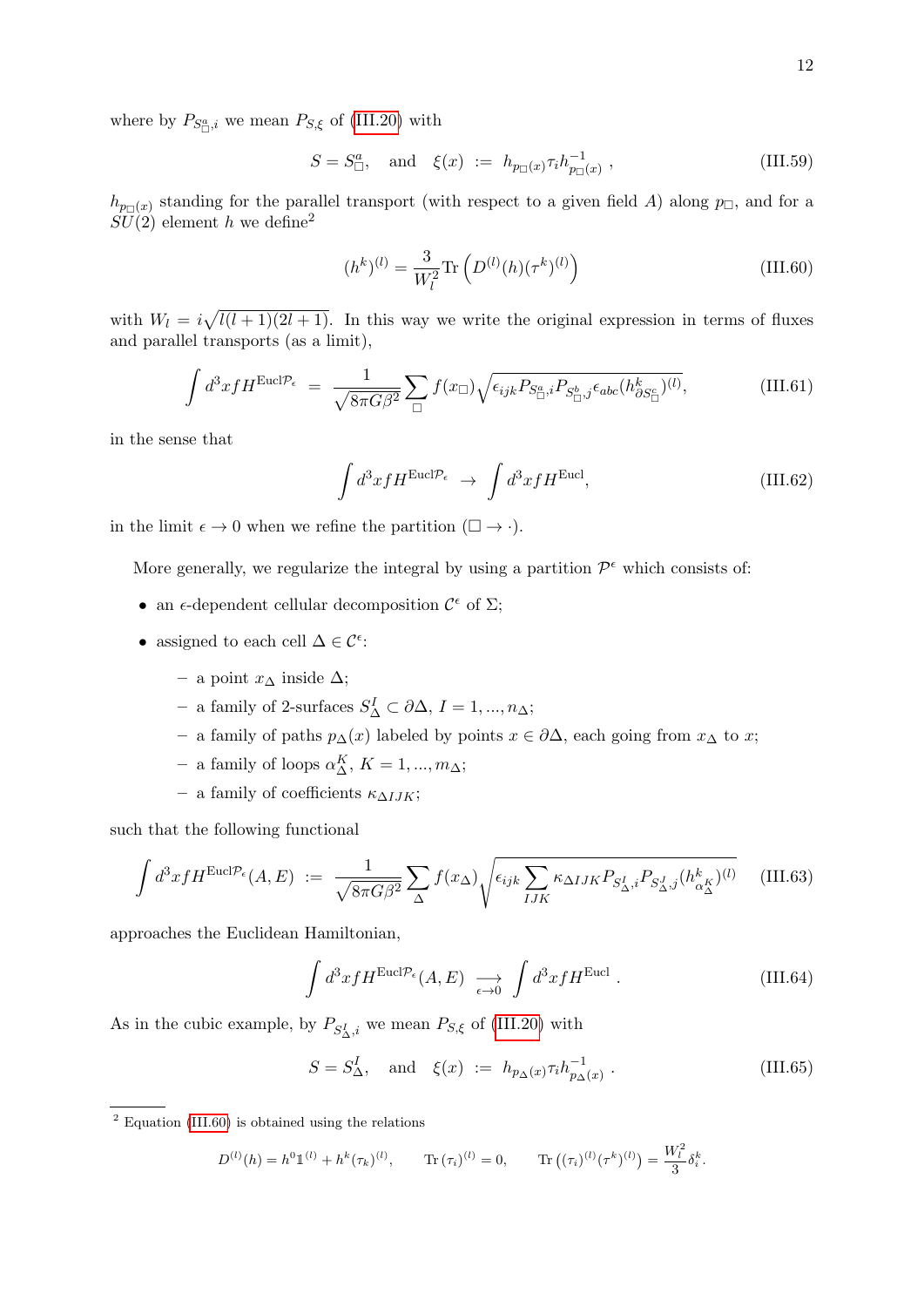Each term  $\epsilon_{ijk} \kappa_{\Delta IJK} P_{S^I_{\Delta}i} P_{S^J_{\Delta}j} (h^k_{\alpha^K_{\Delta}})^{(l)}$  gives rise to a well defined operator in  $\mathcal{H}_{\text{kin}}$ 

$$
\epsilon_{ijk} \kappa_{\Delta IJK} : \hat{P}_{S^I_{\Delta},i} \hat{P}_{S^J_{\Delta},j} (\hat{h}^k_{\alpha^K_{\Delta}})^{(l)} : \tag{III.66}
$$

which depends on the ordering of the operators, symbolized by  $\vdots$   $\vdots$ 

In this way we obtain an operator

$$
\int d^3x f(x) H^{\text{Eucl}\mathcal{P}_{\epsilon}}(x) := \frac{1}{\sqrt{8\pi G\beta^2}} \sum_{\Delta} f(x_{\Delta}) \sqrt{\epsilon_{ijk} \kappa_{\Delta IJK} \hat{P}_{S_{\Delta}^I,i} \hat{P}_{S_{\Delta}^J,j}(\hat{h}_{\alpha_{\Delta}^K}^k)^{(l)}}
$$
(III.67)

which depends on the partition  $\mathcal{P}_{\epsilon}$  and is well defined in  $\mathcal{H}_{\text{kin}}$ . However, as we refine the partition  $P_{\epsilon}$ , the operator family does not converge to any operator in  $\mathcal{H}_{\text{kin}}$ . This is a well known problem in LQG and it does not have a solution in the kinematical Hilbert space  $\mathcal{H}_{\text{kin}}$ .

A way out is to consider the dual action of the regulated operators  $\int d^3x f(x) \hat{H}^{\text{Eucl}\mathcal{P}_{\epsilon}}(x)$  in the Hilbert space  $\mathcal{H}_{\text{vtx}}^G$ . That was done for the (formally regularized) operator  $\hat{C}_{\text{gr}}$  in [\[31\]](#page-29-14). As it is explained therein, and those arguments apply also in the case at hand, a limit as  $\epsilon \to 0$ exists upon several conditions about the partitions  $\mathcal{P}_{\epsilon}$ . To begin with, we adjust the partitions individually to each subspace  $\mathcal{H}_{\gamma}$  in the decomposition [\(III.31\)](#page-7-2). Secondly, a successful partition has to have a suitable diffeomorphism covariance in the dependence of the partitions on  $\gamma$  and on  $\epsilon$ .

The outstanding problem though, is the dependence of the result on choices made. There are many partitions which satisfy the conditions. The resulting operator carries a memory of the choice of  $\mathcal{P}_{\epsilon}$ , for example on the adjustment of the fluxes to graphs. To restrict that ambiguity, we study first the straightforward quantization of  $\epsilon_{ijk}F_{ab}E_i^aE_j^b$ .

Let  $\Psi \in \text{Cyl}$  be as in [\(III.6\)](#page-4-2). Assuming  $\hat{E}^a_i(x) = \frac{\hbar}{i}$  $\frac{\delta}{\delta A_a^i(x)}$ , we obtain

$$
\epsilon_{ijk} F_{ab}^k(x) \left(\frac{\hbar}{i}\right)^2 \frac{\delta}{\delta A_a^i(x)} \frac{\delta}{\delta A_b^j(x)} \psi(h_{e_1}(A), ..., h_{e_n}(A)) =
$$
\n
$$
\sum_{e_I, e_{I'}} \int_{t_0}^{t_1} \int_{t'_0}^{t'_1} dt dt' \delta(x, e_I(t)) \delta(x, e_{I'}(t')) F_{ab}^k(x) \dot{e}_I^a(t) \dot{e}_{I'}^b(t')
$$
\n
$$
(h_{e_I, t_1, t}(A) \tau^i h_{e_I, t, t_0}(A))_B^A \left(h_{e_{I'}, t'_1, t'}(A) \tau^j h_{e_{I'}, t', t'_0}(A)\right)_{B'}^A \frac{\partial}{\partial g_I^A} \frac{\partial}{\partial g_{I'} g_{I'}} \psi(g_1, ..., g_n)_{|g_I = h_{e_I}(A), g_{I'} = h_{e_{I'}}(A)}
$$
\n(III.68)

Certainly the product of the two Dirac delta distributions is ill defined at some points  $x, e_I(t)$  and  $e_{I'}(t')$ . However, we can precisely indicate those points at which the expression is identically zero. To begin with, the product  $\delta(x, e_I(t))\delta(x, e_{I'}(t'))$  vanishes except for the triples  $(x, e_I(t), e_{I'}(t'))$ such that

$$
x = e_I(t) = e_{I'}(t').
$$
 (III.69)

Secondly, the factor  $F_{ab}^k(x)\dot{e}_I^a(t)\dot{e}_I^b(t')$  is not zero only if

$$
\dot{e}_I(t) \nparallel \dot{e}_{I'}(t'). \tag{III.70}
$$

Those two conditions are satisfied simultaneously only if  $x$  coincides with one of the vertices v of  $\gamma$  and the edges  $e_I$  and  $e_{I'}$  intersect transversally at v. Suppose that  $x = v \in \text{Vert}(\gamma)$ , the edges  $e_I : [t_0, t_1] \to \Sigma$  and  $e_{I'} : [t'_0, t'_1] \to \Sigma$  intersect transversally at v, both oriented to be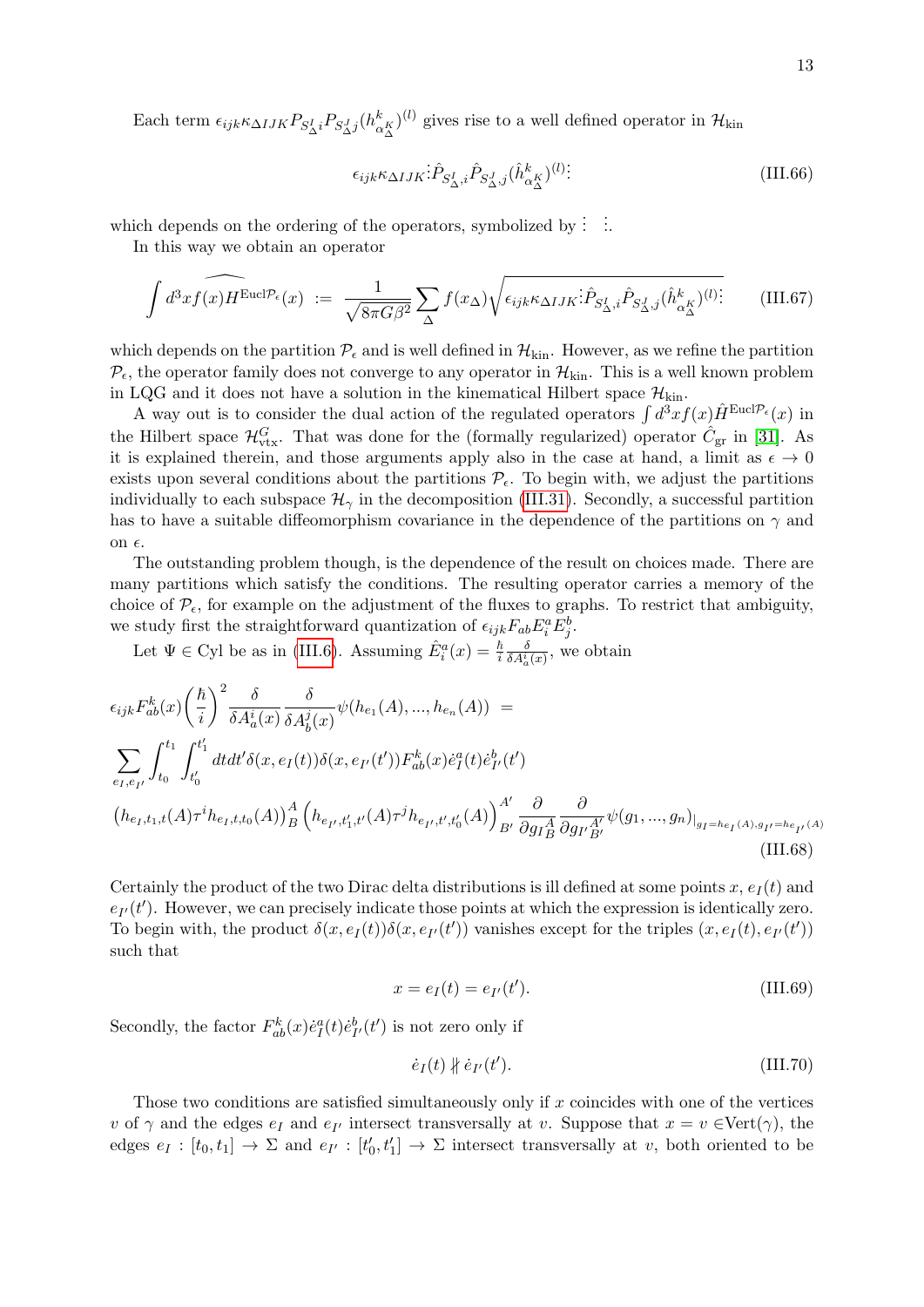14

outgoing. Then the corresponding contribution comes only from

$$
x = v, \t t_I = t_0, \t t_{I'} = t'_0,
$$
\t(III.71)

and it is

$$
F_{ab}^{k}(v)\dot{e}_{I}^{a}(t)\dot{e}_{I'}^{b}(t'_{0})\left(h_{e_{I}}(A)\tau^{i}\right)_{B}^{A}\left(h_{e_{I'}}(A)\tau^{j}\right)_{B'}^{A'}\frac{\partial}{\partial g_{I}^{A}}\frac{\partial}{\partial g_{I'}^{A'}}\psi(g_{1},...,g_{n})\Big|_{g_{I}=h_{e_{I}}(A),g_{I'}=h_{e_{I'}}(A)}\tag{III.72}
$$

modulo the ill defined factor  $(\delta(v, v))^2$  which has to be regularized. Our regularization is also expected to replace  $F_{ab}^k \dot{e}_I \dot{e}_{I'}$  by a parallel transport  $h_{e_{II'}}$  along a loop  $e_{II'}$  assigned to the two (segments of) edges. Finally, diffeomorphism invariance implies that each vertex  $v$  and a pair of transversally intersecting edges  $e_I$  and  $e_{I'}$  at v contribute the same operator as any other diffeomorphism equivalent triple  $v'$ ,  $e'_{I}$  and  $e'_{I'}$ .

We are now in a position to formulate assumptions about the construction of the partitions  $\mathcal{P}_{\epsilon}$  adapted to a graph  $\gamma$ , as shown in [\[31\]](#page-29-14), and the assumptions about the assignment of the loop  $\alpha_{\Delta}^{K}$  used to regularize the connexion curvature  $F_{ab}^{k}$ , in order to guarantee the diffeomorphism covariance of the final operator.

Given a graph  $\gamma = (e_1, ..., e_n)$  of  $Vert(\gamma) = (v_1, ..., v_m)$ , in order to spell out the conditions it is convenient to split each edge into two segments and orient the new edges to be outgoing from the vertices of the original graph  $\gamma$ . Denote the resulting graph by  $\gamma' = (e'_1, ..., e'_{2n})$  and its vertex set  $Vert(\gamma') = (v_1, ..., v_m, v'_{m+1}, ..., v'_{m+n})$ . The assumptions are as follows:

## <span id="page-13-0"></span>Requirement 1.

- each cell  $\Delta$  contains at most one vertex of the graph  $\gamma'$ ;
- if  $v \in Vert(\gamma)$  and  $v \in \Delta$ , then
	- x<sup>∆</sup> = v;
	- − to each edge  $e'_I$  there is assigned a surface  $S^I_\Delta \subset \partial \Delta$  intersecting the edge transversally (there may be surfaces in  $\partial \Delta$  not intersecting any edge);
	- $-$  to each ordered pair of edges  $e'_I$  and  $e'_J$  meeting transversally at v there is assigned a loop  $\alpha_{\Delta}^{IJ}$  oriented according to the order of the pair  $(e'_I, e'_J)$ . Hence we denote  $\kappa_{\Delta IJK}$ as  $\kappa_{\Delta I J I J}$ ;
	- $-$  for edges  $e'_I$  and  $e'_J$  of  $\gamma'$  meeting transversally at v  $\kappa_{\Delta I J I J}$  is not zero;
	- $-$  for edges  $e'_I$  and  $e'_J$  of  $\gamma'$  meeting tangentially at v  $\kappa_{\Delta IJIJ}=0$ ;
	- $-$  for edges  $e'_I$  and  $e'_J$  of  $\gamma'$  meeting transversally at v the corresponding loop  $\alpha_{IJ}$ , in the limit  $\epsilon \to 0$ , is shrank to v in a diffeomorphism invariant way.
	- $-$  if  $\Delta$  does not contain an edge of  $\gamma$  but it contains a segment of an edge then, by splitting the edge and reorienting its segments suitably, we turn that case into the case of  $\Delta$  containing a 2-valent vertex;
- the value of non vanishing  $\kappa_{\Delta IJIJ}$  is an overall constant  $\kappa_1(v)$  depending on the valence of the vertex but independent of  $\Delta, I, J$ .

Concerning the prescription for the assignment of the loops  $\alpha_{IJ}$  – we call them special loops – which are created by the Euclidean part of our Hamiltonian operator, we wish the construction to satisfy the following requirements:

– The loop added by the Hamiltonian should be attached to the graph according to a diffeomorphism invariant prescription [\[3,](#page-28-2) [31\]](#page-29-14). This property allows the operator to be well defined on the space  $\mathcal{H}_{\text{vtx}}^G$ .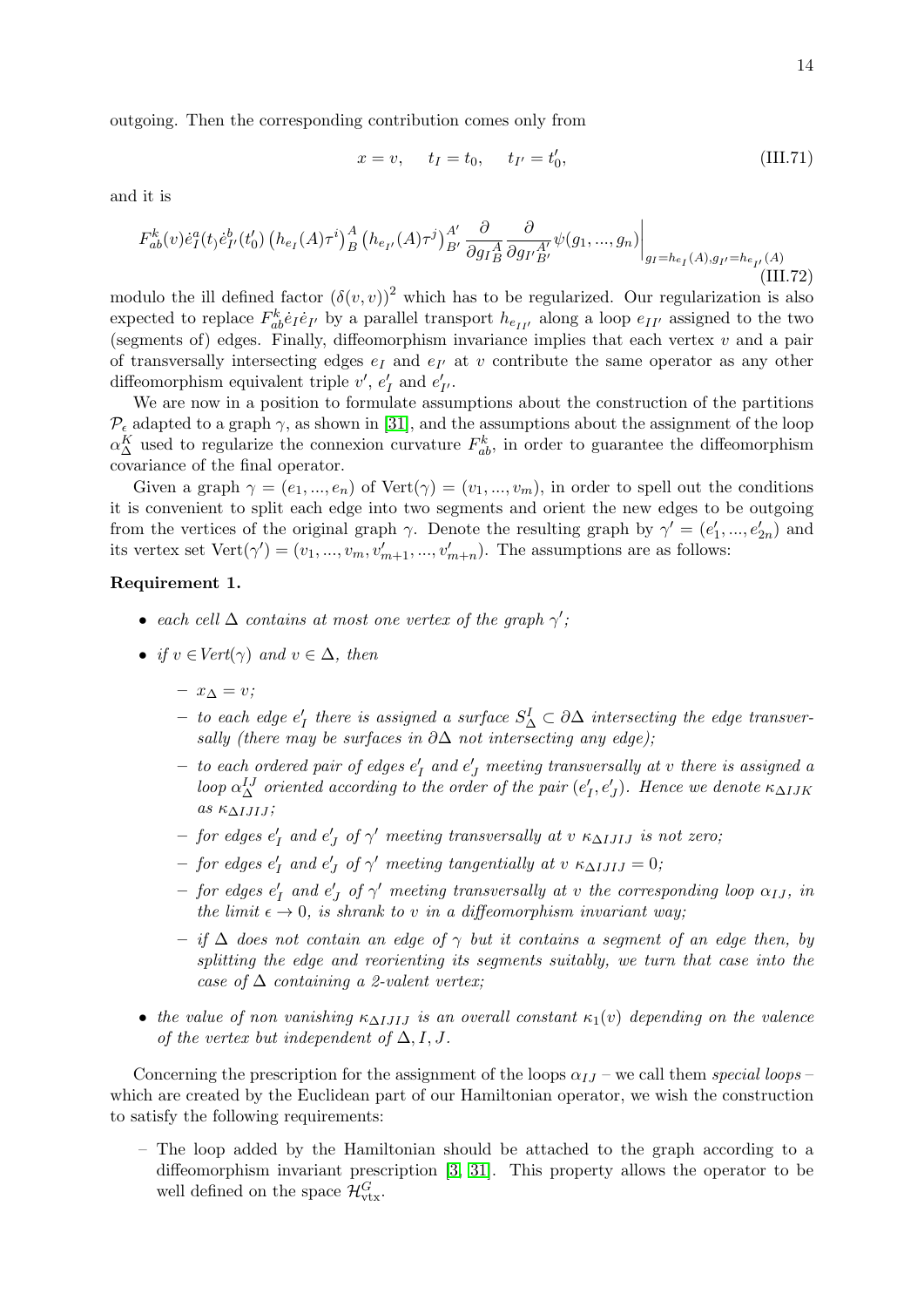– It should be possible to distinguish between loops attached to the same vertex but associated to different pair of edges, and between loops attached to the same pair of edges by successive actions of the Hamiltonian. This property makes it possible to define the adjoint operator on a dense domain in  $\mathcal{H}_{\text{vtx}}^G$ , and consequently to construct a symmetric Hamiltonian operator.

Consider a vertex v of the graph  $\gamma$  defined above and a set of links  $\{e_I\}$  incident at v. In order to satisfy the first requirement, we use a construction that was introduced in [\[36\]](#page-30-1) and was presented in a work of T. Thiemann [\[9\]](#page-28-6). The construction consists of two parts. Firstly, to each pair of links  $e_I$  and  $e_J$  incident at v, we define an adapted frame in a small enough neighborhood of v. Then we require that the loop  $\alpha_{IJ}$ , associated to the pair  $(e_I, e_J)$ , lies in the coordinate plane spanned by the edges  $e_I$  and  $e_J$ . The choice of the adapted frame is based on the following lemma:

Let  $e$  and  $e'$  be two distinct analytic curves intersecting only at their starting point v. Then there exist parameterizations of these curves, a number  $\delta > 0$ , and an analytic diffeomorphism such that, in the corresponding frame, the curves are given by

- (a)  $e(t) = (t, 0, 0), e'(t) = (0, t, 0), t \in [0, \delta]$  if their tangents are linearly independent at v,
- (b)  $e(t) = (t, 0, 0), e'(t) = (t, t^n, 0), t \in [0, \delta]$  for some  $n \ge 2$  if their tangents are co-linear at v.

We will call the associated frame a frame adapted to  $e, e'.$ 

To carry out the second part of the construction, we need a diffeomorphism invariant prescription of the topology of the routing of the loop  $\alpha_{IJ}$ . In other words, the plane in which the loop lies should be chosen in a way which is diffeomorphism invariant, and which does not cause the loop to intersect the graph  $\gamma$  at any point different from the vertex v. The choice that  $\alpha_{IJ}$ lies in a small enough neighborhood of v guarantees that the loop cannot intersect any edge of  $\gamma$  except the edges incident at the vertex v. Then the routing of the loop in that neighborhood is achieved through the prescription given in [\[9\]](#page-28-6) (and which we do not repeat here).

Now let us turn to the second requirement, which is crucial in order to have the possibility of defining a dense adjoint operator that allows one to construct symmetric Hamiltonian operators, and eventually to provide self-adjoint extensions. To state the prescription that satisfies the second requirement, we need to define the *order of tangentiality* of an edge at the node. This is defined as follows. Considering the vertex v and the edge  $e_I$ , we denote by  $k_{IJ} \geq 0$  the order of tangentiality of  $e_I$  with another edge  $e_J$  incident at v. If the edges  $e_I$  and  $e_J$  are not tangent at v, we understand that  $k_{IJ} = 0$ . The order of tangentiality  $k_I$  of the edge  $e_I$  at the vertex v

$$
k_I = \max_{\substack{e_J \text{ at } v \\ J \neq I}} k_{IJ} \tag{III.73}
$$

i.e. as the highest order of tangentiality of the edge  $e_I$  with the remaining edges incident at v.

The element which completes the prescription of the special loop according to the two requirements is now stated as follows:

#### <span id="page-14-0"></span>Requirement 2.

The special loop  $\alpha_{IJ}$  is tangent to the two edges  $e_I$  and  $e_J$  at the vertex v up to orders  $k_I + 1$  and  $k_J + 1$  respectively, where  $k_I \geq 0$  and  $k_J \geq 0$  are respectively the orders of tangentiality of  $e_I$  and  $e_J$  at the node.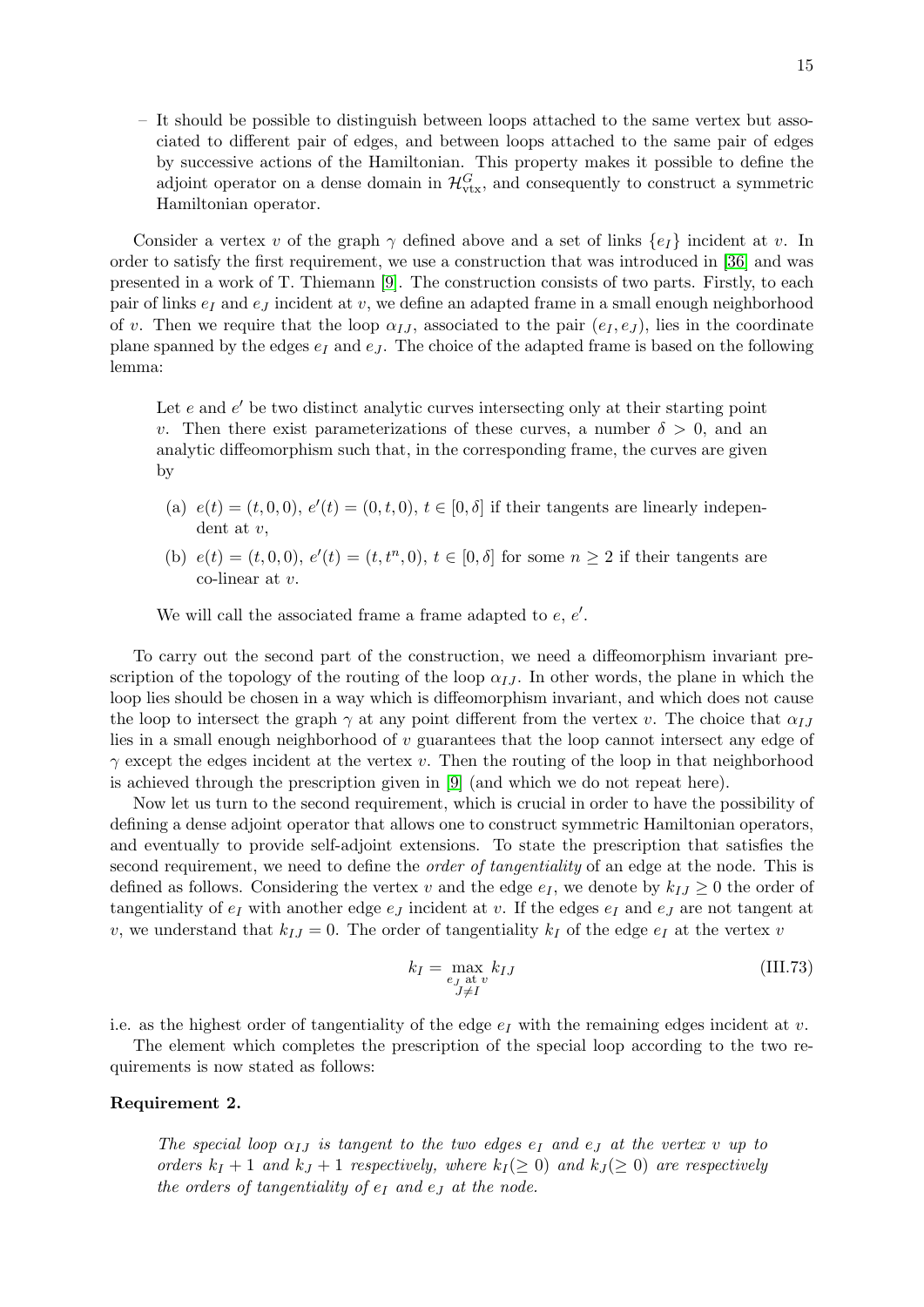This property indeed makes a loop attached by the Hamiltonian to a given pair of edges perfectly distinguishable from any other loop at the same node.

To summarize, the prescription for assigning a special loop to a pair of links incident at a vertex is to choose the loop to lie in the coordinate plane defined by the frame adapted to the pair of edges, then to follow a specific and well defined routing of the loop described in [\[9\]](#page-28-6), and finally to impose the tangentiality conditions introduced above. With this prescription, the loop assigned to a pair of edges is unique up to diffeomorphisms.

In consequence, given a graph  $\gamma$  and the auxiliary graph  $\gamma'$  obtained by the splitting, the contribution from a cell  $\Delta$  containing a vertex v reads

$$
\kappa_1(v) \sum_{I,J} \epsilon_{ijk} \epsilon \left( \dot{e}'_I, \dot{e}'_J \right) \dot{\mathbf{I}}_{v, e'_I, i} \hat{J}_{v, e'_J, j} (\hat{h}_{\alpha_{IJ}}^k)^{(l)} \mathbf{:} \quad =: \quad \widehat{H_v^{E^{(\epsilon)}}} \tag{III.74}
$$

where  $\epsilon(\dot{e}'_I, \dot{e}'_J)$  is 0 if  $\dot{e}'_I$  and  $\dot{e}'_J$  are linearly dependent or 1 otherwise. This operator maps

$$
\widehat{H_v^{E}}^{(\epsilon)} : \text{Cyl}_{\gamma} \to \text{Cyl}_{\gamma''}
$$
\n
$$
\gamma'' = \gamma \bigcup_{IJ} \{\alpha_{IJ}\}.
$$
\n(III.75)

Considering all the graphs we combine the operators into a single  $\epsilon$ -dependent operator

<span id="page-15-0"></span>
$$
\widehat{H_v^{E}}^{(\epsilon)} : \text{Cyl} \to \text{Cyl} \ . \tag{III.76}
$$

In order for the operator [\(III.76\)](#page-15-0) to be cylindrically consistent, we should have  $\kappa_1(v) = \kappa_1$ , an overall constant independent of the valence of the vertex  $v<sup>3</sup>$ . However, since our goal at the end is to implement this operator in the gauge invariant Hilbert space, we can equally well define the operator by proceeding with the regularization directly on the spaces  $\text{Cyl}^G_\gamma$  orthogonal to each other. In that case the question of cylindrical consistency does not arise, and we may allow the possibility that  $\kappa_1(v)$  depends on the valence of the vertex.

In this way we have determined the action of an operator [\(III.55\)](#page-10-0) up to a value of  $\kappa_1(v)$ (constant or not), assuming the conditions [\(1\)](#page-13-0) and [\(2\)](#page-14-0). This operator passes naturally to  $\text{Cyl}^G$ 

<span id="page-15-1"></span>
$$
\widehat{H_v^{E}}^{(\epsilon)} : \text{Cyl}^G \to \text{Cyl}^G \ . \tag{III.77}
$$

As we refine the partition by  $\epsilon \to 0$ , the loops  $\alpha_{IJ}$  are shrank to v. However, the  $\epsilon$ -dependent operator  $\left(\widehat{H_v^E}\right)$ (e)  $\bigg)^*$  defined by the duality  $*$  in  $\mathcal{H}_{\text{vtx}}^G$  (on a domain that includes  $\eta(\text{Cyl}^G)$ ),

$$
\eta(\Psi) \mapsto \left(\widehat{H_v^{E}}^{(\epsilon)}\right)^* \eta(\Psi)
$$

$$
\left(\widehat{H_v^{E}}^{(\epsilon)}\right)^* \eta(\Psi) : \Psi' \mapsto \eta(\Psi)(\widehat{H_v^{E}}\Psi').
$$
(III.78)

is insensitive to the shrinking, as long as each loop  $\alpha_{IJ}$  is shrank within the diffeomorphism class of  $\gamma \cup \alpha_{IJ}$ . Hence we drop the  $\epsilon$  label in the dual operator. It follows that the Euclidean

<sup>&</sup>lt;sup>3</sup> On the other hand, every value of the constant  $\kappa_1$  can be achieved by a suitable choice of the shape and size of the loops  $\alpha_{IJ}$ .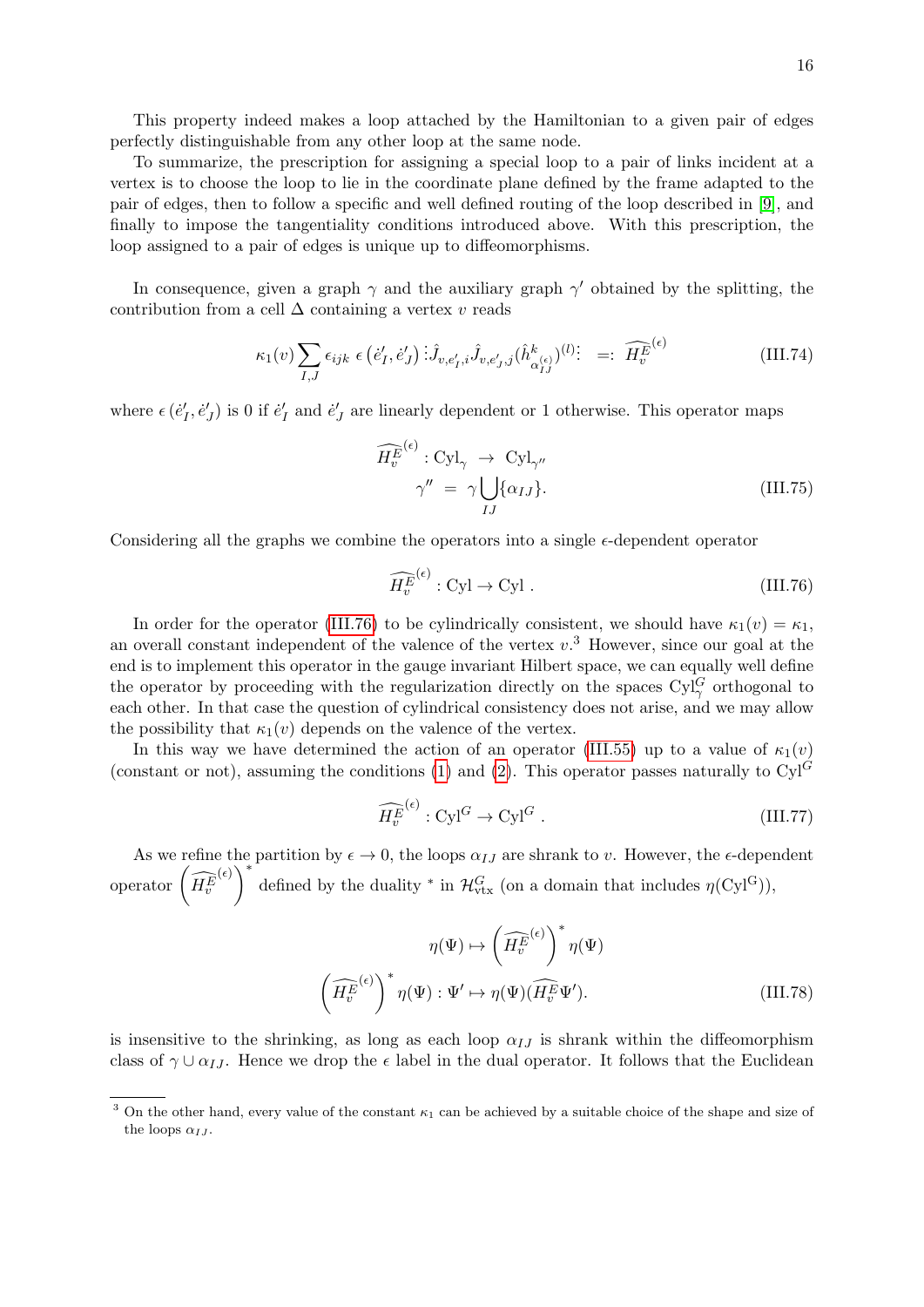part of the Hamiltonian is defined as

$$
\int_{\Sigma} d^3x \widehat{f(x)H^{\text{Eucl}}(x)} := \frac{1}{\sqrt{8\pi G\beta^2}} \sum_{v \in \Sigma} f(v) \sqrt{\widehat{H_v^{E}}}^*
$$
(III.79)

In order to define the square root in this equation, one could choose a symmetric ordering of  $\widehat{H^E}^*_v$ v . However, a symmetric ordering of the Euclidean term is not necessary for constructing the complete Hamiltonian, for which instead the square root of the sum of Euclidean and Lorentzian terms needs to be defined.

#### 2. Lorentzian part

Following the strategy of quantization indicated by equation [\(III.49\)](#page-9-0), we now introduce a Following the strategy of quantization indicated by equation  $(11.49)$ , we now introduce a second operator corresponding to the integral of the term  $\sqrt{qR}$  again smeared with an arbitrary function  $f$ 

<span id="page-16-0"></span>
$$
\int d^3x f(x)\sqrt{qR}(x).
$$

The construction of the operator is in two parts: first we write an approximate expression of the classical integral by implementing a cellular decomposition  $\mathscr{C}^{\epsilon}$  of the 3d manifold, characterized by a regulator  $\epsilon$ . Secondly, the regularized expression is promoted to an operator, which after taking the regulator limit, leads to a background independent operator acting in the Hilbert space of gauge invariant states.

The aim is to construct an operator corresponding to the following function on the classical phase space:

$$
\int_{\Sigma} d^3x \ f(x) \sqrt{|\det[E]|} \ R = \int_{\Sigma} d^3x \ f(x) \sqrt{\sqrt{|\det[E]|}} \ \sqrt{|\det[E]|} R, \tag{III.80}
$$

Consider a cellular decomposition  $\mathscr{C}^{\epsilon}$  of the manifold  $\Sigma$ . The size of the cells is assumed to be controlled by the regulator  $\epsilon$ , in such a way that the coordinate size  $\epsilon_{\Delta'}$  of each cell  $\Delta' \in \mathscr{C}^{\epsilon}$ satisfies  $\epsilon_{\Delta'} < \epsilon$ . We can then write the integral [\(III.80\)](#page-16-0) as a limit of a Riemannian sum over the cells  $\Delta'$ ,

<span id="page-16-1"></span>
$$
\int_{\Sigma} d^3x \, f(x) \sqrt{\sqrt{|\det[E]|}} \, \sqrt{|\det[E]|} R = \lim_{\epsilon \to 0} \sum_{\Delta' \in \mathscr{C}^{\epsilon}} f(x_{\Delta'}) \sqrt{\left(\int_{\Delta'} d^3x \sqrt{|\det[E]|}\right) \left(\int_{\Delta'} d^3x \sqrt{|\det[E]|} R\right)},
$$
\n(III.81)

where on the right-hand side  $x_{\Delta}$  denotes any point inside  $\Delta'$ .

Next we decompose each cell  $\Delta'$  into  $c_{\Delta'}$  closed cells  $\Delta$ , where a cell  $\Delta$  has a boundary formed by a number  $n_{\Delta}$  of 2-surfaces (faces). In equation [\(III.81\)](#page-16-1), we then approximate the integral of  $\sqrt{|\det[E]|}$  by a Riemannian sum over the cells  $\Delta$ , and the integral of  $\sqrt{|\det[E]|}R$  by a regularized Regge action for an appropriate  $\Delta$ -decomposition of  $\Delta'$ , obtaining

<span id="page-16-2"></span>
$$
\int_{\Sigma} d^3x \ f(x) \sqrt{\sqrt{|\det[E]|}} \ \sqrt{|\det[E]|} R = \lim_{\epsilon \to 0} \sum_{\Delta' \in \mathscr{C}^{\epsilon}} f(x_{\Delta'}) \sqrt{\left(\sum_{\Delta \subset \Delta'} \sqrt{q_{\Delta}(E)}\right) \left(\sum_{\Delta \subset \Delta'} R_{\Delta}(E)\right)}.
$$
\n(III.82)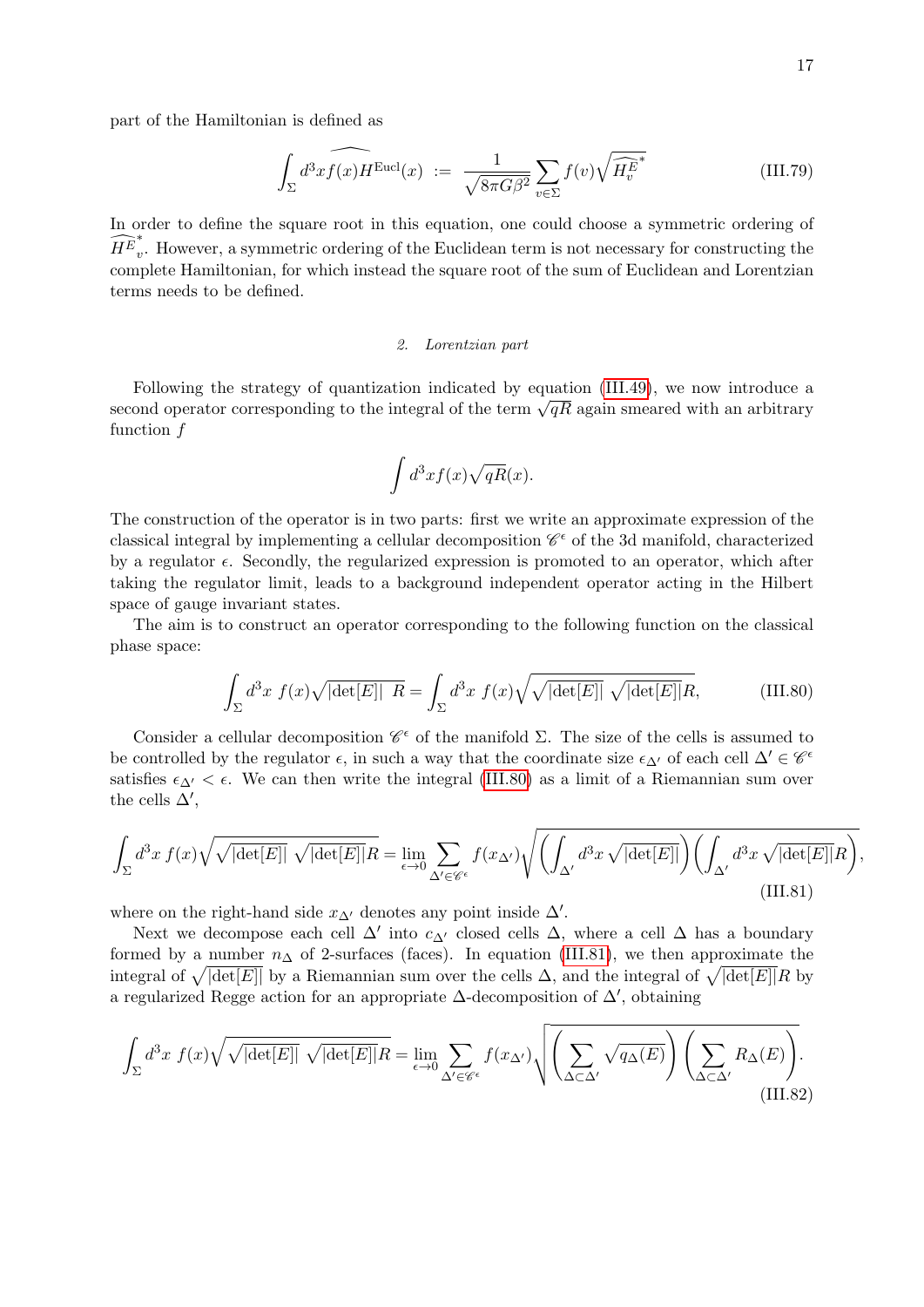The functionals  $q_{\Delta}(E)$  [\[25\]](#page-29-8) and  $R_{\Delta}(E)$  are defined on the classical phase space as<sup>4</sup>

<span id="page-17-0"></span>
$$
q_{\Delta}(E) := \frac{\kappa_0(\Delta)}{3!} \sum_{I \neq J \neq K} \left| \epsilon_{ijk} P_{S^I_{\Delta},i} P_{S^J_{\Delta},j} P_{S^K_{\Delta},k} \right|, \tag{III.84}
$$

$$
R_{\Delta}(E) := \sum_{u \subset \partial \Delta} \sqrt{\delta_{ii'} \frac{\frac{1}{2} \epsilon_{ijk} P_{S_{\Delta,u}^I,j} P_{S_{\Delta,u}^J,k}}{\sqrt{q_{\Delta}(E)}} \frac{\frac{1}{2} \epsilon_{i'j'k'} P_{S_{\Delta,u}^I,j'} P_{S_{\Delta,u}^J,k'}}{\sqrt{q_{\Delta}(E)}}}
$$
(III.85)  

$$
\times \left( \frac{2\pi}{\alpha_u} - \pi + \arccos\left[ \frac{\delta_{kl} P_{S_{\Delta,u}^I,k} P_{S_{\Delta,u}^J,l}}{2|P_{S_{\Delta,u}^I}||P_{S_{\Delta,u}^J}|} \right] \right),
$$

where we use the following notation:

- given Δ, the index  $I = 1, ..., n_Δ$  labels the surfaces (faces)  $S^I_Δ$  forming the boundary  $∂Δ$ of the cell  $\Delta$  and u labels the hinges on that boundary (the 1-skeleton of the cell);
- the symbols  $S^I_{\Delta,u}$  and  $S^J_{\Delta,u}$  stand for the two surfaces in ∂∆ that intersect at u;
- − the symbol  $P_{S^I_{\Delta},i}$  represents the flux of the field  $E^a_i$  across  $S^I_{\Delta}$ , defined in [\(III.20\)](#page-6-0) with

$$
S = S^I_{\Delta}, \quad \text{and} \quad \xi(x) := h_{p_{\Delta}(x)} \tau_i h_{p_{\Delta}(x)}^{-1}
$$
(III.86)

and

$$
|P_{S_{\Delta,u}^I}| := \sqrt{\delta_{kk'} P_{S_{\Delta,u}^I,k} P_{S_{\Delta,u}^I,k'}};
$$
\n(III.87)

- $\kappa_0(\Delta)$  is a regularization constant depending on the shape of the cell  $\Delta$ ;
- finally  $\alpha_u$  is a fixed integer parameter corresponding to the number of cells sharing the hinge u in the cellular decomposition  $\mathscr{C}^{\epsilon}$ .

Considering the coordinate size  $\epsilon_{\Delta} < \epsilon$  of the cell  $\Delta$ , defined such that the limit  $\epsilon \to 0$  is equivalent to  $\epsilon_{\Delta} \to 0$ , the functional  $q_{\Delta}(E)$  is such that  $\frac{1}{V_{\Delta}^2} q_{\Delta}(E)$  approximate the function  $|\text{det}[E]|$  at any point within the cell  $\Delta$ ,  $V_{\Delta} \propto \epsilon_{\Delta}^3$  being the coordinate volume of  $\Delta$ . Also, each term in the sum defining  $R_{\Delta}(E)$  [\(III.85\)](#page-17-0), rescaled by  $L_u \propto \epsilon_{\Delta}$  that is the coordinate length of the edge u on the boundary of  $\Delta$ ,

$$
\frac{1}{L_u}\sqrt{\delta_{ii'}\frac{\frac{1}{2}\epsilon_{ijk}P_{S_{\Delta,u}^I,j}P_{S_{\Delta,u}^J,k}}{\sqrt{q_{\Delta}(E)}}\frac{\frac{1}{2}\epsilon_{i'j'k'}P_{S_{\Delta,u}^I,j'}P_{S_{\Delta,u}^J,k'}}{\sqrt{q_{\Delta}(E)}}\left(\frac{2\pi}{\alpha_u}-\pi+\arccos\left[\frac{\delta_{kl}P_{S_{\Delta,u}^I,k}P_{S_{\Delta,u}^J,l}}{2|P_{S_{\Delta,u}^I}||P_{S_{\Delta,u}^J}|}\right]\right),\tag{III.88}
$$

approximate the function  $L_u(E)\Theta_u(E)$  in the limit  $\epsilon_{\Delta} \to 0$ , where  $L_u(E)$  and  $\Theta_u(E)$  are respectively the length of the hinge u and the dihedral angle at u in  $\Delta$  expressed in terms of densitized triads.

$$
q_{\Delta}(E) := \sum_{IJK} \left| \frac{\kappa_0(\Delta)}{3!} \epsilon_{IJK} \epsilon_{ijk} P_{S^I_{\Delta},i} P_{S^J_{\Delta},j} P_{S^K_{\Delta},k} \right|.
$$
 (III.83)

<sup>&</sup>lt;sup>4</sup> The functional  $q_{\Delta}(E)$  can be defined in a different way:

This definition would lead to a volume operator that is sensitive to the differential structure at the nodes, see [\[26,](#page-29-19) [27,](#page-29-9) [37\]](#page-30-2).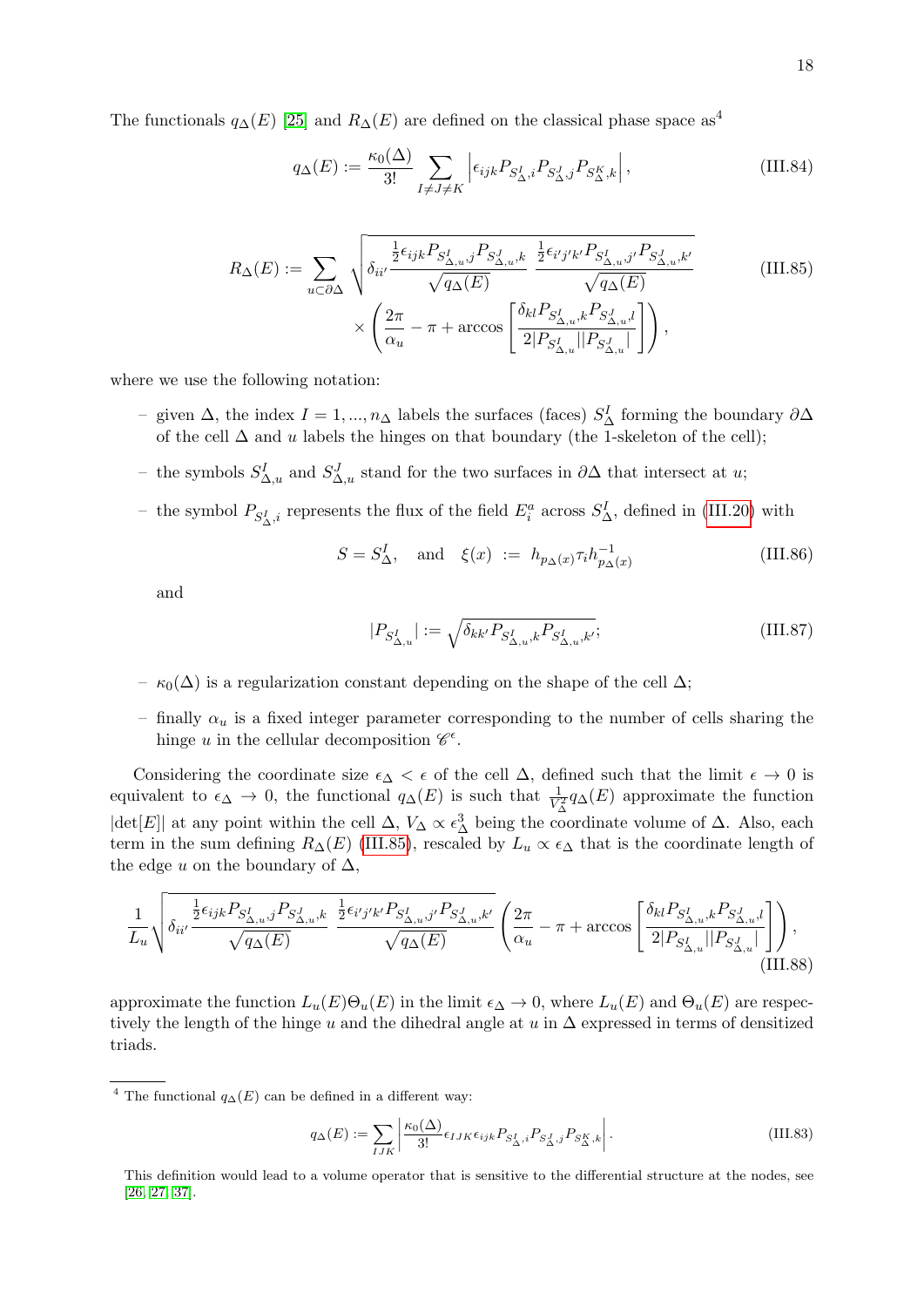The sum over the cells  $\Delta$  of the functional  $R_{\Delta}(E)$  corresponds to the regularized Regge action [\[38\]](#page-30-3) in 3d on  $\Delta'$ , which is by itself an approximation of the function  $\int_{\Delta'} d^3x \sqrt{|\det[E]|} R$ . We direct the reader to [\[33\]](#page-29-16) for more details about the concepts of this construction.

To continue the calculation from equation [\(III.82\)](#page-16-2), we assume that the cells  $\Delta$  are chosen such that we obtain the same contributions  $q_{\Delta}(E)$  and  $R_{\Delta}(E)$  from each cell  $\Delta$ , up to higher order corrections in  $\epsilon_{\Delta}$  (equivalently, up to higher order corrections in  $\epsilon$ ). Hence each sum over the cells  $\Delta$  becomes the number of cells  $c_{\Delta'}$  times the contribution of the cell  $\tilde{\Delta}$ , chosen as the cell containing the point  $x_{\Delta}$  at which the smearing function f is evaluated. In this way we obtain

<span id="page-18-1"></span>
$$
\int_{\Sigma} d^3x \ f(x) \sqrt{\sqrt{|\det[E]|}} \ \sqrt{|\det[E]|} R = \lim_{\epsilon \to 0} \sum_{\Delta' \in \mathscr{C}^{\epsilon}} f(x_{\Delta \subset \Delta'}) \ c_{\Delta'} \sqrt{\sqrt{q_{\tilde{\Delta}}(E)} \ R_{\tilde{\Delta}}(E)}.
$$
 (III.89)

Let us now introduce the approximation

<span id="page-18-0"></span>
$$
f(x_{\tilde{\Delta}\subset\Delta'}) = \frac{1}{c_{\Delta'}} \sum_{\Delta\subset\Delta'} f(x_{\Delta}),
$$
 (III.90)

which is an averaging of the values of the function f inside the cell  $\Delta'$ , and which can be seen as a better approximation of the value of the function f inside the cell  $\Delta'$ , in the sense that we are probing the function f in several points inside the cell instead of one point  $x_{\Delta}$ . Inserting equation [\(III.90\)](#page-18-0) in equation [\(III.89\)](#page-18-1), we come to the result we are looking for:

$$
\int_{\Sigma} d^3x \ f(x) \sqrt{\sqrt{|\det[E]|}} \ \sqrt{|\det[E]|} R = \lim_{\epsilon \to 0} \sum_{\Delta' \in \mathscr{C}^{\epsilon}} \sum_{\Delta \subset \Delta'} f(x_{\Delta}) \sqrt{\sqrt{q_{\Delta}(E)} \ R_{\Delta}(E)}
$$
\n
$$
= \lim_{\epsilon \to 0} \sum_{\Delta \in \mathscr{C}^{\epsilon}} f(x_{\Delta}) \sqrt{\sqrt{q_{\Delta}(E)} \ R_{\Delta}(E)}, \tag{III.91}
$$

where last step is achieved by combining the two sums over  $\Delta'$  and  $\Delta$ .

Notice that the expression of  $R_{\Delta}(E)$  in [\(III.85\)](#page-17-0) contains an overall factor of  $(\sqrt{q_{\Delta}(E)})^{-1}$ . This leads to a crucial simplification in the expression of  $\sqrt{q_{\Delta}(E)} R_{\Delta}(E)$ , namely, the factors of  $\sqrt{q_{\Delta}(E)}$  are canceled:

$$
\sqrt{q_{\Delta}(E)} R_{\Delta}(E) = \sum_{u \subset \partial \Delta} \frac{1}{2} \sqrt{\delta_{ii'} \epsilon_{ijk} P_{S_{\Delta,u}^I, j} P_{S_{\Delta,u}^J, k} \epsilon_{i'j'k'} P_{S_{\Delta,u}^I, j'} P_{S_{\Delta,u}^J, k'}}
$$
(III.92)  

$$
\times \left( \frac{2\pi}{\alpha_u} - \pi + \arccos \left[ \frac{\delta_{kl} P_{S_{\Delta,u}^I, k} P_{S_{\Delta,u}^J, l}}{2|P_{S_{\Delta,u}^I}||P_{S_{\Delta,u}^J}|} \right] \right),
$$

In the quantum theory, this simplification implies that the volume operator will be absent from the Lorentzian part, and consequently from the whole Hamiltonian operator. The absence of the volume is an important technical advantage in the calculation of the action of the Hamiltonian.

Before promoting this expression to an operator, we study the term  $\epsilon_{ijk}P_{S_{\Delta,u}^I,j}P_{S_{\Delta,u}^J,k}$  appearing in equation [\(III.92\)](#page-18-2). This term approximates the classical function

<span id="page-18-2"></span>
$$
\epsilon_{ijk}\epsilon_{abc}E^a_jE^b_k\dot{u}^c(s) = \lim_{\epsilon_{\Delta}\to 0} \frac{1}{\epsilon_{\Delta}^A}\epsilon_{ijk}P_{S_{\Delta,u}^I,j}P_{S_{\Delta,u}^J,k},\tag{III.93}
$$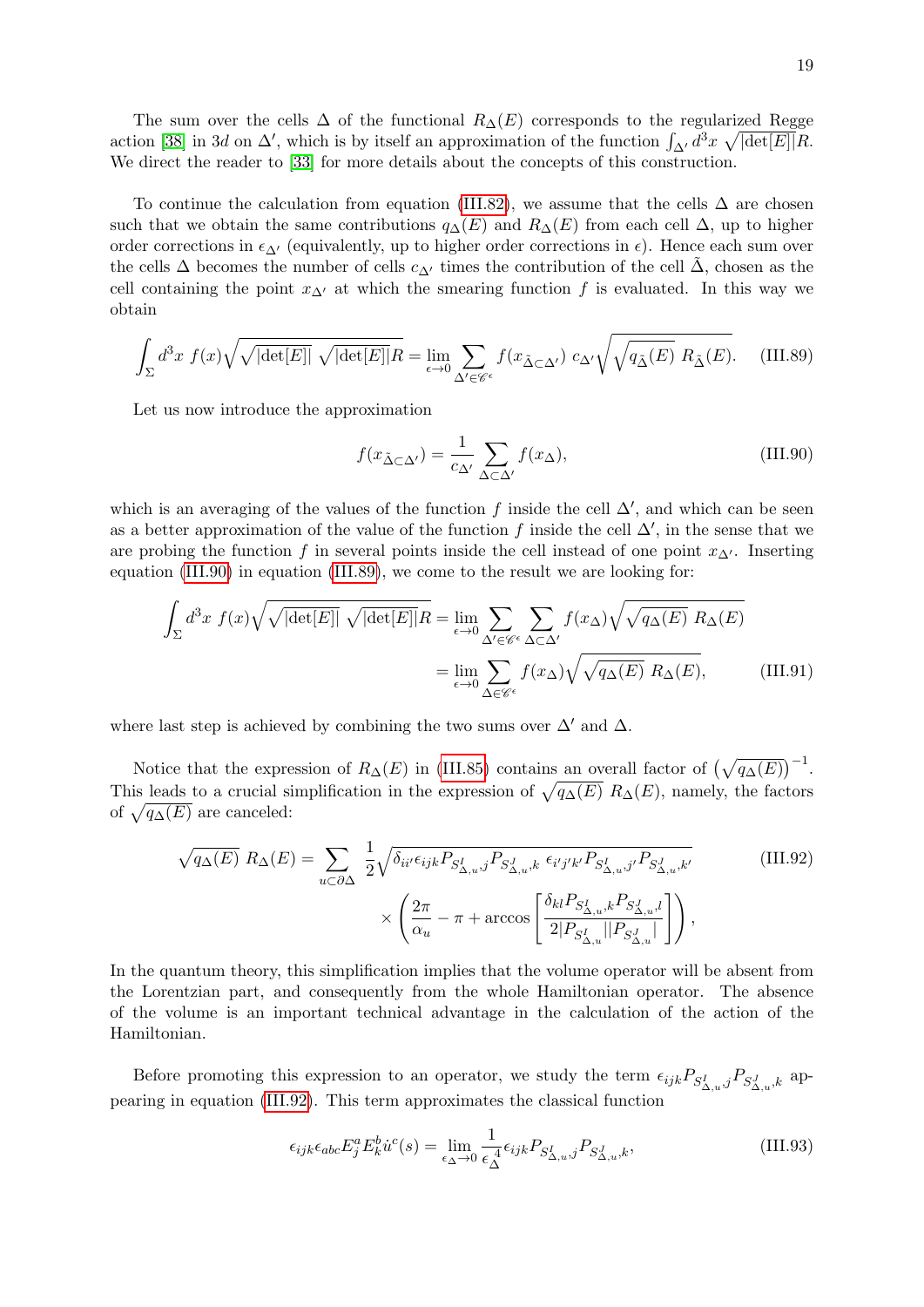where  $s$  is parameterizing the curve  $u$ .

Considering  $\Psi$  in Cyl with a graph  $\gamma = (e_1, ..., e_n)$ , the straightforward quantization of  $\epsilon_{ijk}\epsilon_{abc}E^a_jE^b_k\dot{u}^c(s)$  by replacing  $E^a_j$  with  $\frac{\hbar}{i}$  $\frac{\delta}{\delta A_a^j(x)}$  induces the factor

$$
\epsilon_{abc}\dot{e}_I^a(t)\dot{e}_J^b(t')\tag{III.94}
$$

in the formal action of the operator on  $\Psi$ . Similarly to the case of the Euclidean part (see section [III D 1\)](#page-10-1), this factor vanishes unless

<span id="page-19-0"></span>
$$
\dot{e}_I(t) \nparallel \dot{e}_J(t'). \tag{III.95}
$$

which means that the edges  $e_I(t)$  and  $e_J(t')$  are different  $(I \neq J)$  and transversal at their intersection point. In order to pass this property to the quantum operator, we introduce the coefficient  $\kappa'_{\Delta IJ}$ , defined in the following, in the expression of  $\sqrt{q_{\Delta}(E)} R_{\Delta}(E)$  and we write

$$
\sqrt{q_{\Delta}(E)} R_{\Delta}(E) := \sum_{u \subset \partial \Delta} \kappa'_{\Delta I J} \frac{1}{2} \sqrt{\delta_{ii'} \epsilon_{ijk} P_{S_{\Delta,u}^I, j} P_{S_{\Delta,u}^J, k} \epsilon_{i'j'k'} P_{S_{\Delta,u}^I, j'} P_{S_{\Delta,u}^J, k'}} \qquad (III.96)
$$

$$
\times \left( \frac{2\pi}{\alpha_u} - \pi + \arccos \left[ \frac{\delta_{kl} P_{S_{\Delta,u}^I, k} P_{S_{\Delta,u}^J, l}}{2|P_{S_{\Delta,u}^I}||P_{S_{\Delta,u}^J}|} \right] \right),
$$

In order to promote the expression in [\(III.96\)](#page-19-0) to a quantum operator, we first need to set some requirements on the decomposition  $\mathscr{C}^{\epsilon}$  so that we adapt it to the functions in Cyl: given a  $\Psi$  in Cyl with a graph  $\gamma = (e_1, ..., e_n)$  of  $Vert(\gamma) = (v_1, ..., v_m)$ , the requirements are as follows:

- each cell  $\Delta$  contains at most one vertex of the graph  $\gamma$ ;
- each 2-cell (face) on the boundary of a cell  $\Delta$ , containing a vertex of  $\gamma$ , is punctured exactly by one edge of the graph  $\gamma$ . The intersection is transversal and belongs to the interior of the edge;
- if  $v \in Vert(\gamma)$  and  $v \in \Delta$ , then
	- $x_{\Delta} = v$ ,  $- \kappa'_{\Delta IJ}$  is not zero only for edges  $e_I$  and  $e_J$  of  $\gamma$  meeting transversally at v;
- if  $\Delta$  does not contain an edge of  $\gamma$  but it contains a segment of an edge then, by splitting the edge and reorienting its segments suitably, we turn that case into the case of  $\Delta$  containing a 2-valent vertex,

A result that follows from the derivation of the curvature operator in [\[33\]](#page-29-16) is that the value of non vanishing  $\kappa'_{\Delta IJ}$  is an overall constant  $\kappa_2(v)$  depending on the valence of the vertex but independent of  $\Delta, I, J$ . This property is obtained from an averaging procedure used in order to remove the dependence on  $\mathscr{C}^{\epsilon}$ .

Having the quantum operators corresponding to  $P_{S_{\Delta,u}^I,j}$  s', we are now able to define the quantum operator corresponding to  $q_{\Delta}(E) R_{\Delta}(E)$  as

$$
q_{\Delta}(\widehat{E}) \widehat{R_{\Delta}}(E) := \widehat{H_{\Delta}^{L}} := \sum_{u \subset \partial \Delta} \kappa'_{\Delta I J} \frac{1}{2} \sqrt{\delta_{ii'} \epsilon_{ijk} \hat{P}_{S_{\Delta,u}^{I},j} \hat{P}_{S_{\Delta,u}^{J},k} \epsilon_{i'j'k'} \hat{P}_{S_{\Delta,u}^{I},j'} \hat{P}_{S_{\Delta,u}^{J},k'}} \qquad (III.97)
$$

$$
\times\left(\frac{2\pi}{\alpha_u}-\pi+\arccos\left[\frac{\delta_{kl}\hat{P}_{S_{\Delta,u}^I,k}\hat{P}_{S_{\Delta,u}^J,l}}{2\delta_{kk'}\hat{P}_{S_{\Delta,u}^I,k}\hat{P}_{S_{\Delta,u}^I,k'}\delta_{ll'}\hat{P}_{S_{\Delta,u}^J,l}\hat{P}_{S_{\Delta,u}^J,l'}}\right]\right).
$$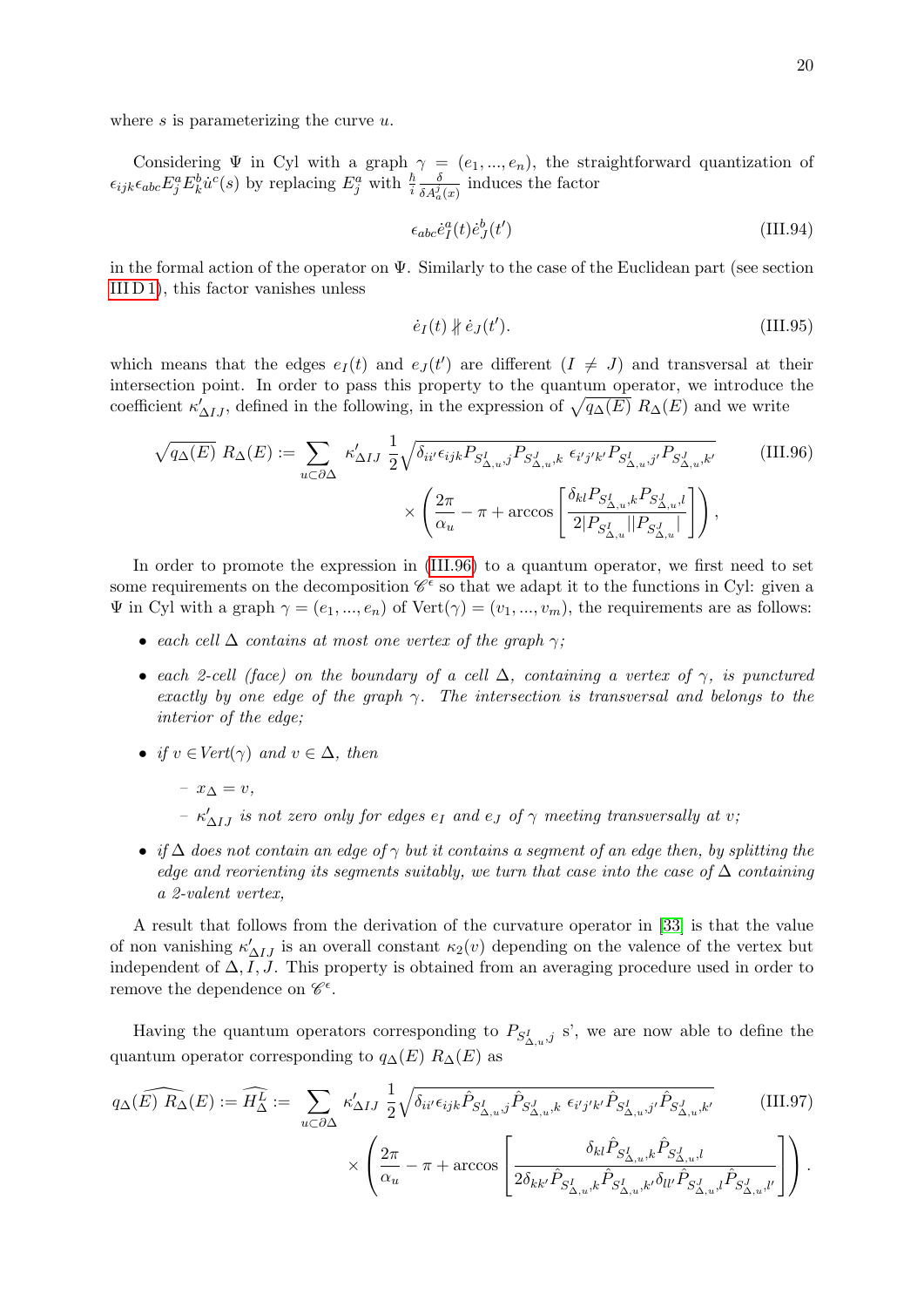Considering a cylindrical function  $\Psi_{\gamma}$  in the Hilbert space Cyl<sub> $_{\gamma}$ </sub>, thanks to regularization detailed above we have

$$
\widehat{H_{\Delta}^{L}} \Psi_{\gamma} = \begin{cases} \widehat{H_{v}^{L}} \Psi_{\gamma} & \text{if } \Delta \text{ contains a vertex } v \text{ of } \gamma; \\ 0 & \text{if } \Delta \text{ does not contain a vertex } v \text{ of } \gamma. \end{cases}
$$
(III.98)

where

$$
\widehat{H_v^L} := \kappa_2(v) \sum_{I,J} \epsilon(\dot{e}_I, \dot{e}_J) \widehat{H_v^L}_{e_I, e_J} \qquad (III.99)
$$
\n
$$
= \kappa_2(v) \sum_{I,J} \frac{\epsilon(\dot{e}_I, \dot{e}_J)}{2} \sqrt{\delta_{ii'}(\epsilon_{ijk}\hat{J}_{v,e_I,j}\hat{J}_{v,e_J,k})(\epsilon_{i'j'k'}\hat{J}_{v,e_I,j'}\hat{J}_{v,e_J,k'})}
$$
\n
$$
\left(\frac{2\pi}{\alpha_{v,e_I,e_J}} - \pi + \arccos\left[\frac{\delta_{kl}\hat{J}_{v,e_I,k}\hat{J}_{v,e_J,l}}{\sqrt{\delta_{kk'}\hat{J}_{v,e_I,k}\hat{J}_{v,e_I,k'}\sqrt{\delta_{ll'}\hat{J}_{v,e_J,l}\hat{J}_{v,e_J,l'}}}\right]\right),
$$
\n(III.99)

with  $\alpha_{v,e_1,e_j}$  an integer parameter,  $\kappa_2(v)$  is the averaging coefficient that depends only on the valence of the vertex v, and  $\epsilon(\dot{e}_I, \dot{e}_J)$  is 0 if  $\dot{e}_I$  and  $\dot{e}_J$  are linearly dependent or 1 otherwise.

Now we can define an operator acting in  $Cyl^G$ 

$$
\sqrt{\frac{(1+\beta^2)}{8\pi\beta^2 G}} \int_{\Sigma} d^3x \ f(x) \sqrt{|\det[E]|} \ \overline{R} := \sqrt{\frac{(1+\beta^2)}{8\pi\beta^2 G}} \sum_{v \in \Sigma} f(v) \sqrt{\widehat{H_v^L}}, \tag{III.100}
$$

that corresponds to the Lorentzian part of the (smeared) Hamiltonian. Consequently we introduce the operator  $H_v^L$ \* defined by duality \* on  $\mathcal{H}_{\text{vtx}}^G$ 

$$
\sqrt{\frac{(1+\beta^2)}{8\pi\beta^2 G}} \int_{\Sigma} d^3x \ f(x) \sqrt{|\det[E]|} \ R := \sqrt{\frac{(1+\beta^2)}{8\pi\beta^2 G}} \sum_{v \in \Sigma} f(v) \sqrt{\widehat{H_v}^k}, \tag{III.101}
$$

Notice that there is no ordering ambiguity in the operator  $H_v^L$  and therefore no ordering ambiguity in  $H_v^L$ ∗ .

## <span id="page-20-0"></span>3. The Hamiltonian operator  $\mathcal{C}'$  its properties

At this level two operators  $H_x^E$ \* and  $\widehat{H^L_x}$  $^{*}$  have been implemented on  $\mathcal{H}_{\mathrm{vtx}}.$  Now we introduce the operator  $H_x^T$  defined as

$$
\widehat{H_x^T} := \widehat{H_x^E}^* + (1 + \beta^2) \widehat{H_x^L}^*
$$
\n
$$
= \sum_{e,e'} \epsilon(\dot{e}, \dot{e}') \left[ \left( \widehat{H_{x}^E}_{e,e'} \right)^* + (1 + \beta^2) \left( \widehat{H_{x}^L}_{e,e'} \right)^* \right]
$$
\n(III.102)

where  $\dot{e}$ ,  $\dot{e}'$  run through the set of germs of bounded one-dimensional sub-manifolds of  $\Sigma$  incident to a point x, and we define  $H_{x,e,e'}^{E}$  as

<span id="page-20-1"></span>
$$
\widehat{H_{x}^{E}}_{e,e'} := \kappa_1(x)\epsilon_{ijk} \, (\hat{h}_{\alpha_{x,ee'}}^k)^{(l)} \hat{J}_{x,e,i} \hat{J}_{x,e',j} \,, \tag{III.103}
$$

by choosing the simplest ordering for the Euclidean part.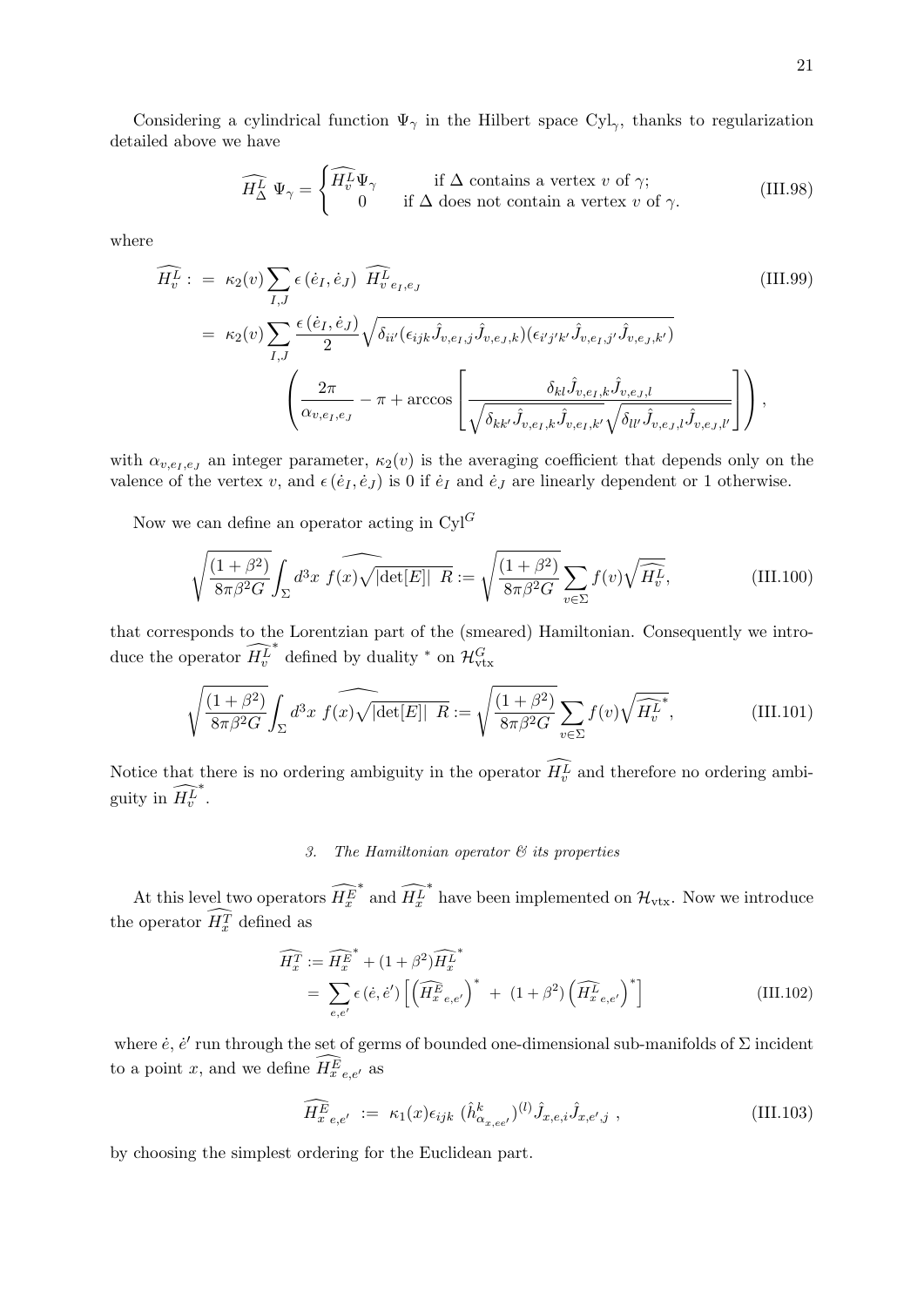#### a. A symmetric Hamiltonian operator

The Hamiltonian operator represents the quantization of the classical Hamiltonian of the deparametrized theory of GR coupled to a free scalar field. This final operator is required to be self-adjoint on some non-trivial domain in order for it to generate unitary evolution of the quantum system and for its spectra to admit a physical interpretation. Therefore, a first step toward achieving self-adjointness<sup>5</sup> of the Hamiltonian is to construct a symmetric operator.

A symmetric operator  $\hat{H}$  could be introduced as a combination of the operator  $\widehat{H}_x^T$  and its adjoint operator  $H_x^T$ <sup>†</sup>. The later is defined on a domain  $\mathscr{D}\left(\widehat{H^T_x}\right)$ <sup>†</sup>  $\supset$   $S^G$ , such that for every two states  $|\Psi\rangle$  and  $|\Psi'\rangle$  in the space  $\mathcal{S}^G$  we have

<span id="page-21-1"></span><span id="page-21-0"></span>
$$
\langle \Psi' | \widehat{H_x^T}^{\dagger} | \Psi \rangle = \overline{\langle \Psi | \widehat{H_x^T} | \Psi' \rangle}, \tag{III.104}
$$

where the bar stands for complex conjugate.

For instance we choose the following definition for  $\hat{H}$ 

$$
\hat{H} : \mathscr{D}\left(\widehat{H_x^T}^{\dagger}\right) \cap \mathscr{D}\left(\widehat{H_x^T}\right) \supset \mathcal{S}^G \longrightarrow \mathcal{H}_{\text{vtx}}
$$
\n
$$
\hat{H} := \frac{1}{\sqrt{16\pi G\beta^2}} \sum_{x \in \Sigma} \sqrt{\widehat{H_x^T} + \widehat{H_x^T}^{\dagger}}.
$$
\n(III.105)

#### b. Gauge and diffeomorphism invariance

The operators  $\hat{h}_{\alpha_{ee'}}$  are  $\hat{J}_{x,e,i}$  are both gauge invariant. Hence the Hamiltonian operator  $\hat{H}$  is gauge invariant.

Considering the group of smooth diffeomorphisms, the operator  $\hat{H}$  is also diffeomorphism invariant, thanks to the regularization adopted and the averaging procedures involved in defining the curvature operator [\[33\]](#page-29-16). As a consequence of its gauge and diffeomorphism invariance,  $\hat{H}$ preserves the space  $\mathcal{H}_{\text{vtx}}^G$ .

#### c. Action of the symmetric Hamiltonian operator

Looking into the action of  $\hat{H}$  on a spin network state  $|\gamma, {\{j\},\{i\}}\rangle$ , one would like to express the matrix elements of this operator in terms of the quantum numbers labeling the states, namely the spins j and the intertwiners  $\iota$ . However in order to obtain such an expression, it is necessary to diagonalize the operator  $\widehat{H}_x^T$  under the square root in the definition of  $\hat{H}$ . So far this aim of diagonalizing this operator has not been realized. Nevertheless, what can be achieved is the explicit computation of the action of  $H_x^T$  on a spin network basis state  $|\gamma, \{j\}, \{\iota\}\rangle$ . We need first to calculate the action of  $H_x^{\vec{E}} + (1 + \beta^2)H_x^{\vec{L}}$  then from [\(III.78\)](#page-15-1), [\(III.101\)](#page-20-0) and [\(III.104\)](#page-21-0) we can deduce the action of the dual operators, hence the action of  $H_x^T$  and its adjoint.

Moreover, having the state  $|\gamma, \{j\}, \{\iota\}\rangle$ , we know from [\(III.102\)](#page-20-1) that the action of H<sup>†</sup> reduces to a sum of contributions, each coming from a pair of edges incident to the same vertex  $v$  of the graph  $\gamma$ ; we call such a pair a *wedge*. The operators  $H_{v, e, e'}^{T}$ , each associated to such a wedge in

<sup>&</sup>lt;sup>5</sup> The self-adjointness of the Hamiltonian operator presented in equation [\(III.105\)](#page-21-1) is still an open question. However, we are able to construct self-adjoint extensions using other symmetrizations.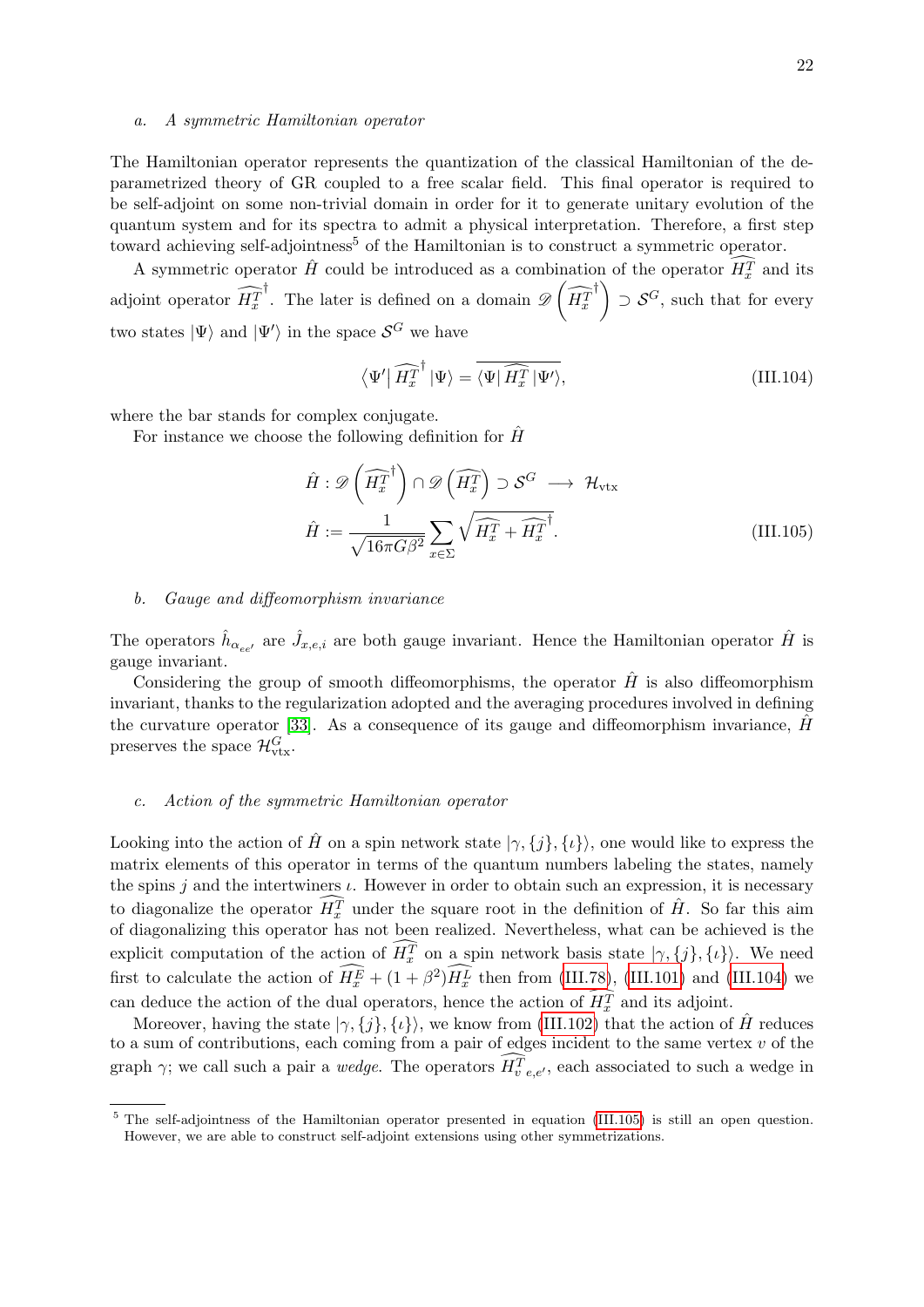$\gamma$ , can be introduced as

$$
\widehat{H_{v}}_{e,e'}^T |\gamma,\{j\},\{\iota\}\rangle := \epsilon(\dot{e},\dot{e}') \left[ \left( \widehat{H_{v}}_{e,e'}^F \right)^* + (1+\beta^2) \left( \widehat{H_{v}}_{e,e'}^T \right)^* \right] |\gamma,\{j\},\{\iota\}\rangle. \tag{III.106}
$$

Consequently we just need to compute the action of  $H_{v, e, e'}^{E}$  and  $H_{v, e, e'}^{L}$  leading to the total action of  $H_{v, e, e'}^{T}$  on  $|\gamma, \{j\}, \{\iota\}\rangle$ . The result is presented in the following. The calculations were done using the so-called graphical calculus, a framework that is briefly outlined in Appendix [A](#page-23-1) along with the chosen notations and conventions.

Consider again the spin network state  $|\gamma, \{j\}, \{\iota\}\rangle$  containing the *n*-valent vertex v  $(n > 1)$ , from which originate the two edges  $e$  and  $e'$ . The actions of the Euclidean and Lorentzian parts of  $H_{v, e, e'}^{T}$  on the state  $|v; j_e, j_{e'}, \dots; k_{e'}, \dots\rangle$ , defined in appendix [A,](#page-23-1) are respectively

<span id="page-22-0"></span>
$$
\widehat{H_{v}^{E}}_{e,e'}\left|v;j_{e},j_{e'},\ldots;k_{e'},\ldots\right\rangle = \widehat{H_{v}^{E}}_{e,e'} \quad \longrightarrow \quad \qquad \sum_{+}^{j_{e}} \sum_{-\infty}^{k_{e'}} -\sum_{+}^{k_{e'}} -\sum_{-\infty}^{k_{e''}} -\cdots \quad \text{(III.107)}
$$

$$
= \frac{3}{2}\sqrt{6}(-)^{j_e-j_{e'}-k_{e'}+1} \frac{i W_{j_e} W_{j_{e'}}}{W_l} \kappa_1(v)
$$
  

$$
\times \sum_{x_e} d_{x_e} \left\{ \frac{j_{e'}}{j_e} \frac{j_{e'}}{x_e} \frac{1}{k_{e'}} \right\} \left\{ \frac{1}{j_e} \frac{1}{x_e} \frac{1}{j_e} \right\} \left[ \frac{1}{j_e} \frac{1}{x_e} \frac{1}{j_e} \right] \left\{ \frac{1}{j_e} \frac{1}{x_e} \frac{1}{j_e} \frac{1}{x_e} \frac{1}{x_e} \frac{1}{x_e} \frac{k_{e'}}{x_e} \frac{k_{e'}}{x_e} \frac{k_{e'}}{x_e} \frac{k_{e'}}{x_e} \frac{k_{e'}}{x_e} \frac{k_{e'}}{x_e} \frac{k_{e'}}{x_e} \frac{k_{e'}}{x_e} \frac{k_{e'}}{x_e} \frac{k_{e'}}{x_e} \frac{k_{e'}}{x_e} \frac{k_{e'}}{x_e} \frac{k_{e'}}{x_e} \frac{k_{e'}}{x_e} \frac{k_{e'}}{x_e} \frac{k_{e'}}{x_e} \frac{k_{e'}}{x_e} \frac{k_{e'}}{x_e} \frac{k_{e'}}{x_e} \frac{k_{e'}}{x_e} \frac{k_{e'}}{x_e} \frac{k_{e'}}{x_e} \frac{k_{e'}}{x_e} \frac{k_{e'}}{x_e} \frac{k_{e'}}{x_e} \frac{k_{e'}}{x_e} \frac{k_{e'}}{x_e} \frac{k_{e'}}{x_e} \frac{k_{e'}}{x_e} \frac{k_{e'}}{x_e} \frac{k_{e'}}{x_e} \frac{k_{e'}}{x_e} \frac{k_{e'}}{x_e} \frac{k_{e'}}{x_e} \frac{k_{e'}}{x_e} \frac{k_{e'}}{x_e} \frac{k_{e'}}{x_e} \frac{k_{e'}}{x_e} \frac{k_{e'}}{x_e} \frac{k_{e'}}{x_e} \frac{k_{e'}}{x_e} \frac{k_{e'}}{x_e} \frac{k_{e'}}{x_e} \frac{k_{e'}}{x_e} \frac{k_{e'}}{x_e} \frac{k_{e'}}{x_e} \frac{k_{e'}}{x_e} \frac{k_{e'}}{x_e} \frac{k_{e'}}{x_e} \frac{k_{e'}}{x_e} \frac{k_{e'}}{x_e} \frac{k_{e'}}{x_e} \frac{k_{e'}}{x_e} \frac{k
$$

and

$$
\widehat{H_{v}}_{e,e'}|v;j_e,j_{e'},\dots;k_{e'},\dots\rangle = \frac{\kappa_2(v)}{2}\sqrt{\delta_{ii'}(\epsilon_{ijk}\hat{J}_{v,e,j}\hat{J}_{v,e',k})(\epsilon_{i'j'k'}\hat{J}_{v,e,j'}\hat{J}_{v,e',k'})}\n\left(\pi - \arccos\left[\frac{\delta_{kl}\hat{J}_{v,e,k}\hat{J}_{v,e',l}}{\sqrt{\delta_{kk'}\hat{J}_{v,e,k}\hat{J}_{v,e,k'}\sqrt{\delta_{ll'}\hat{J}_{v,e',l}\hat{J}_{v,e',l'}}}\right]\right)|v;j_e,j_{e'},\dots;k_{e'},\dots\rangle
$$
\n
$$
= \frac{\kappa_2(v)}{2}\sqrt{c(j_e,j_{e'},k_{e'})}\left(\frac{2\pi}{\alpha_{v,e,e'}}-\theta(j_e,j_{e'},k_{e'})\right)|v;j_e,j_{e'},\dots;k_{e'},\dots\rangle,
$$
\n(III.108)

where

<span id="page-22-1"></span>
$$
c(j_e, j_{e'}, k_{e'}) := j_e(j_e + 1)j_{e'}(j_{e'} + 1) - \left(\frac{k_{e'}(k_{e'} + 1) - j_e(j_e + 1) - j_{e'}(j_{e'} + 1)}{2}\right)^2 - \frac{k_{e'}(k_{e'} + 1) - j_e(j_e + 1) - j_{e'}(j_{e'} + 1)}{2},
$$
(III.109)

$$
\theta(j_e, j_{e'}, k_{e'}) := \pi - \arccos\left[\frac{k_{e'}(k_{e'}+1) - j_e(j_e+1) - j_{e'}(j_{e'}+1)}{2\sqrt{j_e(j_e+1)j_{e'}(j_{e'}+1)}}\right].
$$
\n(III.110)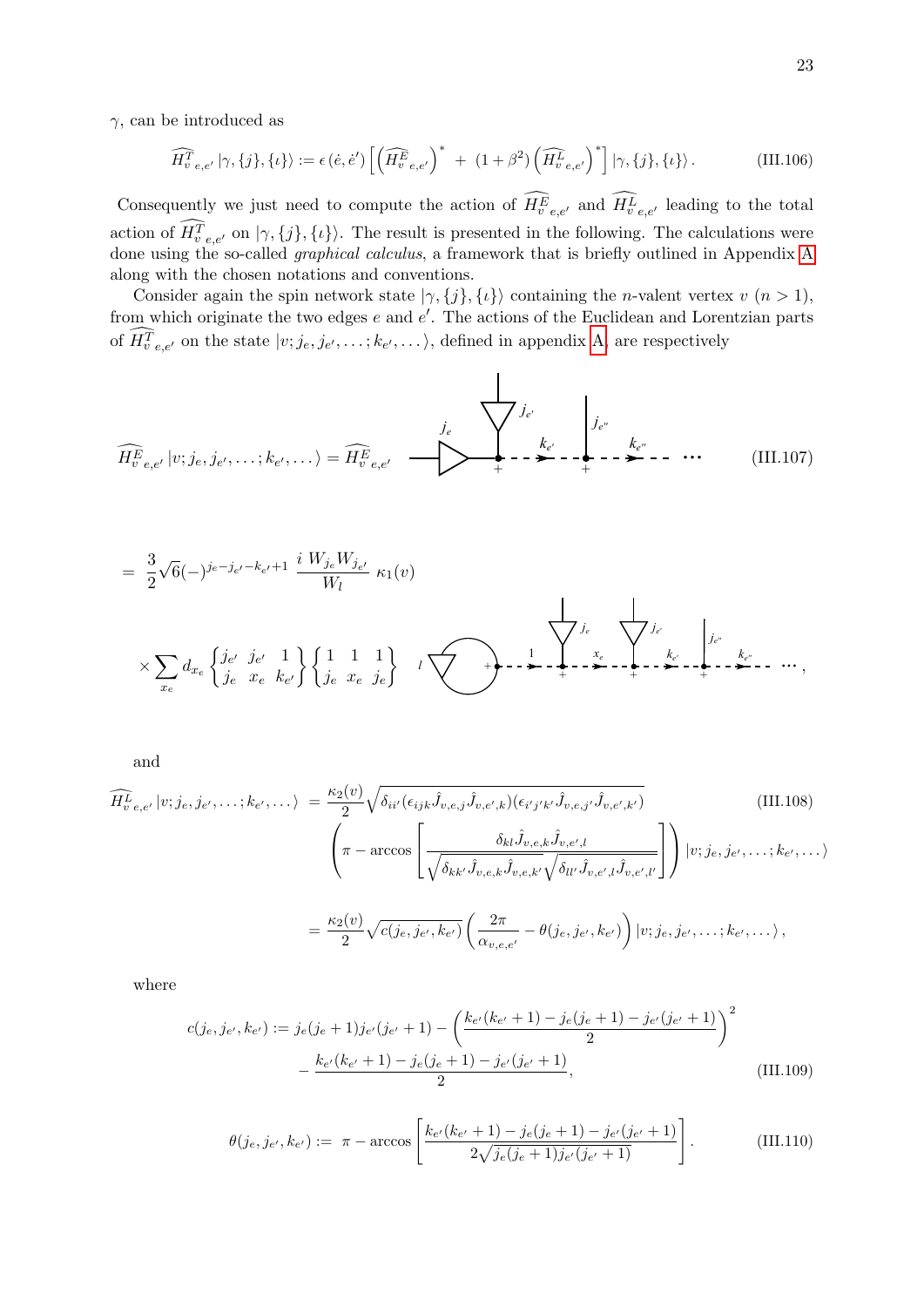Notice that while the operator  $H_{v, e, e'}^{E}$  in the Euclidean part is a graph changing operator, hence not preserving the original intertwiner space, the operator  $H_{v, e, e'}^{L}$  in the Lorentzian part is diagonal on the basis adapted to the pair of edges  $\{e, e'\}$ . Also, from equations [\(III.107\)](#page-22-0) and [\(III.108\)](#page-22-1), we can deduce that the domain of the Hamiltonian operator  $\hat{H}$  admits an orthogonal sum decomposition in terms of stable subspaces under repeated action of  $\hat{H}$ . This result generalizes to other symmetrizations than the one proposed in [\(III.105\)](#page-21-1), and it may be of considerable importance in the elaboration of self-adjointness proofs and the calculation of the evolution of physical states in this model.

## <span id="page-23-0"></span>IV. SUMMARY AND OUTLOOKS

We considered a model of Einstein gravity coupled to a free scalar field, in which the dynamics of the gravitational field is described by deparametrization with respect to the scalar field. In the corresponding quantum theory, constructed using the techniques of loop quantum gravity, the quantum dynamics is given by the evolution of the physical (i.e. gauge and diffeomorphism invariant) states of the gravitational field with respect to the scalar field. This evolution is governed by a physical Hamiltonian operator, which we constructed in this paper. The implementation of the Lorentzian part of our Hamiltonian is based on regularization used to define the curvature operator introduced in [\[33\]](#page-29-16). As to the Euclidean part, we refined and made precise the idea, first considered in [\[15\]](#page-29-20), of regularizing the curvature by means of loops attached to pairs of edges at a vertex of a spin network graph.

By carefully specifying the properties of the *special loops* created by the Euclidean Hamiltonian operator, we were able to define an operator which is diffeomorphism invariant, and whose adjoint operator is densely defined. The second property is crucial in that it allows to symmetrize the operator and eventually to construct self-adjoint extensions. Our regularization of the Euclidean term can also be applied in vacuum loop quantum gravity to define a Hamiltonian constraint operator for which the adjoint operator is densely defined. This question will be treated in a future work. On a practical level, an important feature of our Hamiltonian is that the volume operator does not appear in it. This implies a considerable simplification of the calculation of the action of the Hamiltonian on spin network states.

The construction presented in this paper gives us a concrete and tractable Hamiltonian operator for loop quantum gravity coupled to a free scalar field. This makes it possible to test the dynamics of the theory, as the time evolution of spin networks under this Hamiltonian can be computed. In particular, a question of interest will be to study the evolution of semiclassical states describing e.g. cosmological spacetimes.

#### Acknowledgments

We would like to thank Yongge Ma for discussions and comments about the quantization of the physical Hamiltonian considered in this paper. We also benefited a lot from discussions with Hanno Sahlmann and Wojciech Kaminski. This work was supported by the grant of Polish Narodowe Centrum Nauki nr 2011/02/A/ST2/00300. I.M. would like to thank the Jenny and Antti Wihuri Foundation for support.

## <span id="page-23-1"></span>Appendix A: Graphical calculus for  $SU(2)$

In this appendix we give the technical tools of  $SU(2)$  representation theory that are needed to evaluate the action of the Hamiltonian on a spin network state. For a more detailed presentation, we refer the reader to [\[39\]](#page-30-4).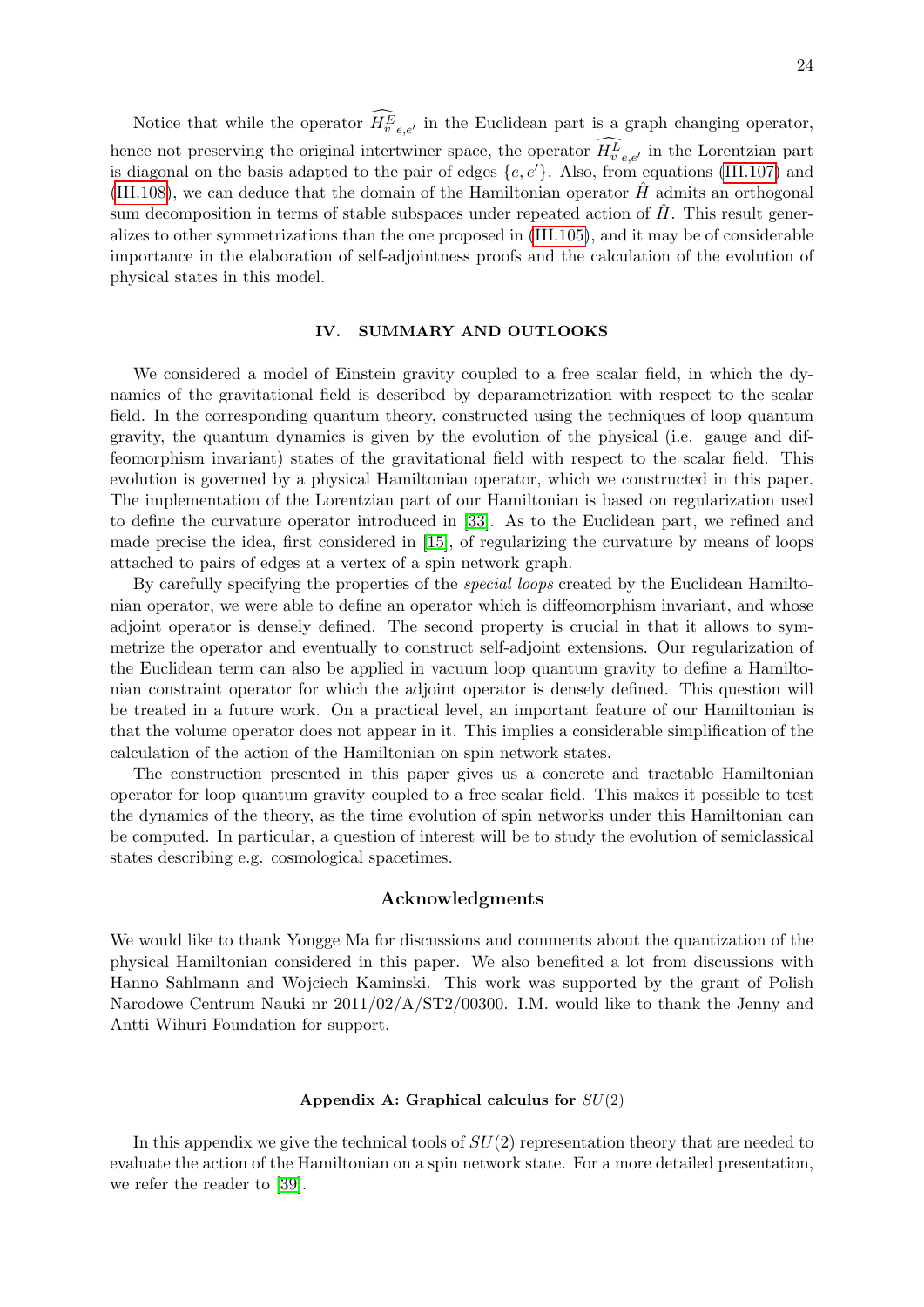#### 1. The epsilon tensor

The epsilon tensor is the fundamental invariant tensor of  $SU(2)$ . For the spin-j representation, it is given in the standard basis<sup>6</sup>  $\{|j,m\rangle\}$  by

$$
\epsilon_{mn}^{(j)} = (-1)^{j-m} \delta_{m,-n} \tag{A.1}
$$

and is represented graphically as

$$
\epsilon_{mn}^{(j)} = m \xrightarrow{j} n \tag{A.2}
$$

It satisfies the symmetry relation  $\epsilon_{nm}^{(j)} = (-1)^{2j} \epsilon_{mn}^{(j)}$ , i.e.

$$
\qquad \qquad j \qquad = (-1)^{2j} \qquad \qquad j \qquad (A.3)
$$

The tensor  $\epsilon^{(j)mn}$  is defined to be numerically equal to  $\epsilon_{mn}^{(j)}$ . The contraction of two epsilons gives

$$
\epsilon_{m\mu}^{(j)}\epsilon^{(j)n\mu} = \delta_m^n. \tag{A.4}
$$

Graphically,  $\delta_m^n$  is represented by a line with no arrow, and the above relation reads

$$
\longrightarrow
$$
 (A.5)

Indices of  $SU(2)$  tensors can be raised and lowered using the epsilon tensor. Our convention is the following:

$$
v^m = \epsilon^{mn} v_n, \qquad v_m = v^n \epsilon_{nm}.
$$
\n(A.6)

## 2. Intertwiners

The intertwiner between three representations  $j_1$ ,  $j_2$  and  $j_3$  is given by the Wigner 3j-symbol:

<span id="page-24-0"></span>
$$
t_{m_1m_2m_3} = \begin{pmatrix} j_1 & j_2 & j_3 \ m_1 & m_2 & m_3 \end{pmatrix} = \begin{pmatrix} j_1 \\ j_2 \\ j_3 \end{pmatrix}
$$
 (A.7)

$$
(\tau_3)^A_{\ B} = -\frac{i}{2} \begin{pmatrix} 1 & 0 \\ 0 & -1 \end{pmatrix}, \qquad \epsilon_{AB} = \begin{pmatrix} 0 & 1 \\ -1 & 0 \end{pmatrix},
$$

the indices A and B taking the values + and −. For a general representation j, the normalized states  $|j, m\rangle$ , which span the space  $\mathcal{H}_j$ , are obtained as symmetric tensor products of the states  $|+\rangle$  and  $|-\rangle$ :

$$
|j,m\rangle = \sqrt{\frac{(j+m)!(j-m)!}{(2j)!}} \left( \underbrace{|+\rangle \otimes \cdots \otimes |+\rangle}_{j+m \text{ states}} \otimes \underbrace{|-\rangle \otimes \cdots \otimes |-\rangle}_{j-m \text{ states}} + \text{all permutations} \right).
$$

<sup>&</sup>lt;sup>6</sup> All the relations and conventions given in this appendix refer to the basis  $\{|j, m\rangle\}$ , which is the usual eigenbasis of the operators  $J^2$  and  $J_3$ . For  $j = \frac{1}{2}$ , the basis  $\{\left|\frac{1}{2}, +\frac{1}{2}\right\rangle, \left|\frac{1}{2}, -\frac{1}{2}\right\rangle\} \equiv \{\left|\left|\left|\right\rangle\right\rangle, \left|\left|\left|\right\rangle\right\}\right\rangle\}$  of the space  $\mathcal{H}_{1/2}$  is defined by specifying that  $\tau_3 \in su(2)$  and  $\epsilon \in \mathcal{H}_{1/2}^* \otimes \mathcal{H}_{1/2}^*$  are represented by the following matrices: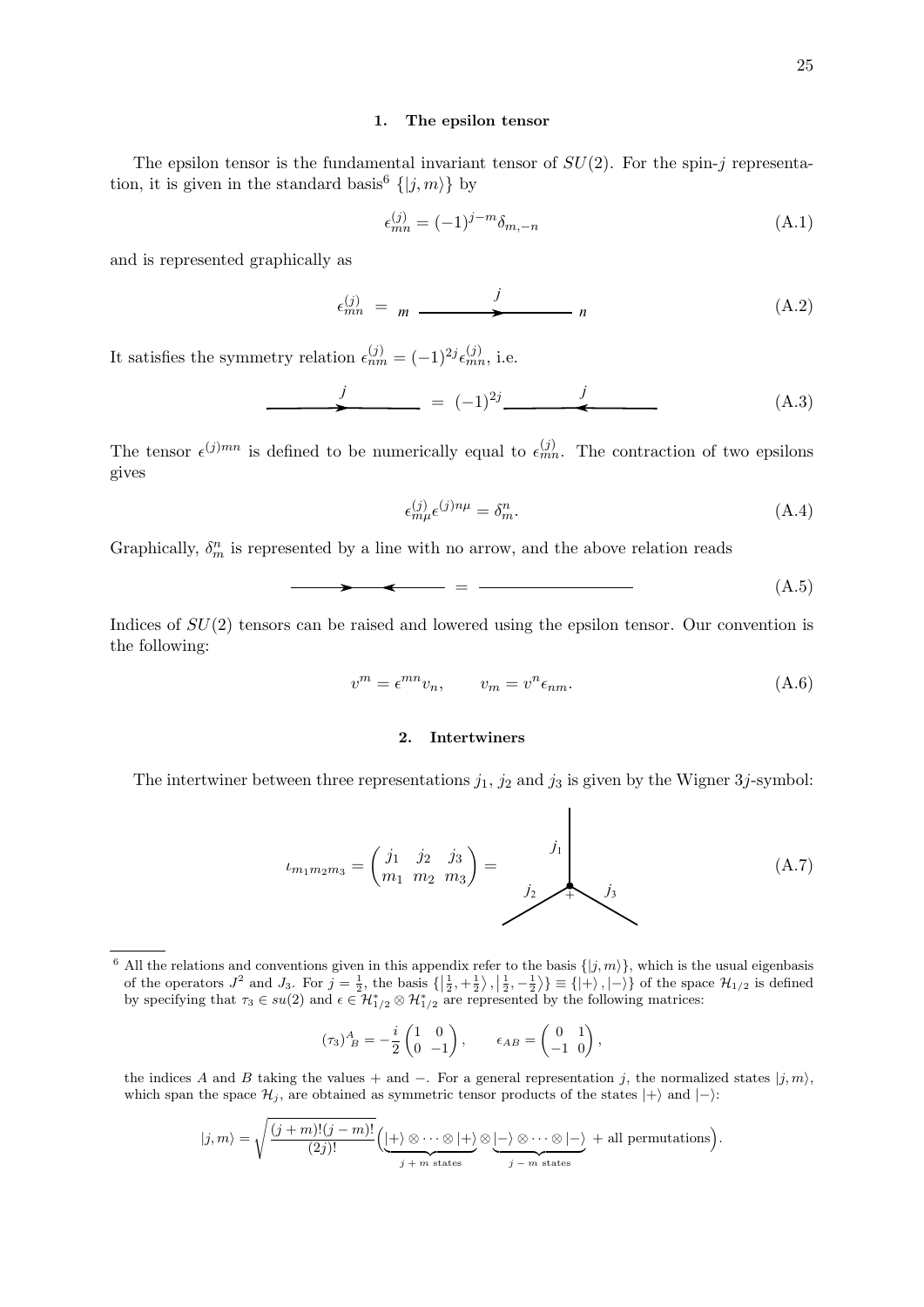The order of the spins in the symbol is indicated by  $a + or a - at$  the node. Thus,



which is a graphical representation of the relation that switching two columns in the symbol [\(A.7\)](#page-24-0) multiplies the symbol by  $(-1)^{j_1+j_2+j_3}$ . Another symmetry relation is



When one of the spins is zero, the 3j-symbol reduces to the epsilon tensor:



where  $d_j = 2j + 1$  is the dimension of the representation j. Intertwiners of higher valence are constructed by contracting several three-valent intertwiners. For example, the objects

<span id="page-25-0"></span>
$$
\iota_{m_1 m_2; m_3 m_4}^{(k)} = \sum_{\mu} \begin{pmatrix} j_1 & j_2 & k \\ m_1 & m_2 & \mu \end{pmatrix} (-1)^{k-\mu} \begin{pmatrix} k & j_3 & j_4 \\ -\mu & m_3 & m_4 \end{pmatrix} = \sum_{j_2}^{j_1} \mathbf{I} - \mathbf{I} - \mathbf{I} - \mathbf{I}
$$
 (A.11)

form a basis in the space of intertwiners between the representations  $j_1$ ,  $j_2$ ,  $j_3$  and  $j_4$ . (Note that  $\iota_{m_1m_2;m_3m_4}^{(k)}$  is not normalized; its norm is 1/ √  $\overline{d_k}.$ 

In calculating the action of the Hamiltonian, a specific basis of intertwiner states at the vertex v is chosen. These states are denoted by  $|v; j_e, j_{e'}, j_{e''}, \dots; k_{e'}, k_{e''}, \dots \rangle$  and defined as

$$
|v; j_e, j_{e'}, j_{e''}, \dots; k_{e'}, k_{e''}, \dots \rangle := \frac{j_e}{\left| \begin{array}{ccc} j_{e'} & & j_{e''} \\ & k_{e'} & & k_{e''} \\ + & - \sum_{i=1}^{e} - \sum_{i=1}^{e} - \cdots \end{array} \right|} \tag{A.12}
$$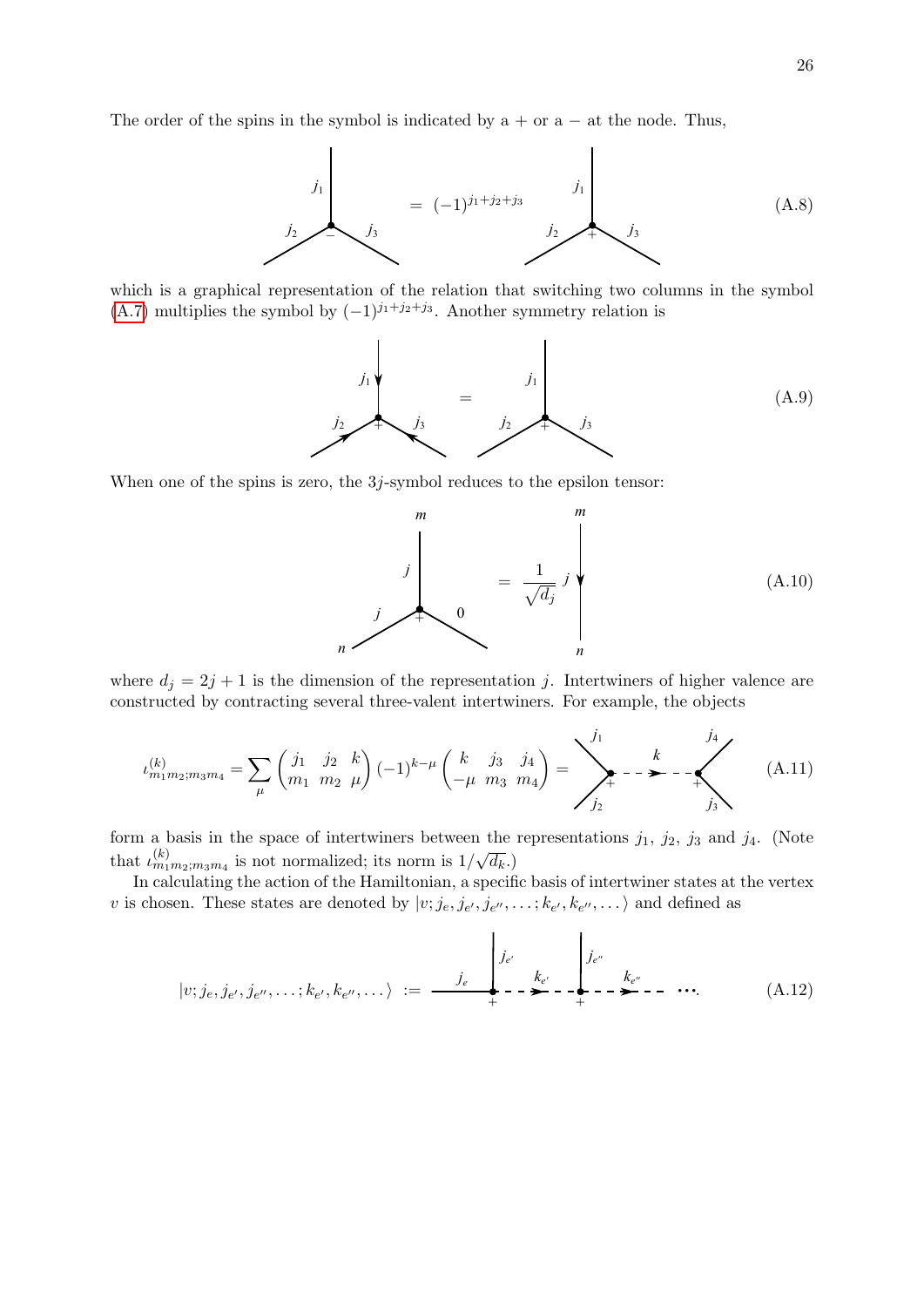#### 3. 6j- and 9j-symbols

A contraction of four  $3j$ -symbols defines the  $6j$ -symbol,

$$
\begin{cases}\nj_1 & j_2 & j_3 \\
k_1 & k_2 & k_3\n\end{cases} = \sum_{j_3}^{+\frac{j_1}{k_2}} \sum_{k_1}^{k_3} k_2
$$
\n(A.13)

This object appears in the following relation, which is a special case of equation [\(A.19\)](#page-27-0) below, and which gives the change of basis between two different bases of the form [\(A.11\)](#page-25-0):

$$
\sum_{j_2}^{j_4} \cdots \sum_{j_3}^{k} = \sum_{x} d_x (-1)^{j_1+j_4-k-x} \begin{Bmatrix} j_1 & j_2 & x \\ j_4 & j_3 & k \end{Bmatrix} \sum_{j_2}^{j_1} \cdots \sum_{j_3}^{j_4} \cdots \sum_{j_3}^{j_4} \cdots \sum_{j_3}^{j_4} \qquad (A.14)
$$

Similarly, the 9j-symbol is defined as

$$
\begin{Bmatrix}\nj_1 & j_2 & j_3 \\
k_1 & k_2 & k_3 \\
l_1 & l_2 & l_3\n\end{Bmatrix} = + \sqrt{\frac{j_1 + \frac{j_2 + \frac{j_3}{2}}{j_3 + \frac{j_4}{2}}}} \sqrt{\frac{l_1 + \frac{j_2}{2}}{l_1 + \frac{j_3}{2}}}
$$
\n(A.15)

It can be expressed in terms of  $6j$ -symbols by the relation

$$
\begin{Bmatrix} j_1 & j_2 & j_3 \ k_1 & k_2 & k_3 \ l_1 & l_2 & l_3 \end{Bmatrix} = \sum_x d_x (-1)^{2x} \begin{Bmatrix} j_1 & j_2 & j_3 \ k_3 & l_3 & x \end{Bmatrix} \begin{Bmatrix} k_1 & k_2 & k_3 \ j_2 & x & l_2 \end{Bmatrix} \begin{Bmatrix} l_1 & l_2 & l_3 \ x & j_1 & k_1 \end{Bmatrix}.
$$
 (A.16)

#### 4. Expanding invariant tensors

Any invariant tensor  $t_{m_1\cdots m_N}$ , having indices in representations  $j_1, \ldots, j_N$ , is an element of the space of intertwiners between the representations  $j_1, \ldots, j_N$ , and as such, it can be expanded using a basis of the intertwiner space. Expressing a tensor with  $N$  indices as a block to which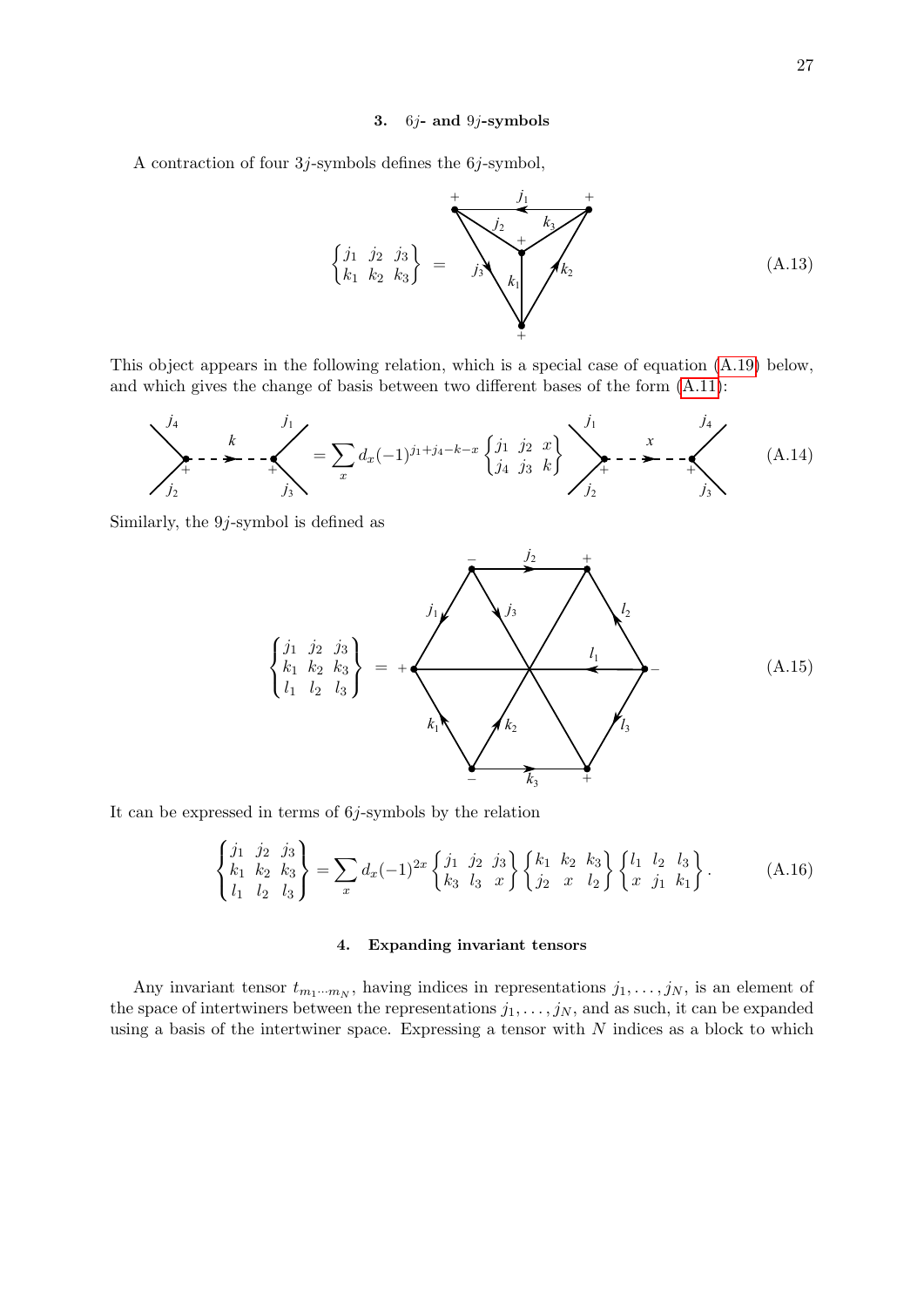N lines are attached, one has the relations

$$
j_1 = \delta_{j_1, j_2} \frac{1}{d_{j_1}} \longrightarrow j_1 \qquad (A.17)
$$

$$
\frac{j_1}{j_2}
$$
\n
$$
= \frac{j_1}{j_3} + \frac{j_1}{j_3} + \frac{j_2}{j_3}
$$
\n(A.18)

$$
\frac{j_1}{j_2}}{j_3} = \sum_x d_x \frac{j_1}{j_3} + \frac{-\sum_{j_2}{j_2}}{j_2}
$$
\n(A.19)

as well as the straightforward generalization of the last relation for tensors of higher order.

### <span id="page-27-0"></span>5. Group elements

The representation matrix for a group element is expressed graphically as

$$
D^{(j)^m}{}_n(g) = n \longrightarrow g
$$
\n(A.20)

The inverse matrix is given by the relation

<span id="page-27-1"></span>
$$
D^{(j)}^{m}{}_{n}(g^{-1}) = \epsilon^{(j)m\mu} \epsilon^{(j)}_{n\nu} D^{(j)}{}^{\nu}{}_{\mu}(g), \tag{A.21}
$$

or

$$
\mathcal{L} = \longrightarrow \mathcal{L} \tag{A.22}
$$

In computing the action of the Hamiltonian, we need to know the action of a flux operator  $\hat{P}_{S,i}$  on a holonomy  $h_e$ . In the cases where the intersection v between the surface S and the edge e is the beginning or ending point of the edge, this action is given by

$$
\hat{P}_{S,i}D^{(j)}^{m}{}_{n}(h_{e}) = \frac{1}{2}\kappa(S,e)\hat{J}_{v,e,i}D^{(j)}^{m}{}_{n}(h_{e})
$$
\n
$$
= \frac{i}{2}\kappa(S,e) \times \begin{cases}\nD^{(j)}^{m}{}_{\mu}(h_{e})(\tau_{i}^{(j)})^{\mu}{}_{n} & \text{if } e \text{ begins from } v \\
(\tau_{i}^{(j)})^{m}{}_{\mu}D^{(j)}^{u}{}_{n}(h_{e}) & \text{if } e \text{ ends on } v\n\end{cases}
$$
\n(A.23)

where  $\kappa(S, e) = +1$  if the orientation of e agrees with the direction of the normal vector of S, and  $\kappa(S, e) = -1$  if the orientations of e and S are opposite.

The matrix  $\tau_i^{(j)}$  $i^{(j)}$  is proportional to an intertwiner between the representations j, j and 1; the precise relation is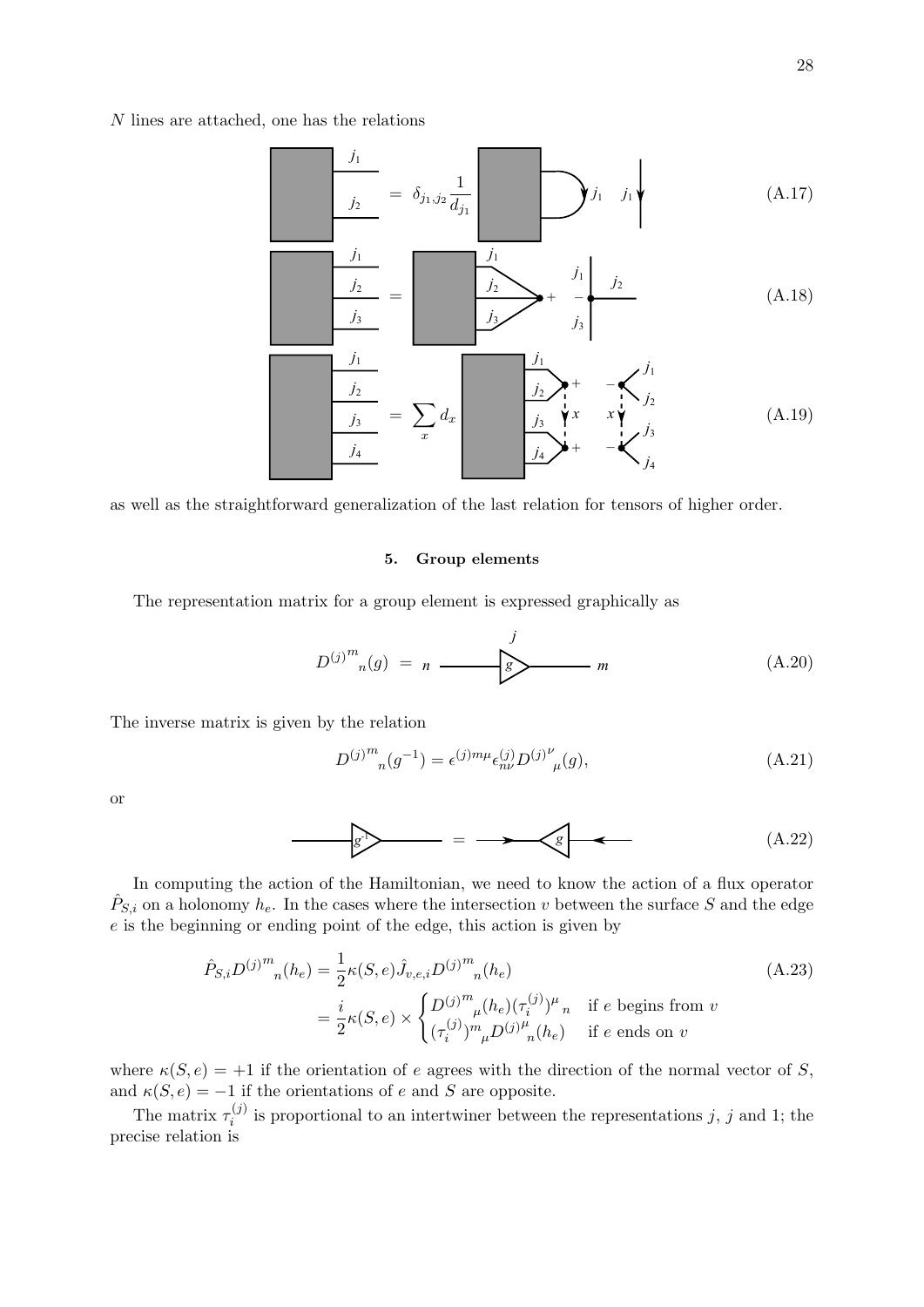$$
(\tau_i^{(j)})^m{}_n = W_j n \xrightarrow{j} \qquad m
$$
\n
$$
\downarrow \qquad m
$$
\n
$$
\downarrow \qquad (A.24)
$$

where  $W_j = i\sqrt{j(j+1)(2j+1)}$ . Therefore we can write [\(A.23\)](#page-27-1) graphically as

$$
\hat{P}_{S,i} \stackrel{\mathcal{V}}{\bullet} \qquad \qquad \longrightarrow \qquad \qquad \frac{i}{2} W_j \kappa(S,e) \stackrel{\mathcal{V}}{\bullet} \stackrel{j}{\bullet} \qquad \qquad \frac{j}{\downarrow}
$$
\n(A.25)

i

$$
\hat{P}_{S,i} \longrightarrow \qquad \qquad \downarrow \qquad \qquad \downarrow \qquad \qquad \downarrow \qquad \qquad \downarrow \qquad \qquad \downarrow \qquad \qquad \downarrow \qquad \qquad \downarrow \qquad \qquad \downarrow \qquad \qquad \downarrow
$$
\n
$$
\hat{P}_{S,i} \longrightarrow \qquad \qquad \downarrow \qquad \qquad \downarrow \qquad \qquad \downarrow
$$
\n
$$
\downarrow \qquad \qquad \downarrow \qquad \qquad \downarrow
$$
\n
$$
\downarrow \qquad \qquad \downarrow
$$
\n
$$
\downarrow \qquad \qquad \downarrow
$$
\n
$$
\downarrow \qquad \qquad \downarrow
$$
\n
$$
\downarrow \qquad \qquad \downarrow
$$
\n
$$
\downarrow \qquad \qquad \downarrow
$$
\n
$$
\downarrow \qquad \qquad \downarrow
$$
\n
$$
\downarrow \qquad \qquad \downarrow
$$
\n
$$
\downarrow \qquad \qquad \downarrow
$$
\n
$$
\downarrow \qquad \qquad \downarrow
$$
\n
$$
\downarrow \qquad \qquad \downarrow
$$
\n
$$
\downarrow \qquad \qquad \downarrow
$$
\n
$$
\downarrow \qquad \qquad \downarrow
$$
\n
$$
\downarrow \qquad \qquad \downarrow
$$
\n
$$
\downarrow \qquad \qquad \downarrow
$$
\n
$$
\downarrow \qquad \qquad \downarrow
$$
\n
$$
\downarrow \qquad \qquad \downarrow
$$
\n
$$
\downarrow \qquad \qquad \downarrow
$$
\n
$$
\downarrow \qquad \qquad \downarrow
$$
\n
$$
\downarrow \qquad \qquad \downarrow
$$
\n
$$
\downarrow \qquad \qquad \downarrow
$$
\n
$$
\downarrow \qquad \qquad \downarrow
$$
\n
$$
\downarrow \qquad \qquad \downarrow
$$
\n
$$
\downarrow \qquad \qquad \downarrow
$$
\n
$$
\downarrow \qquad \qquad \downarrow
$$
\n
$$
\downarrow \qquad \qquad \downarrow
$$
\n
$$
\downarrow \qquad \qquad \downarrow
$$
\n
$$
\downarrow \qquad \qquad \downarrow
$$
\n
$$
\downarrow \qquad \qquad \downarrow
$$
\n<

- <span id="page-28-0"></span>[1] A. Ashtekar, "New variables for classical and quantum Gravity", Phys. Rev. Lett. 57, 2244-2247 (1986).
- <span id="page-28-1"></span>[2] J. F. Barbero, "Real Ashtekar variables for Lorentzian signature space times", Phys. Rev. D51, 5507-5510 (1995), [\[arXiv:gr-qc/9410014\]](http://arxiv.org/abs/gr-qc/9410014).
- <span id="page-28-2"></span>[3] A. Ashtekar, J. Lewandowski, "Background independent quantum gravity: A status report", Class. Quant. Grav. 21 R53 (2004), [\[arXiv:gr-qc/0404018\]](http://arxiv.org/abs/gr-qc/0404018).
- [4] C. Rovelli, "Quantum Gravity", Cambridge University Press, Cambridge 2004.
- [5] T. Thiemann, "Modern canonical quantum general relativity", Cambridge University Press, Cambridge, UK, 2007.
- <span id="page-28-3"></span>[6] M.Han, W. Huang, Y. Ma, "Fundamental Structure of Loop Quantum Gravity", Int. J. Mod. Phys. D 16:1397-1474 (2007), [\[arXiv:gr-qc/0509064v](http://arxiv.org/abs/gr-qc/0509064)5].
- <span id="page-28-4"></span>[7] P. Dirac, "Lectures on Quantum Mechanics", Belfer Graduate School of Science, Yeshiva University Press,New York 1964.
- <span id="page-28-5"></span>[8] A. Ashtekar, J. Lewandowski, D. Marolf, J. Mourao and T. Thiemann, "Quantization of diffeomorphism invariant theories of connections with local degrees of freedom," J. Math. Phys. 36, 6456 (1995), [arXiv:9504018].
- <span id="page-28-6"></span>[9] T. Thiemann, "Quantum spin dynamics (QSD)," Class. Quant. Grav. 15, 839 (1998), [\[arXiv:gr](http://arxiv.org/abs/gr-qc/9606089)[qc/9606089\]](http://arxiv.org/abs/gr-qc/9606089).

T. Thiemann, "Quantum spin dynamics (QSD) II ," Class. Quant. Grav. 15, 875 (1998), [\[gr](http://arxiv.org/abs/gr-qc/9606090)[qc/9606090\]](http://arxiv.org/abs/gr-qc/9606090).

T. Thiemann, "QSD III: Quantum constraint algebra and physical scalar product in quantum general relativity," Class. Quant. Grav. 15, 1207 (1998), [\[gr-qc/9705017\]](http://arxiv.org/abs/gr-qc/9705017).

<span id="page-28-7"></span>[10] C. Rovelli, "Ashtekar formulation of general relativity and loop space nonperturbative quantum gravity: A Report," Class. Quant. Grav. 8, 1613 (1991). V. Husain, "Intersecting loop solutions of the hamiltonian constraint of quantum general relativity" Nucl. Phys. B 313, 711 (1989).

B. Bruegmann, J. Pullin, "Intersecting N loop solutions of the Hamiltonian constraint of quantum gravity," Nucl. Phys. B 363, 221 (1991).

R. Gambini, "Loop space representation of quantum general relativity and the group of loops,"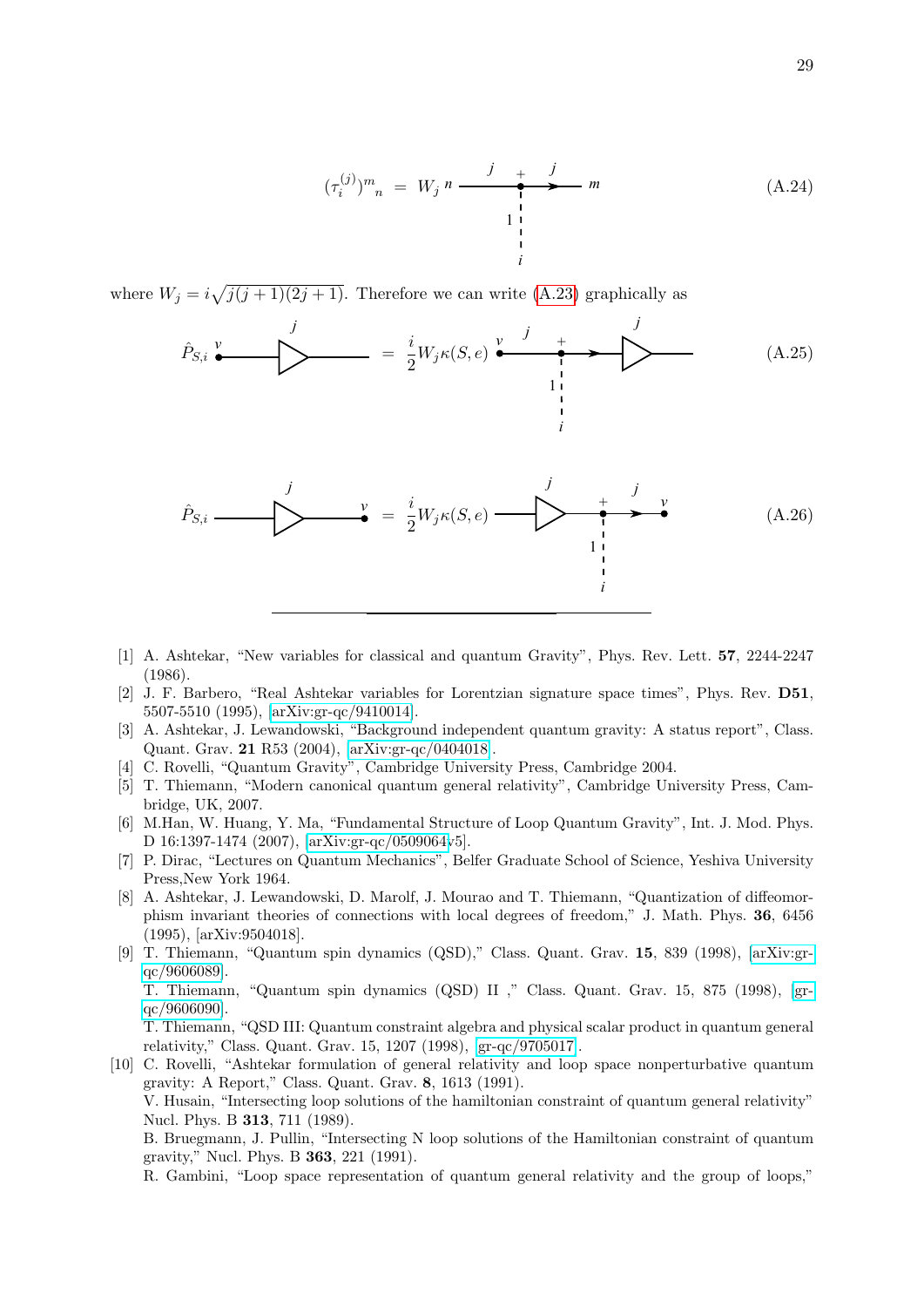Phys. Lett. B 255, 180 (1991).

B. Bruegmann, R. Gambini, J. Pullin, "Jones polynomials for intersecting knots as physical states of quantum gravity," Nucl. Phys. B 385, 587 (1992), [arXiv:hep-th/9202018.](http://arxiv.org/abs/hep-th/9202018)

- <span id="page-29-0"></span>[11] J. Lewandowski, D. Marolf, "Loop constraints: A Habitat and their algebra," Int. J. Mod. Phys. D 7, 299 (1998) [arxiv:9710016].
- <span id="page-29-1"></span>[12] T. Thiemann, "The Phoenix project: Master constraint program for loop quantum gravity," Class. Quant. Grav. 23, 2211 (2006) [arXiv:0305080].
- <span id="page-29-2"></span>[13] K. Giesel and T. Thiemann, "Algebraic Quantum Gravity (AQG) I. Conceptual Setup," Class. Quant. Grav. 24, 2465 (2007), [\[arXiv:gr-qc/0607099\]](http://arxiv.org/abs/gr-qc/0607099).
- <span id="page-29-3"></span>[14] J. D. Brown, K. V. Kuchar "Dust as a standard of space and time in canonical quantum gravity" Phys. Rev. D 51, 5600 (1995), [\[arXiv:gr-qc/9409001\]](http://arxiv.org/abs/gr-qc/9409001).
- <span id="page-29-20"></span>[15] C. Rovelli, L. Smolin, "The Physical Hamiltonian in nonperturbative quantum gravity," Phys. Rev. Lett. 72, 446 (1994), [\[arXiv:gr-qc/9308002\]](http://arxiv.org/abs/gr-qc/9308002).
- <span id="page-29-18"></span>[16] K. V. Kuchar, J. D. Romano "Gravitational constraints that generate a Lie algebra," Phys. Rev. D 51 5579 (1995), [\[arXiv:gr-qc/9501005\]](http://arxiv.org/abs/gr-qc/9501005).
- <span id="page-29-13"></span>[17] M. Domagała, K. Giesel, W. Kaminski and J. Lewandowski, "Gravity quantized: Loop Quantum Gravity with a Scalar Field," Phys. Rev. D 82, 104038 (2010), [\[arXiv:1009.2445\]](http://arxiv.org/abs/1009.2445).
- [18] V. Husain and T. Pawlowski, "Time and a physical Hamiltonian for quantum gravity," Phys. Rev. Lett. 108, 141301 (2012), [\[arXiv:1108.1145\]](http://arxiv.org/abs/1108.1145).
- <span id="page-29-4"></span>[19] K. Giesel and T. Thiemann, "Scalar Material Reference Systems and Loop Quantum Gravity," [\[arXiv:1206.3807\]](http://arxiv.org/abs/1206.3807).
- <span id="page-29-5"></span>[20] A. Perez, "The Spin Foam Approach to Quantum Gravity," Living Rev. Rel. 16, 3 (2013), [\[arXiv:1205.2019\]](http://arxiv.org/abs/1205.2019).

A. Perez, "Spin foam models for quantum gravity," Class. Quant. Grav. 20, R43 (2003), [\[arXiv:gr](http://arxiv.org/abs/gr-qc/0301113)[qc/0301113\]](http://arxiv.org/abs/gr-qc/0301113).

J. Baez, "An introduction to Spin foam Models of BF Theory and Quantum Gravity", Lect.Notes Phys. 543, 25-94 (2000), [\[arXiv:gr-qc/9905087\]](http://arxiv.org/abs/gr-qc/9905087).

C. Rovelli, "Zakopane lectures on loop gravity" (2011), [arXiv:gr-qc/1102.3660].

- <span id="page-29-6"></span>[21] A. Laddha and M. Varadarajan, "The Hamiltonian constraint in Polymer Parametrized Field Theory," Phys. Rev. D 83, 025019 (2011), [\[arXiv:1011.2463\]](http://arxiv.org/abs/1011.2463).
- [22] A. Henderson, A. Laddha and C. Tomlin, "Constraint algebra in loop quantum gravity reloaded. I. Toy model of a  $U(1)^3$  gauge theory," Phys. Rev. D 88, no. 4, 044028 (2013), [\[arXiv:1204.0211\]](http://arxiv.org/abs/1204.0211).
- [23] A. Henderson, A. Laddha and C. Tomlin, "Constraint algebra in loop quantum gravity reloaded. II. Toy model of an Abelian gauge theory: Spatial diffeomorphisms," Phys. Rev. D 88, no. 4, 044029 (2013), [\[arXiv:1210.3960\]](http://arxiv.org/abs/1210.3960).
- <span id="page-29-7"></span>[24] A. Laddha, "Hamiltonian constraint in Euclidean LQG revisited: First hints of off-shell Closure," [\[arXiv:1401.0931\]](http://arxiv.org/abs/1401.0931).
- <span id="page-29-8"></span>[25] C. Rovelli, L. Smolin, "Discreteness of area and volume in quantum gravity," Nucl. Phys. B 442, 593 (1995), [Erratum-ibid. B 456, 753 (1995)].
- <span id="page-29-19"></span>[26] A. Ashtekar and J. Lewandowski, "Differential geometry on the space of connections via graphs and projective limits," J. Geom. Phys. 17 , 191 (1995), [\[arXiv:hep-th/9412073\]](http://arxiv.org/abs/hep-th/9412073).
- <span id="page-29-9"></span>[27] A. Ashtekar, J. Lewandowski, "Quantum theory of geometry. II: Volume operators," Adv. Theor. Math. Phys. 1, 388 (1998), [\[arXiv:gr-qc/9711031\]](http://arxiv.org/abs/gr-qc/9711031). J. Lewandowski, "Volume and quantizations," Class. Quant. Grav. 14, 71 (1997), [\[arXiv:gr](http://arxiv.org/abs/gr-qc/9602035)[qc/9602035\]](http://arxiv.org/abs/gr-qc/9602035).
- <span id="page-29-10"></span>[28] E. Alesci, T. Thiemann and A. Zipfel, "Linking covariant and canonical LQG: New solutions to the Euclidean Scalar Constraint," Phys. Rev. D 86, 024017 (2012), [\[arXiv:1109.1290\]](http://arxiv.org/abs/1109.1290).
- <span id="page-29-11"></span>[29] E. Alesci, K. Liegener and A. Zipfel, "Matrix Elements of Lorentzian Hamiltonian Constraint in LQG," Phys. Rev. D 88, 084043 (2013), [\[arXiv:1306.0861\]](http://arxiv.org/abs/1306.0861).
- <span id="page-29-12"></span>[30] Marcin Domagała, Jerzy Lewandowski, to be published.
- <span id="page-29-14"></span>[31] J. Lewandowski and H. Sahlmann, "A symmetric scalar constraint for loop quantum gravity," [\[arXiv:1410.5276\]](http://arxiv.org/abs/1410.5276).
- <span id="page-29-15"></span>[32] C. Rovelli and L. Smolin, "Loop space representation of quantum general relativity," Nucl. Phys. B 133 (1990) 80.
- <span id="page-29-16"></span>[33] E. Alesci, M. Assanioussi, J. Lewandowski "Curvature operator for loop quantum gravity" Phys. Rev. D 89, 124017 (2014), [\[arXiv:1403.3190\]](http://arxiv.org/abs/1403.3190).
- <span id="page-29-17"></span>[34] R. Arnowitt, S. Deser and C. W. Misner, "Dynamical Structure and Definition of Energy in General Relativity," Phys. Rev. 116, 1322 (1959).